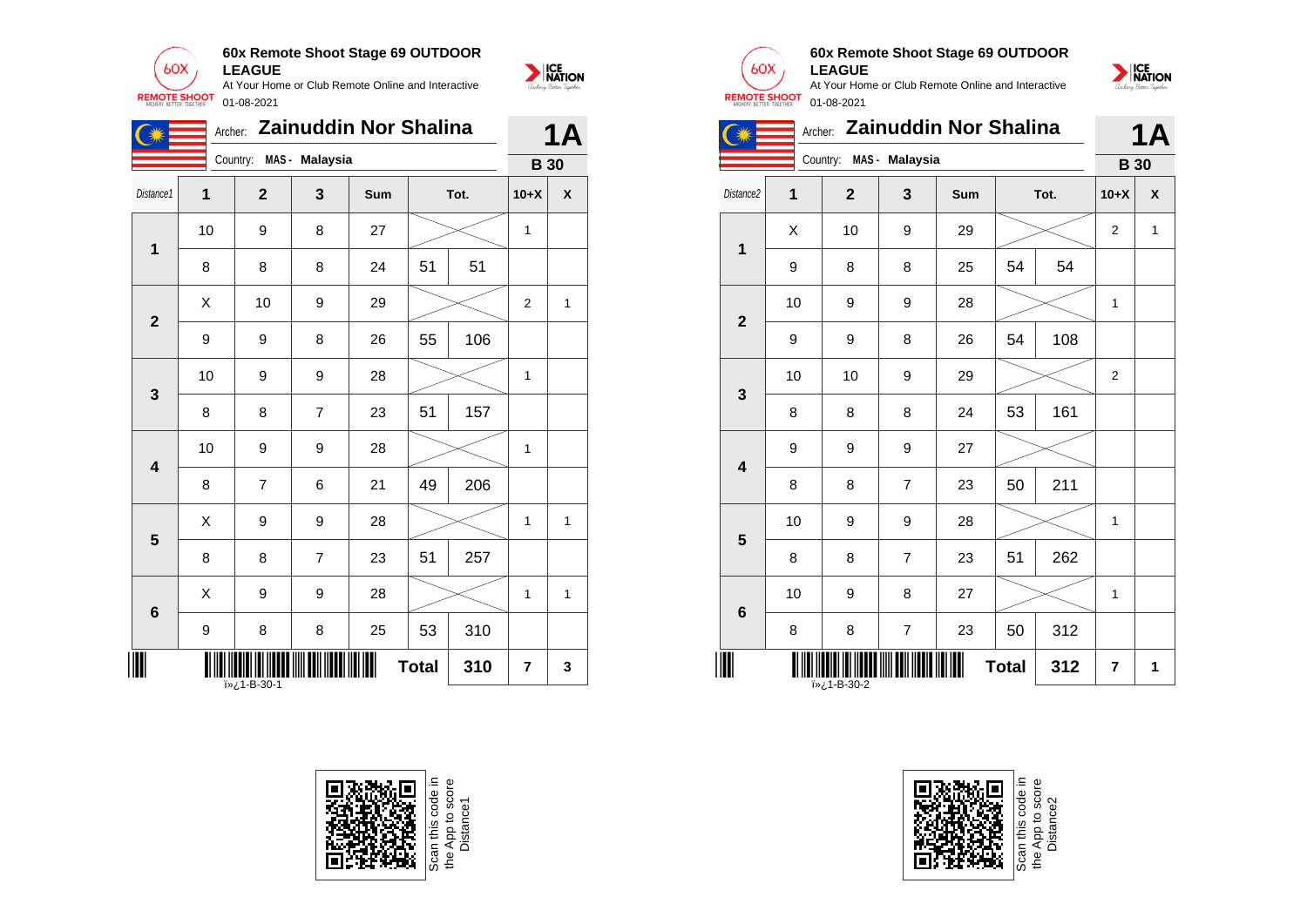

|                         | Naranjilla Daniel<br>Archer:         |                |                   |     |    |      |           |                    |
|-------------------------|--------------------------------------|----------------|-------------------|-----|----|------|-----------|--------------------|
|                         |                                      | Country:       | PHI - Philippines |     |    |      | <b>BB</b> |                    |
| Distance1               | $\overline{1}$                       | $\overline{2}$ | $\mathbf{3}$      | Sum |    | Tot. | $10+X$    | $\pmb{\mathsf{X}}$ |
| $\mathbf 1$             | X                                    | 10             | 9                 | 29  |    |      | 2         | $\mathbf{1}$       |
|                         | 9                                    | 7              | 7                 | 23  | 52 | 52   |           |                    |
| $\mathbf{2}$            | 9                                    | 9              | 8                 | 26  |    |      |           |                    |
|                         | $\overline{7}$                       | 6              | 6                 | 19  | 45 | 97   |           |                    |
| 3                       | 9                                    | 9              | 9                 | 27  |    |      |           |                    |
|                         | 8                                    | 6              | 6                 | 20  | 47 | 144  |           |                    |
| $\overline{\mathbf{4}}$ | 9                                    | 8              | $\overline{7}$    | 24  |    |      |           |                    |
|                         | 6                                    | 5              | 5                 | 16  | 40 | 184  |           |                    |
| 5                       | 10                                   | 9              | 8                 | 27  |    |      | 1         |                    |
|                         | 8                                    | 8              | 6                 | 22  | 49 | 233  |           |                    |
| $\boldsymbol{6}$        | 9                                    | 9              | 8                 | 26  |    |      |           |                    |
|                         | 8                                    | 6              | 5                 | 19  | 45 | 278  |           |                    |
|                         | <b>Total</b><br>278<br>3<br>2-B-BB-1 |                |                   |     |    |      |           | 1                  |







#### **60x Remote Shoot Stage 69 OUTDOOR LEAGUE**

NATION





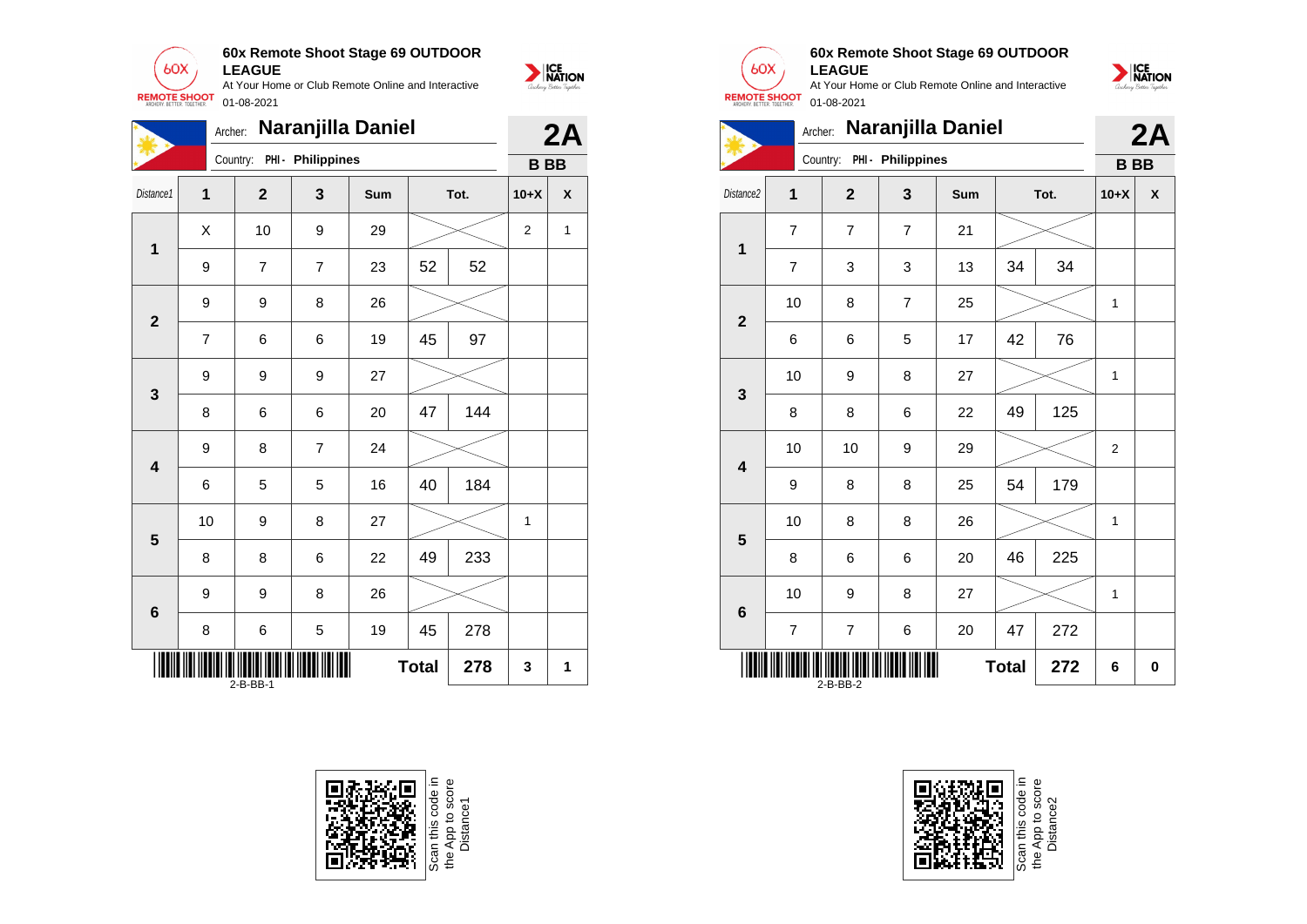

|                         |   | Archer: |                                   | <b>Abdillah Zahid</b>    |     |              |  |            | 3A                 |  |
|-------------------------|---|---------|-----------------------------------|--------------------------|-----|--------------|--|------------|--------------------|--|
|                         |   |         |                                   | Country: INA - Indonesia |     |              |  | <b>BBB</b> |                    |  |
| Distance1               | 1 |         | $\mathbf 2$                       | 3                        | Sum | Tot.         |  | $10+X$     | $\pmb{\mathsf{X}}$ |  |
| $\mathbf 1$             |   |         |                                   |                          |     |              |  |            |                    |  |
| $\boldsymbol{2}$        |   |         |                                   |                          |     |              |  |            |                    |  |
| $\mathbf 3$             |   |         |                                   |                          |     |              |  |            |                    |  |
| $\overline{\mathbf{4}}$ |   |         |                                   |                          |     |              |  |            |                    |  |
| $5\phantom{1}$          |   |         |                                   |                          |     |              |  |            |                    |  |
| $\bf 6$                 |   |         |                                   |                          |     |              |  |            |                    |  |
|                         |   |         | <b>TITI ITITI ITI</b><br>3-B-BB-1 | Ш                        |     | <b>Total</b> |  |            |                    |  |





### **60x Remote Shoot Stage 69 OUTDOOR**



|                         | Archer: Abdillah Zahid  |              |                          |     |              |        |           |  |  |
|-------------------------|-------------------------|--------------|--------------------------|-----|--------------|--------|-----------|--|--|
|                         |                         |              | Country: INA - Indonesia |     |              |        | <b>BB</b> |  |  |
| Distance2               | $\overline{\mathbf{1}}$ | $\mathbf{2}$ | $\mathbf{3}$             | Sum | Tot.         | $10+X$ | X         |  |  |
|                         |                         |              |                          |     |              |        |           |  |  |
| $\overline{\mathbf{1}}$ |                         |              |                          |     |              |        |           |  |  |
|                         |                         |              |                          |     |              |        |           |  |  |
| $\overline{\mathbf{2}}$ |                         |              |                          |     |              |        |           |  |  |
|                         |                         |              |                          |     |              |        |           |  |  |
| 3                       |                         |              |                          |     |              |        |           |  |  |
|                         |                         |              |                          |     |              |        |           |  |  |
| $\overline{\mathbf{4}}$ |                         |              |                          |     |              |        |           |  |  |
|                         |                         |              |                          |     |              |        |           |  |  |
| 5                       |                         |              |                          |     |              |        |           |  |  |
|                         |                         |              |                          |     |              |        |           |  |  |
| $6\phantom{1}$          |                         |              |                          |     |              |        |           |  |  |
|                         |                         | $3-B-BB-2$   |                          |     | <b>Total</b> |        |           |  |  |



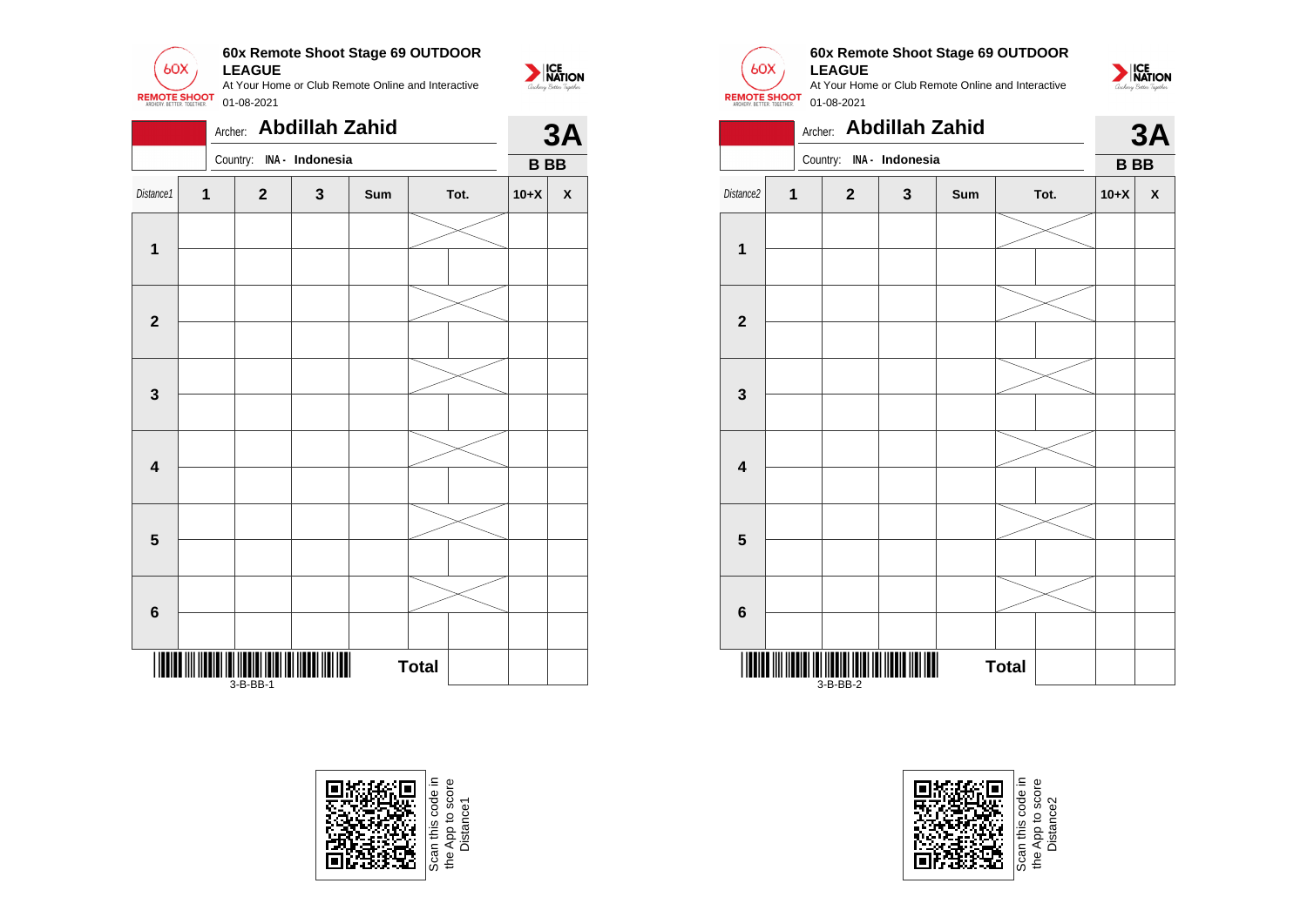

|                         |              |          |              | Archer: Afriyawan Ari |     |              |  | 4A        |                    |
|-------------------------|--------------|----------|--------------|-----------------------|-----|--------------|--|-----------|--------------------|
|                         |              | Country: |              | INA - Indonesia       |     |              |  | <b>BB</b> |                    |
| Distance1               | $\mathbf{1}$ |          | $\mathbf{2}$ | 3                     | Sum | Tot.         |  | $10+X$    | $\pmb{\mathsf{X}}$ |
| $\mathbf{1}$            |              |          |              |                       |     |              |  |           |                    |
|                         |              |          |              |                       |     |              |  |           |                    |
| $\mathbf{2}$            |              |          |              |                       |     |              |  |           |                    |
|                         |              |          |              |                       |     |              |  |           |                    |
| 3                       |              |          |              |                       |     |              |  |           |                    |
| $\overline{\mathbf{4}}$ |              |          |              |                       |     |              |  |           |                    |
| $\overline{\mathbf{5}}$ |              |          |              |                       |     |              |  |           |                    |
|                         |              |          |              |                       |     |              |  |           |                    |
| 6                       |              |          |              |                       |     |              |  |           |                    |
| III                     |              | 4-B-BB-1 |              |                       |     | <b>Total</b> |  |           |                    |





## **60x Remote Shoot Stage 69 OUTDOOR**

NATION



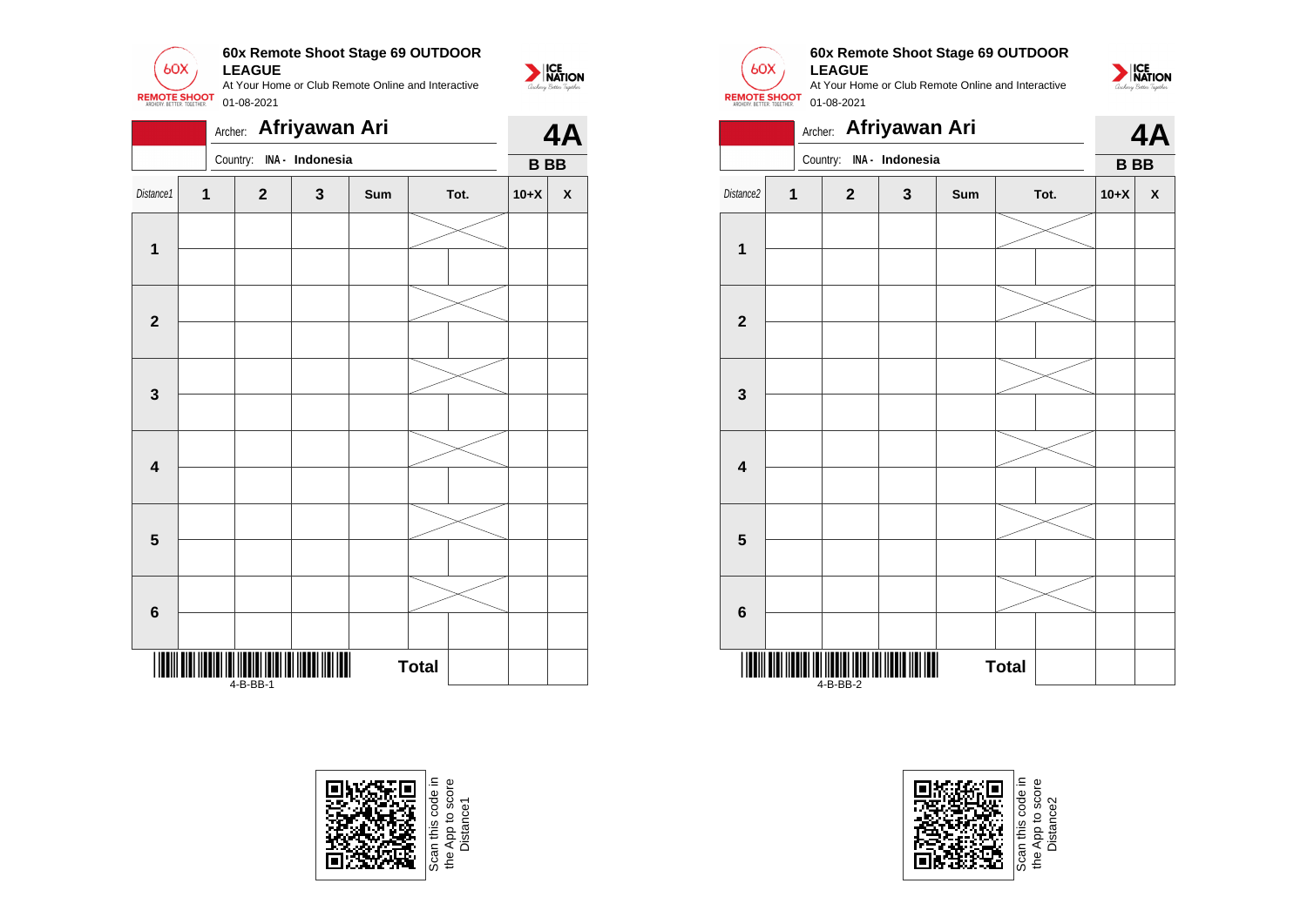

| Naranjilla Daniel<br>Archer: |   |              |                            |     |              |      |            | <b>5A</b> |  |
|------------------------------|---|--------------|----------------------------|-----|--------------|------|------------|-----------|--|
|                              |   |              | Country: PHI - Philippines |     |              |      | <b>BBB</b> |           |  |
| Distance1                    | 1 | $\mathbf{2}$ | $\mathbf 3$                | Sum |              | Tot. | $10+X$     | X         |  |
| $\mathbf{1}$                 |   |              |                            |     |              |      |            |           |  |
|                              |   |              |                            |     |              |      |            |           |  |
| $\mathbf 2$                  |   |              |                            |     |              |      |            |           |  |
|                              |   |              |                            |     |              |      |            |           |  |
| $\mathbf 3$                  |   |              |                            |     |              |      |            |           |  |
|                              |   |              |                            |     |              |      |            |           |  |
| $\overline{\mathbf{4}}$      |   |              |                            |     |              |      |            |           |  |
|                              |   |              |                            |     |              |      |            |           |  |
| $\overline{\mathbf{5}}$      |   |              |                            |     |              |      |            |           |  |
|                              |   |              |                            |     |              |      |            |           |  |
| $6\phantom{1}$               |   |              |                            |     |              |      |            |           |  |
|                              |   |              |                            |     |              |      |            |           |  |
|                              |   | 5-B-BB-1     |                            |     | <b>Total</b> |      |            |           |  |







#### **60x Remote Shoot Stage 69 OUTDOOR LEAGUE**





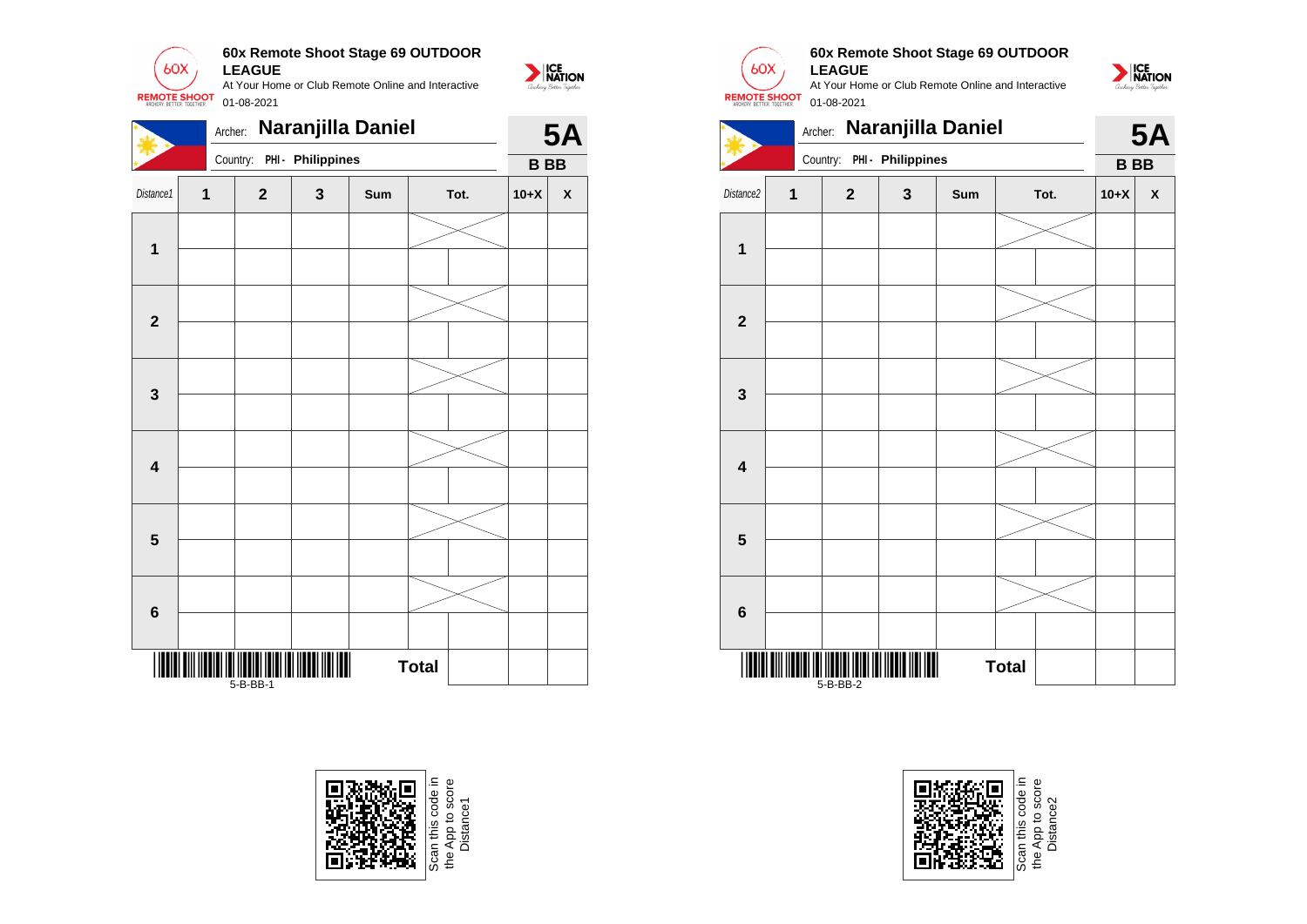

**60x Remote Shoot Stage 69 OUTDOOR LEAGUE**

At Your Home or Club Remote Online and Interactive 01-08-2021

NATION

|                                      | <b>Josol Jonathan</b><br>Archer: |                |                            |     |    |      |              |   |
|--------------------------------------|----------------------------------|----------------|----------------------------|-----|----|------|--------------|---|
|                                      |                                  |                | Country: PHI - Philippines |     |    |      | <b>BB</b>    |   |
| Distance1                            | 1                                | $\mathbf{2}$   | 3                          | Sum |    | Tot. | $10+X$       | χ |
| $\mathbf{1}$                         | 9                                | 8              | 8                          | 25  |    |      |              |   |
|                                      | $\overline{7}$                   | $\overline{7}$ | 5                          | 19  | 44 | 44   |              |   |
| $\overline{2}$                       | 9                                | 9              | 8                          | 26  |    |      |              |   |
|                                      | 8                                | 8              | 5                          | 21  | 47 | 91   |              |   |
| $\mathbf{3}$                         | 9                                | 8              | 8                          | 25  |    |      |              |   |
|                                      | $\overline{7}$                   | 6              | 5                          | 18  | 43 | 134  |              |   |
| $\overline{\mathbf{4}}$              | 10                               | 9              | 8                          | 27  |    |      | $\mathbf{1}$ |   |
|                                      | 8                                | $\overline{7}$ | 5                          | 20  | 47 | 181  |              |   |
| 5                                    | 8                                | $\overline{7}$ | $\overline{7}$             | 22  |    |      |              |   |
|                                      | $\overline{7}$                   | 5              | 5                          | 17  | 39 | 220  |              |   |
| $6\phantom{1}6$                      | 9                                | 9              | $\overline{7}$             | 25  |    |      |              |   |
|                                      | 6                                | 3              | 1                          | 10  | 35 | 255  |              |   |
| <b>Total</b><br>255<br>1<br>6-B-BB-1 |                                  |                |                            |     |    |      |              | 0 |





**1**

**2**

**3**

**4**

**5**

**6**

\*6-B-BB-2\* 6-B-BB-2

#### **60x Remote Shoot Stage 69 OUTDOOR LEAGUE**

At Your Home or Club Remote Online and Interactive 01-08-2021



Scan this code in<br>the App to score<br>Distance2

 $Total | 237 | 2 | 0$ 

NATION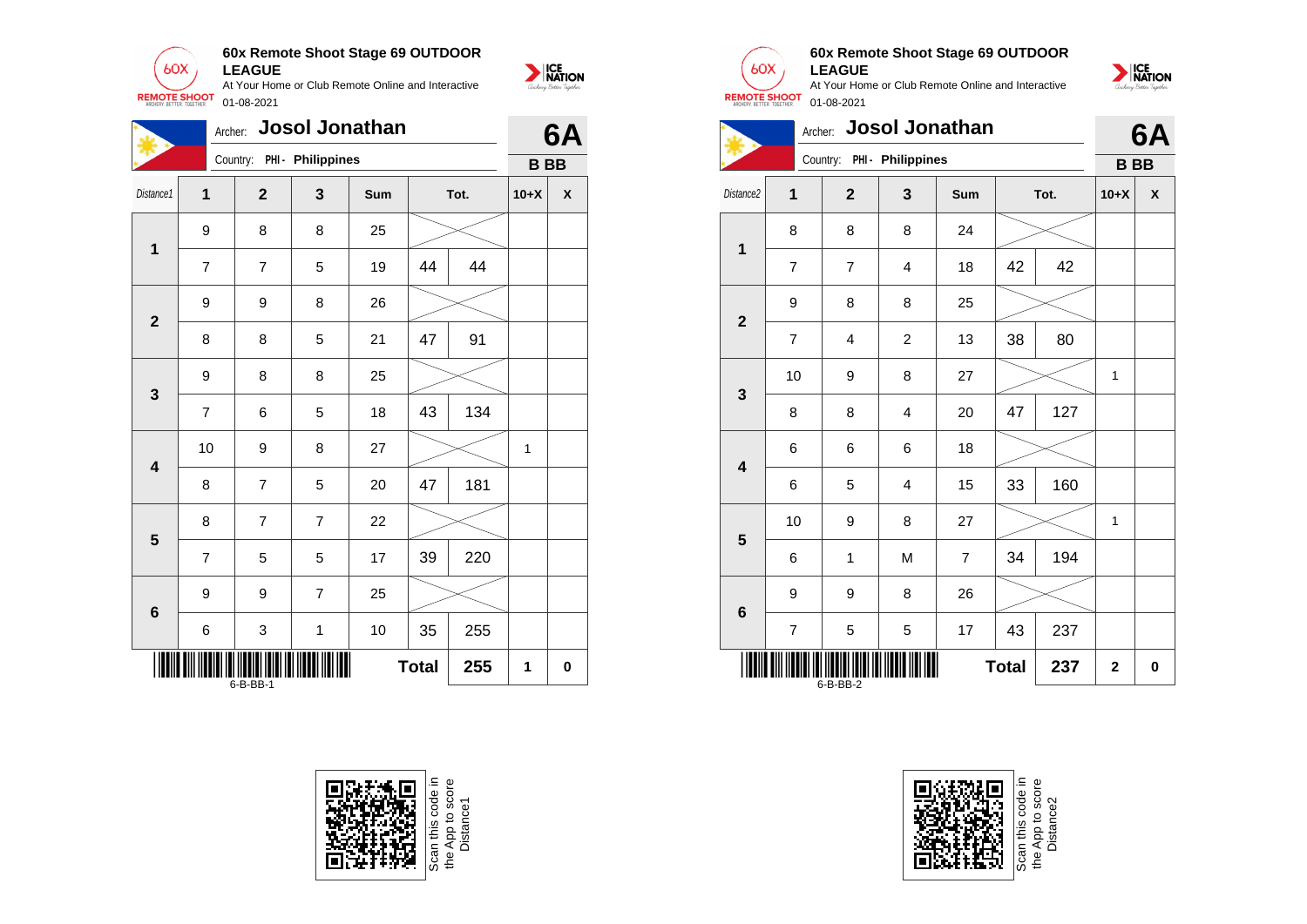

|                         | <b>Bader Paul Yrwan</b><br>Archer: |                |                   |     |              |     |        |   |
|-------------------------|------------------------------------|----------------|-------------------|-----|--------------|-----|--------|---|
|                         |                                    | Country:       | PHI - Philippines |     |              |     | R 30   |   |
| Distance1               | $\mathbf{1}$                       | $\overline{2}$ | 3                 | Sum | Tot.         |     | $10+X$ | X |
| $\mathbf 1$             | 9                                  | 9              | 8                 | 26  |              |     |        |   |
|                         | 8                                  | $\overline{7}$ | 6                 | 21  | 47           | 47  |        |   |
| $\mathbf{2}$            | 9                                  | 8              | 8                 | 25  |              |     |        |   |
|                         | 7                                  | $\overline{7}$ | 6                 | 20  | 45           | 92  |        |   |
| 3                       | 9                                  | 9              | 9                 | 27  |              |     |        |   |
|                         | 8                                  | $\overline{7}$ | $\overline{7}$    | 22  | 49           | 141 |        |   |
| $\overline{\mathbf{4}}$ | 9                                  | 9              | 8                 | 26  |              |     |        |   |
|                         | 8                                  | 8              | 6                 | 22  | 48           | 189 |        |   |
| 5                       | 10                                 | 9              | 8                 | 27  |              |     | 1      |   |
|                         | 8                                  | 7              | 6                 | 21  | 48           | 237 |        |   |
| $\boldsymbol{6}$        | 9                                  | 8              | 8                 | 25  |              |     |        |   |
|                         | 8                                  | $\overline{7}$ | 6                 | 21  | 46           | 283 |        |   |
|                         |                                    | 7-R-30-1       |                   |     | <b>Total</b> | 283 | 1      | 0 |





#### **60x Remote Shoot Stage 69 OUTDOOR LEAGUE**



| <b>Bader Paul Yrwan</b><br>Archer: |                |                |                            |     |              |      |                | <b>7A</b>    |
|------------------------------------|----------------|----------------|----------------------------|-----|--------------|------|----------------|--------------|
|                                    |                |                | Country: PHI - Philippines |     |              |      | R 30           |              |
| Distance <sub>2</sub>              | 1              | $\overline{2}$ | 3                          | Sum |              | Tot. | $10+X$         | $\mathsf{x}$ |
| 1                                  | 9              | 9              | 8                          | 26  |              |      |                |              |
|                                    | 8              | 8              | 6                          | 22  | 48           | 48   |                |              |
| $\overline{2}$                     | 10             | 9              | 8                          | 27  |              |      | 1              |              |
|                                    | 8              | 8              | 6                          | 22  | 49           | 97   |                |              |
| 3                                  | 10             | 9              | 9                          | 28  |              |      | 1              |              |
|                                    | 8              | 8              | $\overline{7}$             | 23  | 51           | 148  |                |              |
| $\overline{\mathbf{4}}$            | 8              | 8              | $\overline{7}$             | 23  |              |      |                |              |
|                                    | $\overline{7}$ | 6              | 5                          | 18  | 41           | 189  |                |              |
| 5                                  | 9              | 8              | 8                          | 25  |              |      |                |              |
|                                    | 8              | 8              | $\overline{7}$             | 23  | 48           | 237  |                |              |
| $6\phantom{1}6$                    | 9              | 9              | 9                          | 27  |              |      |                |              |
|                                    | 8              | 6              | 6                          | 20  | 47           | 284  |                |              |
|                                    |                | 7-R-30-2       |                            |     | <b>Total</b> | 284  | $\overline{2}$ | 0            |



Scan this code<br>the App to sco<br>Distance2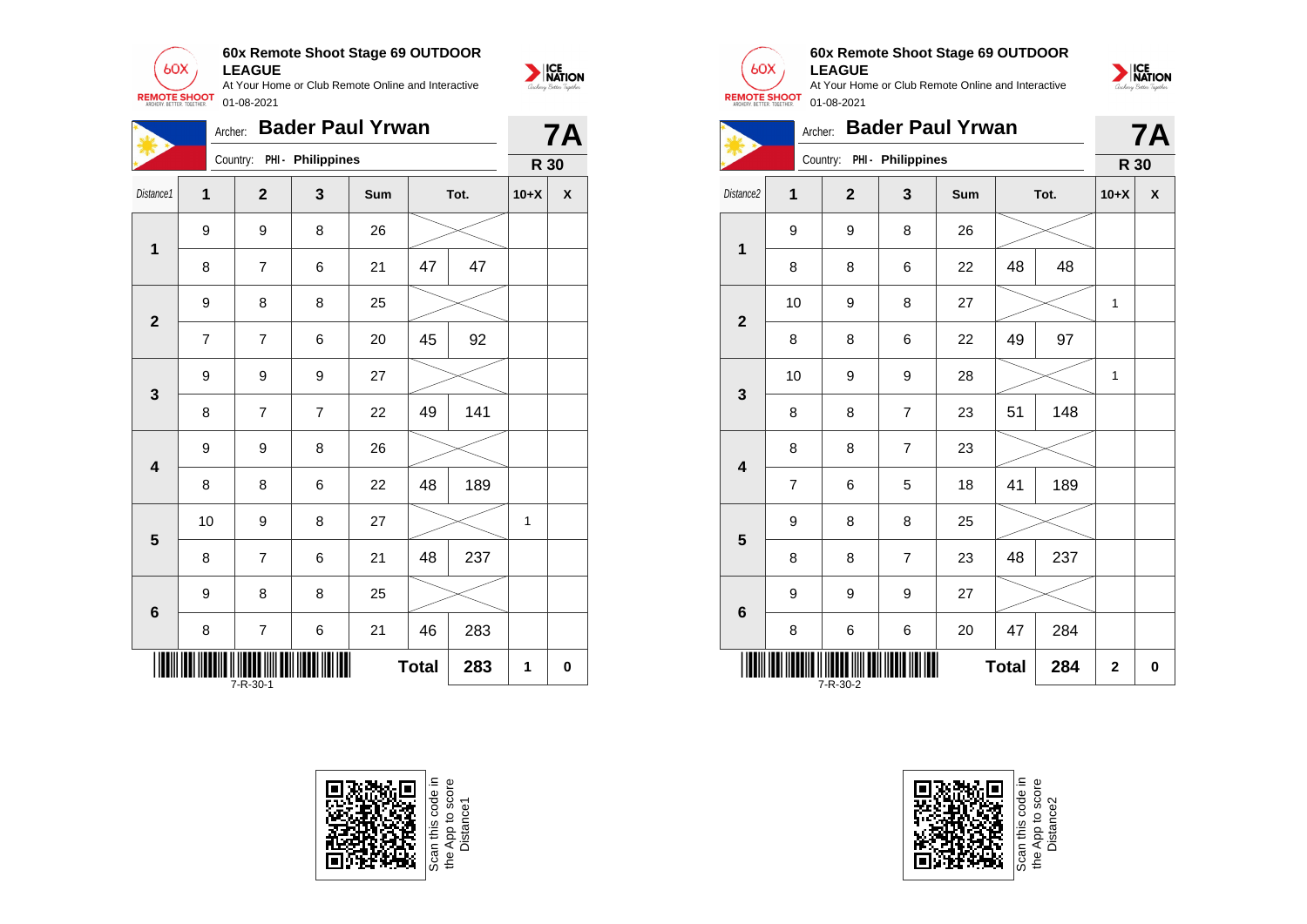

|                         | <b>Rojas Arnold</b><br>Archer: |                |                   |     |              |      |                 |                         |  |
|-------------------------|--------------------------------|----------------|-------------------|-----|--------------|------|-----------------|-------------------------|--|
|                         |                                | Country:       | PHI - Philippines |     |              |      | C <sub>50</sub> |                         |  |
| Distance1               | 1                              | $\overline{2}$ | 3                 | Sum |              | Tot. | $10+X$          | $\pmb{\mathsf{X}}$      |  |
| $\mathbf{1}$            | X                              | 10             | 10                | 30  |              |      | 3               | 1                       |  |
|                         | 10                             | 10             | 9                 | 29  | 59           | 59   | 2               |                         |  |
| $\overline{2}$          | X                              | 10             | 10                | 30  |              |      | 3               | 1                       |  |
|                         | 9                              | 9              | 9                 | 27  | 57           | 116  |                 |                         |  |
| $\mathbf{3}$            | X                              | 10             | 10                | 30  |              |      | 3               | 1                       |  |
|                         | 10                             | 9              | 9                 | 28  | 58           | 174  | 1               |                         |  |
| $\overline{\mathbf{4}}$ | Χ                              | X              | 10                | 30  |              |      | 3               | $\overline{\mathbf{c}}$ |  |
|                         | 10                             | 10             | 8                 | 28  | 58           | 232  | $\overline{2}$  |                         |  |
| $\overline{\mathbf{5}}$ | X                              | 10             | 10                | 30  |              |      | 3               | 1                       |  |
|                         | 10                             | 9              | 8                 | 27  | 57           | 289  | 1               |                         |  |
| $\bf 6$                 | 10                             | 9              | 9                 | 28  |              |      | 1               |                         |  |
|                         | 9                              | 9              | 8                 | 26  | 54           | 343  |                 |                         |  |
|                         |                                | 10-C-50-1      |                   | Ш   | <b>Total</b> | 343  | 22              | 6                       |  |





 $60X$ 

NATION

#### **60x Remote Shoot Stage 69 OUTDOOR LEAGUE**



|                                        | <b>Rojas Arnold</b><br>Archer: |                |                   |     |    |      |                 |                |  |
|----------------------------------------|--------------------------------|----------------|-------------------|-----|----|------|-----------------|----------------|--|
|                                        |                                | Country:       | PHI - Philippines |     |    |      | C <sub>50</sub> | 8Α             |  |
| Distance2                              | 1                              | $\overline{2}$ | 3                 | Sum |    | Tot. | $10+X$          | X              |  |
| 1                                      | X                              | 10             | 10                | 30  |    |      | 3               | 1              |  |
|                                        | 10                             | 9              | 9                 | 28  | 58 | 58   | 1               |                |  |
| $\overline{\mathbf{2}}$                | X                              | X              | 10                | 30  |    |      | 3               | $\overline{2}$ |  |
|                                        | 9                              | 9              | 9                 | 27  | 57 | 115  |                 |                |  |
| 3                                      | X                              | 10             | 10                | 30  |    |      | 3               | 1              |  |
|                                        | 10                             | 9              | 9                 | 28  | 58 | 173  | 1               |                |  |
| $\overline{\mathbf{4}}$                | X                              | 10             | 10                | 30  |    |      | 3               | 1              |  |
|                                        | 10                             | 10             | 9                 | 29  | 59 | 232  | $\overline{2}$  |                |  |
| 5                                      | X                              | X              | Χ                 | 30  |    |      | 3               | 3              |  |
|                                        | 10                             | 10             | 9                 | 29  | 59 | 291  | $\overline{2}$  |                |  |
| $6\phantom{1}6$                        | X                              | X              | 10                | 30  |    |      | 3               | $\overline{2}$ |  |
|                                        | 10                             | 10             | 9                 | 29  | 59 | 350  | $\overline{2}$  |                |  |
| <b>Total</b><br>350<br>26<br>10-C-50-2 |                                |                |                   |     |    |      |                 | 10             |  |

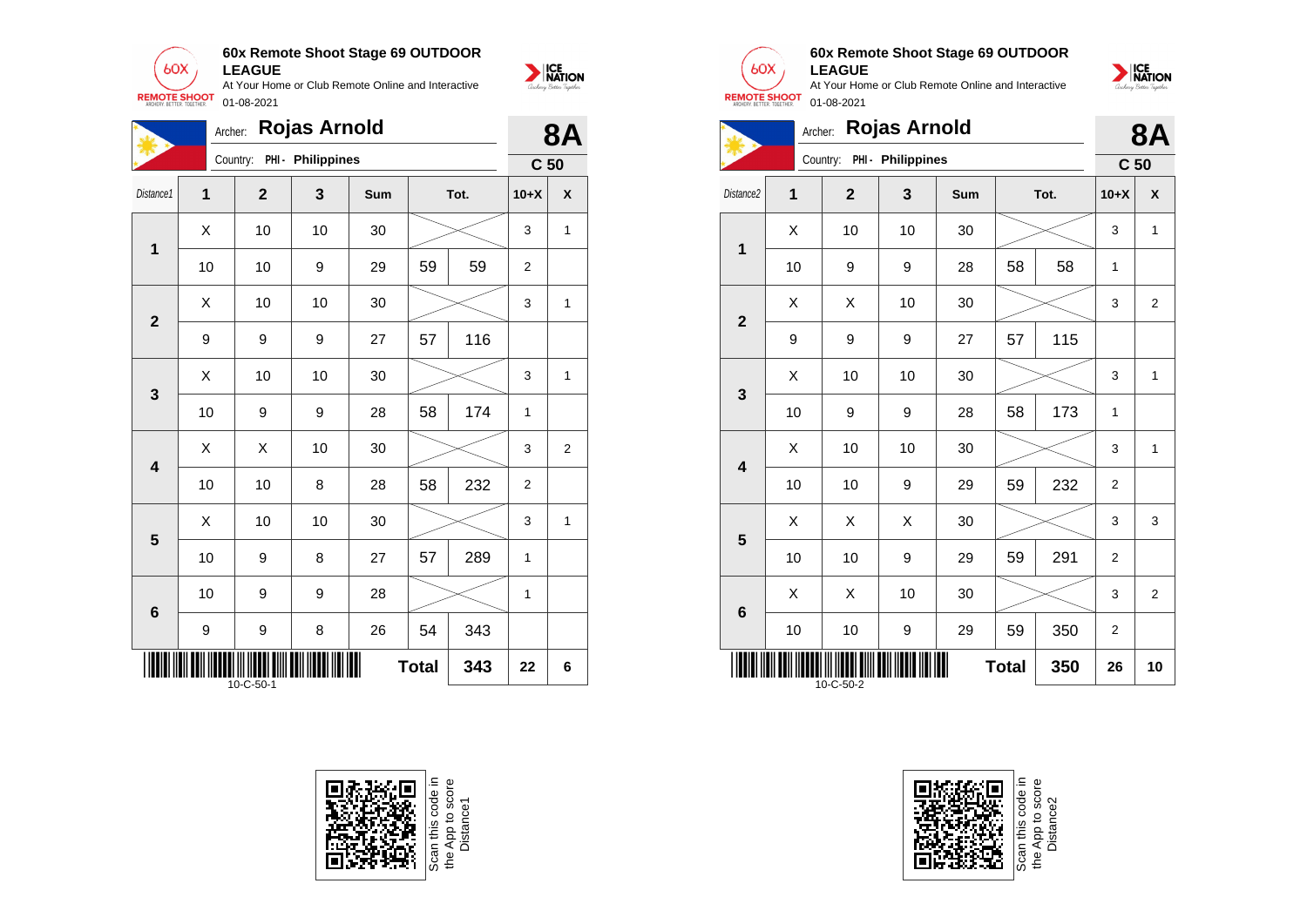

|                         |             | Archer: |                         | <b>Akilesh Tomo</b> |     |              |  |           | <b>9A</b>          |
|-------------------------|-------------|---------|-------------------------|---------------------|-----|--------------|--|-----------|--------------------|
|                         |             |         | Country:                | INA - Indonesia     |     |              |  | <b>BB</b> |                    |
| Distance1               | $\mathbf 1$ |         | $\mathbf 2$             | 3                   | Sum | Tot.         |  | $10+X$    | $\pmb{\mathsf{X}}$ |
|                         |             |         |                         |                     |     |              |  |           |                    |
| $\mathbf{1}$            |             |         |                         |                     |     |              |  |           |                    |
| $\mathbf{2}$            |             |         |                         |                     |     |              |  |           |                    |
|                         |             |         |                         |                     |     |              |  |           |                    |
| $\mathbf 3$             |             |         |                         |                     |     |              |  |           |                    |
| $\overline{\mathbf{4}}$ |             |         |                         |                     |     |              |  |           |                    |
|                         |             |         |                         |                     |     |              |  |           |                    |
| $5\phantom{1}$          |             |         |                         |                     |     |              |  |           |                    |
| $6\phantom{a}$          |             |         |                         |                     |     |              |  |           |                    |
|                         |             |         |                         |                     |     |              |  |           |                    |
| Ⅲ                       |             |         | TITI ITITI<br>12-B-BB-1 |                     | Ш   | <b>Total</b> |  |           |                    |





 $60X$ 

NATION

# **60x Remote Shoot Stage 69 OUTDOOR**





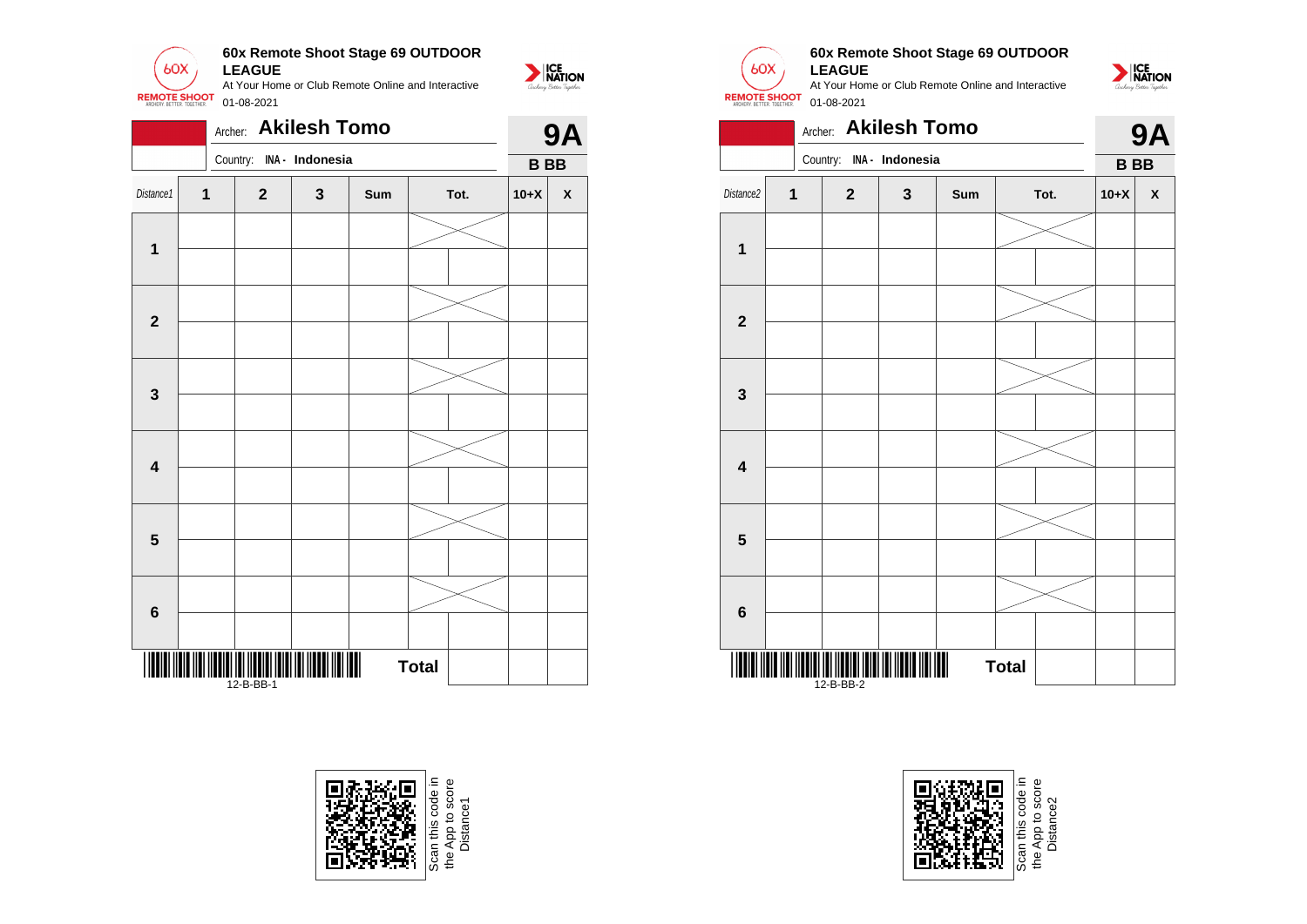

|                         | Dwijoko Kanwa<br>Archer: |                                  |   |                |              |  |           |                    |  |
|-------------------------|--------------------------|----------------------------------|---|----------------|--------------|--|-----------|--------------------|--|
|                         |                          | Country: INA - Indonesia         |   |                |              |  | <b>BB</b> |                    |  |
| Distance1               | $\mathbf{1}$             | $\mathbf{2}$                     | 3 | Sum            | Tot.         |  | $10+X$    | $\pmb{\mathsf{X}}$ |  |
|                         |                          |                                  |   |                |              |  |           |                    |  |
| 1                       |                          |                                  |   |                |              |  |           |                    |  |
| $\overline{\mathbf{2}}$ |                          |                                  |   |                |              |  |           |                    |  |
|                         |                          |                                  |   |                |              |  |           |                    |  |
| 3                       |                          |                                  |   |                |              |  |           |                    |  |
|                         |                          |                                  |   |                |              |  |           |                    |  |
| $\overline{\mathbf{4}}$ |                          |                                  |   |                |              |  |           |                    |  |
| 5                       |                          |                                  |   |                |              |  |           |                    |  |
|                         |                          |                                  |   |                |              |  |           |                    |  |
| 6                       |                          |                                  |   |                |              |  |           |                    |  |
|                         |                          |                                  |   |                |              |  |           |                    |  |
| 11                      |                          | <b>TITI ITI ITI</b><br>13-B-BB-1 |   | $\blacksquare$ | <b>Total</b> |  |           |                    |  |





#### **60x Remote Shoot Stage 69 OUTDOOR LEAGUE**

At Your Home or Club Remote Online and Interactive 01-08-2021



|                         | Dwijoko Kanwa<br>Archer: |              |                          |     |              |      |           |            |  |
|-------------------------|--------------------------|--------------|--------------------------|-----|--------------|------|-----------|------------|--|
|                         |                          |              | Country: INA - Indonesia |     |              |      | <b>BB</b> | <b>10A</b> |  |
| Distance2               | $\overline{1}$           | $\mathbf{2}$ | 3                        | Sum |              | Tot. | $10+X$    | X          |  |
|                         |                          |              |                          |     |              |      |           |            |  |
| $\mathbf 1$             |                          |              |                          |     |              |      |           |            |  |
|                         |                          |              |                          |     |              |      |           |            |  |
| $\mathbf{2}$            |                          |              |                          |     |              |      |           |            |  |
|                         |                          |              |                          |     |              |      |           |            |  |
| 3                       |                          |              |                          |     |              |      |           |            |  |
|                         |                          |              |                          |     |              |      |           |            |  |
| $\overline{\mathbf{4}}$ |                          |              |                          |     |              |      |           |            |  |
|                         |                          |              |                          |     |              |      |           |            |  |
| 5                       |                          |              |                          |     |              |      |           |            |  |
|                         |                          |              |                          |     |              |      |           |            |  |
| $\bf 6$                 |                          |              |                          |     |              |      |           |            |  |
|                         |                          |              |                          |     |              |      |           |            |  |
|                         |                          | 13-B-BB-2    |                          |     | <b>Total</b> |      |           |            |  |



the App to score e App to score<br>Distance2 Distance2the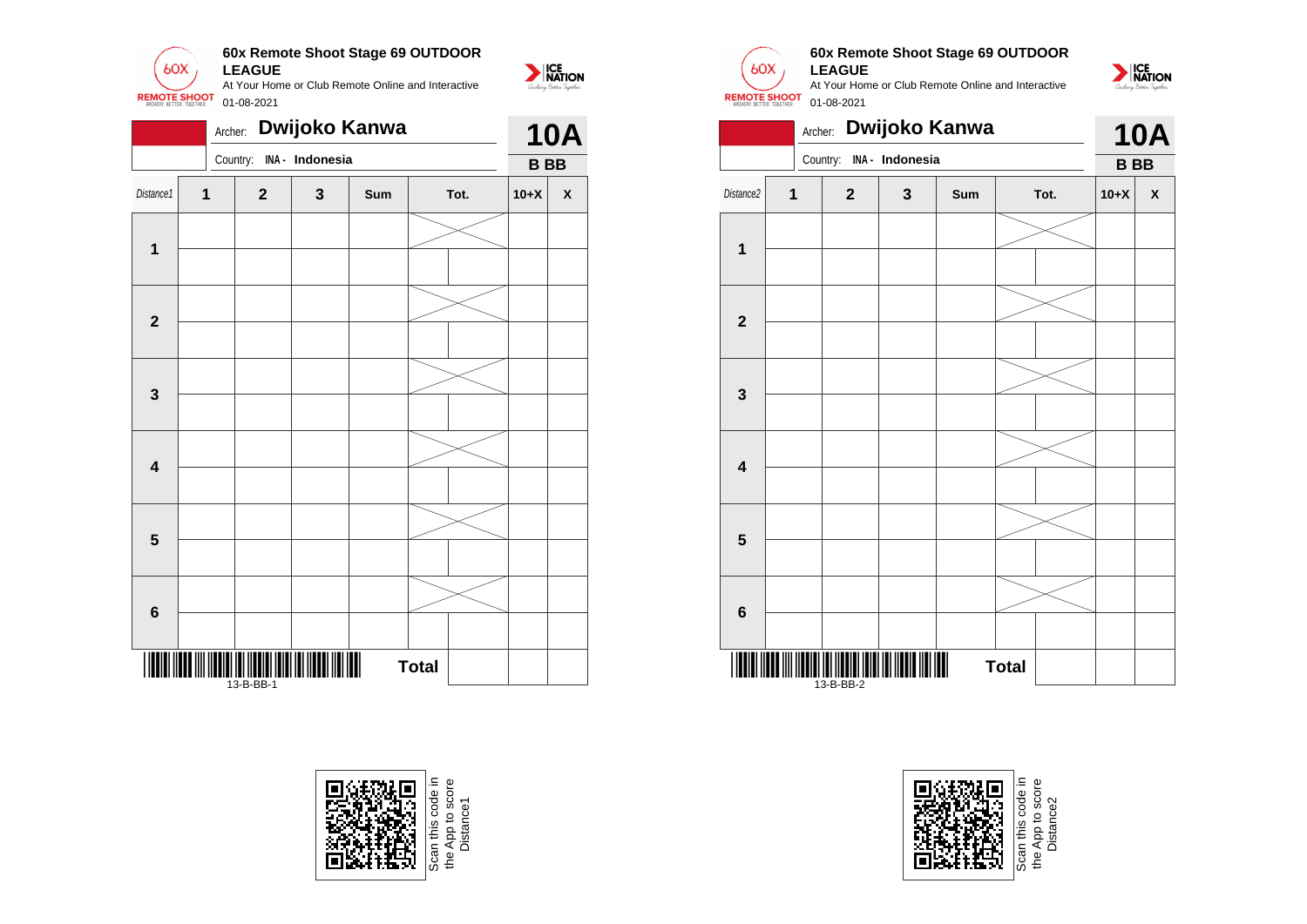

|                         | Archer:                 |                            |                  | <b>Serafin Nico Antonio</b> |              |      |           | 11A                |
|-------------------------|-------------------------|----------------------------|------------------|-----------------------------|--------------|------|-----------|--------------------|
|                         |                         | Country: PHI - Philippines |                  |                             |              |      | <b>BB</b> |                    |
| Distance1               | $\overline{1}$          | $\overline{2}$             | 3                | Sum                         |              | Tot. | $10+X$    | $\pmb{\mathsf{X}}$ |
| $\mathbf 1$             | 8                       | 8                          | 8                | 24                          |              |      |           |                    |
|                         | $\overline{7}$          | 6                          | 4                | 17                          | 41           | 41   |           |                    |
| $\mathbf{2}$            | 9                       | $\overline{7}$             | 6                | 22                          |              |      |           |                    |
|                         | 5                       | 4                          | $\boldsymbol{2}$ | 11                          | 33           | 74   |           |                    |
| $\mathbf{3}$            | 9                       | 9                          | 9                | 27                          |              |      |           |                    |
|                         | $\overline{7}$          | $\overline{7}$             | M                | 14                          | 41           | 115  |           |                    |
| $\overline{\mathbf{4}}$ | 9                       | 8                          | $\overline{7}$   | 24                          |              |      |           |                    |
|                         | 5                       | 1                          | $\mathbf{1}$     | $\overline{7}$              | 31           | 146  |           |                    |
| $\overline{\mathbf{5}}$ | 8                       | $\overline{7}$             | 6                | 21                          |              |      |           |                    |
|                         | 6                       | 4                          | M                | 10                          | 31           | 177  |           |                    |
| $6\phantom{1}6$         | 9                       | 8                          | 6                | 23                          |              |      |           |                    |
|                         | $\overline{\mathbf{c}}$ | M                          | M                | $\boldsymbol{2}$            | 25           | 202  |           |                    |
|                         |                         | 16-B-BB-1                  |                  |                             | <b>Total</b> | 202  | 0         | $\pmb{0}$          |





### **60x Remote Shoot Stage 69 OUTDOOR LEAGUE**



|                         | <b>Serafin Nico Antonio</b><br>Archer: |                |                            |     |    |      |           | <b>11A</b><br>X |  |
|-------------------------|----------------------------------------|----------------|----------------------------|-----|----|------|-----------|-----------------|--|
|                         |                                        |                | Country: PHI - Philippines |     |    |      | <b>BB</b> |                 |  |
| Distance2               | 1                                      | $\mathbf{2}$   | 3                          | Sum |    | Tot. | $10+X$    |                 |  |
| 1                       | 8                                      | 8              | 8                          | 24  |    |      |           |                 |  |
|                         | $\overline{7}$                         | 5              | 5                          | 17  | 41 | 41   |           |                 |  |
| $\mathbf{2}$            | 8                                      | 5              | 5                          | 18  |    |      |           |                 |  |
|                         | 4                                      | 3              | $\overline{2}$             | 9   | 27 | 68   |           |                 |  |
| 3                       | 8                                      | $\overline{7}$ | $\overline{7}$             | 22  |    |      |           |                 |  |
|                         | 6                                      | 5              | 5                          | 16  | 38 | 106  |           |                 |  |
| $\overline{\mathbf{4}}$ | 8                                      | 8              | 6                          | 22  |    |      |           |                 |  |
|                         | 6                                      | 5              | 4                          | 15  | 37 | 143  |           |                 |  |
| 5                       | 8                                      | 8              | 8                          | 24  |    |      |           |                 |  |
|                         | 6                                      | 6              | M                          | 12  | 36 | 179  |           |                 |  |
| $6\phantom{1}6$         | 8                                      | $\overline{7}$ | 5                          | 20  |    |      |           |                 |  |
|                         | 5                                      | 5              | $\overline{\mathbf{4}}$    | 14  | 34 | 213  |           |                 |  |
|                         | 213<br><b>Total</b><br>16-B-BB-2       |                |                            |     |    |      |           | 0               |  |



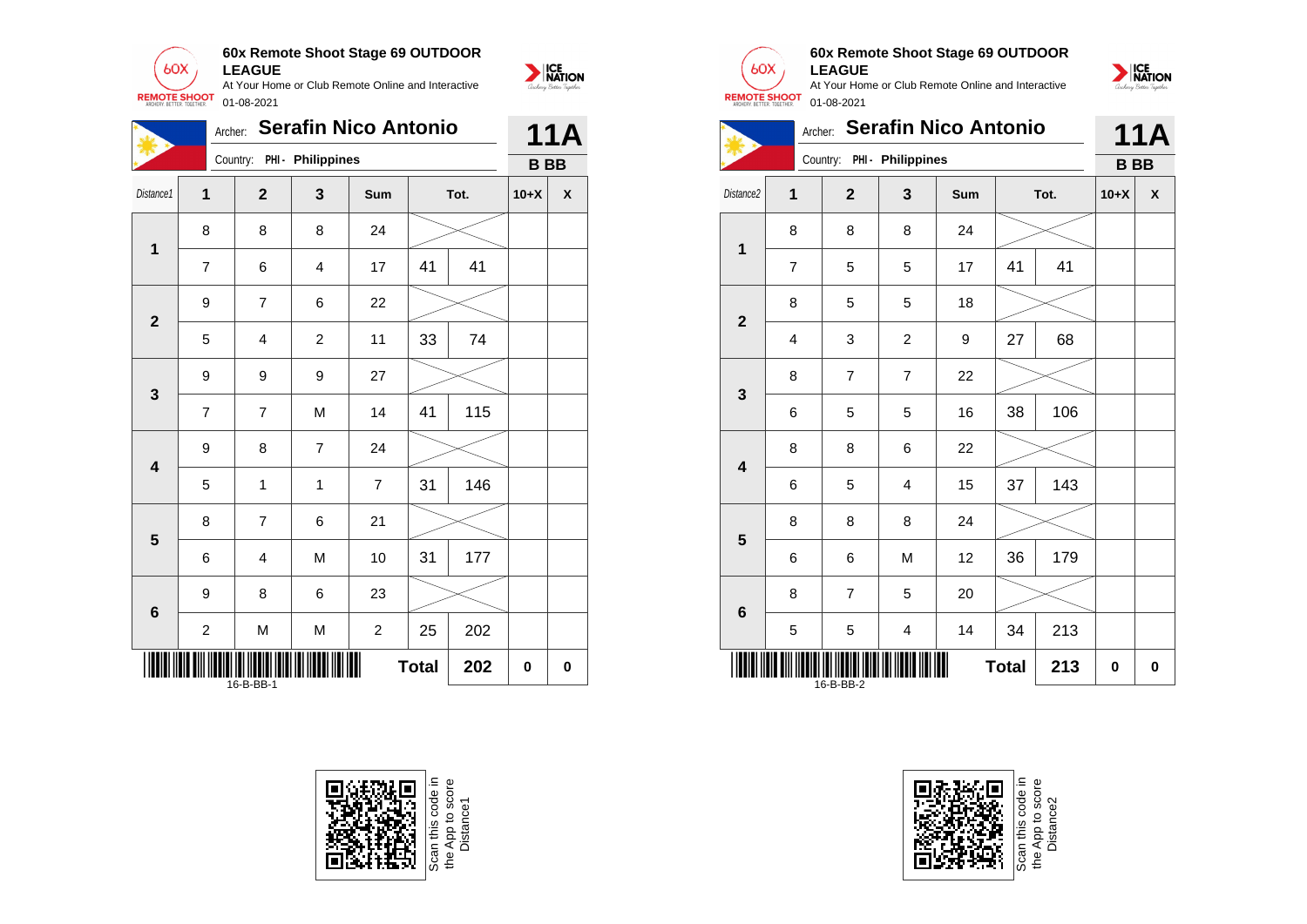

|              |                                       | Archer: |                | Setiawan Andi            |     |    |      |              | <b>12A</b>       |
|--------------|---------------------------------------|---------|----------------|--------------------------|-----|----|------|--------------|------------------|
|              |                                       |         |                | Country: INA - Indonesia |     |    |      | <b>BB</b>    |                  |
| Distance1    | $\overline{1}$                        |         | $\overline{2}$ | 3                        | Sum |    | Tot. | $10+X$       | $\boldsymbol{x}$ |
| $\mathbf 1$  | X                                     |         | 10             | 9                        | 29  |    |      | 2            | 1                |
|              | $\overline{7}$                        |         | 6              | 6                        | 19  | 48 | 48   |              |                  |
| $\mathbf{2}$ | 10                                    |         | 9              | 9                        | 28  |    |      | $\mathbf{1}$ |                  |
|              | 8                                     |         | 6              | 4                        | 18  | 46 | 94   |              |                  |
| 3            | 9                                     |         | 9              | 9                        | 27  |    |      |              |                  |
|              | 9                                     |         | $\overline{7}$ | 6                        | 22  | 49 | 143  |              |                  |
| 4            | 9                                     |         | 8              | 8                        | 25  |    |      |              |                  |
|              | 8                                     |         | $\overline{7}$ | $\overline{4}$           | 19  | 44 | 187  |              |                  |
| 5            | 10                                    |         | 9              | 9                        | 28  |    |      | 1            |                  |
|              | 8                                     |         | 8              | $\overline{7}$           | 23  | 51 | 238  |              |                  |
| 6            | X                                     |         | 10             | 9                        | 29  |    |      | 2            | 1                |
|              | $\overline{7}$                        |         | $\overline{7}$ | 6                        | 20  | 49 | 287  |              |                  |
|              | Ш<br><b>Total</b><br>287<br>25-B-BB-1 |         |                |                          |     |    |      | 6            | $\mathbf 2$      |







#### **60x Remote Shoot Stage 69 OUTDOOR LEAGUE**

At Your Home or Club Remote Online and Interactive 01-08-2021



|                                  |                | Archer: Setiawan Andi    |                         |     |    |      |                | <b>12A</b> |
|----------------------------------|----------------|--------------------------|-------------------------|-----|----|------|----------------|------------|
|                                  |                | Country: INA - Indonesia |                         |     |    |      | <b>BB</b>      |            |
| Distance2                        | 1              | $\overline{2}$           | 3                       | Sum |    | Tot. | $10+X$         | X          |
| $\mathbf{1}$                     | 9              | 9                        | 8                       | 26  |    |      |                |            |
|                                  | 8              | $\overline{7}$           | 6                       | 21  | 47 | 47   |                |            |
| $\mathbf{2}$                     | 10             | 9                        | 9                       | 28  |    |      | 1              |            |
|                                  | 8              | 6                        | $\mathbf 2$             | 16  | 44 | 91   |                |            |
| 3                                | 9              | 9                        | 8                       | 26  |    |      |                |            |
|                                  | 8              | 6                        | 5                       | 19  | 45 | 136  |                |            |
| 4                                | 9              | 8                        | 8                       | 25  |    |      |                |            |
|                                  | 8              | 6                        | 5                       | 19  | 44 | 180  |                |            |
| 5                                | 10             | 10                       | 8                       | 28  |    |      | $\overline{2}$ |            |
|                                  | $\overline{7}$ | $\overline{7}$           | 6                       | 20  | 48 | 228  |                |            |
| $6\phantom{1}$                   | 9              | 9                        | 9                       | 27  |    |      |                |            |
|                                  | 8              | $\overline{\mathbf{7}}$  | $\overline{\mathbf{4}}$ | 19  | 46 | 274  |                |            |
| 274<br><b>Total</b><br>25-B-BB-2 |                |                          |                         |     |    |      | 3              | 0          |



Scan this code in<br>the App to score<br>Distance2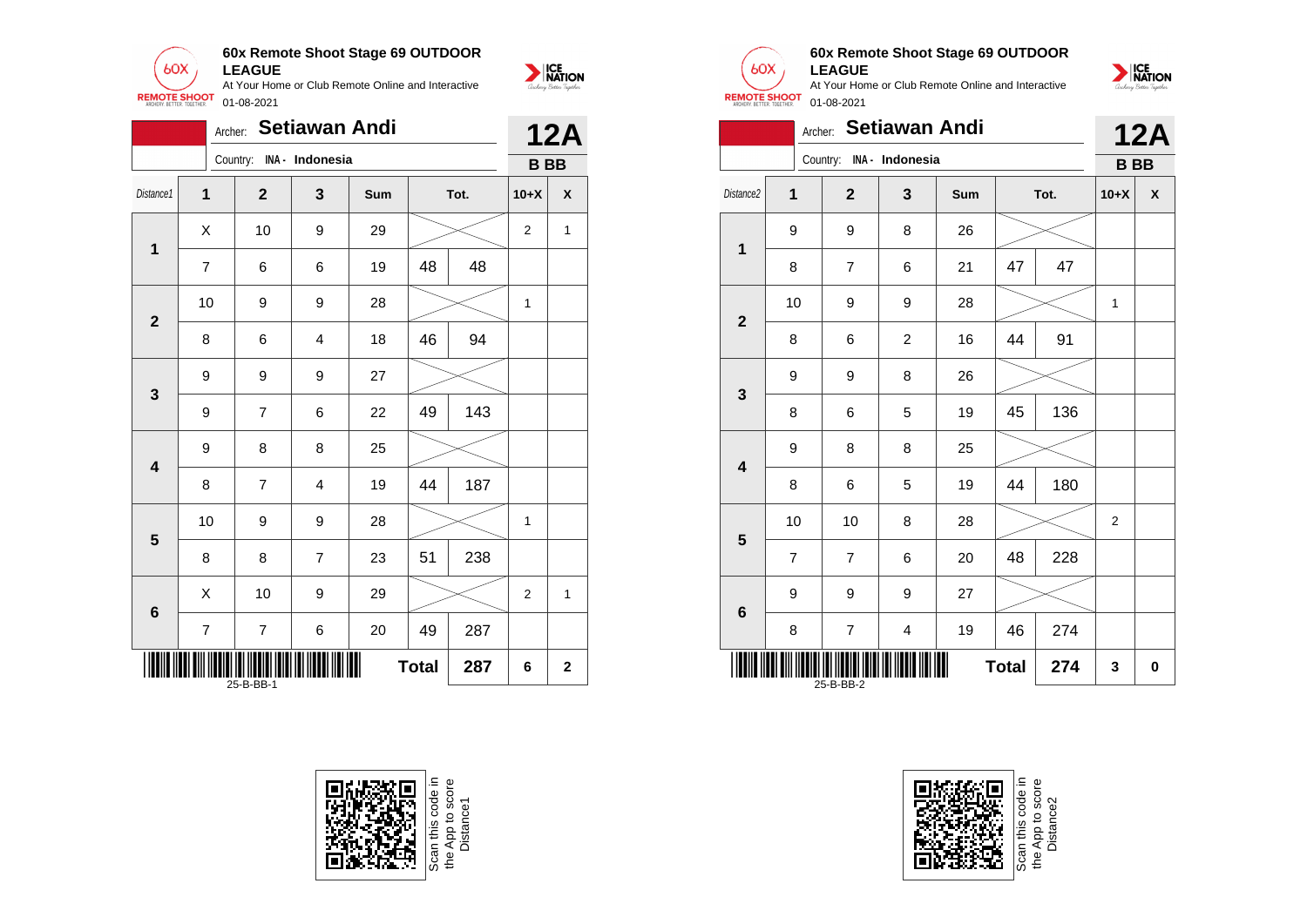

|                                             | Archer: |                       |    | <b>Costeur Francois</b> |    |      |                 | <b>13A</b> |
|---------------------------------------------|---------|-----------------------|----|-------------------------|----|------|-----------------|------------|
|                                             |         | Country: FRA - France |    |                         |    |      | C <sub>50</sub> |            |
| Distance1                                   | 1       | $\mathbf{2}$          | 3  | Sum                     |    | Tot. | $10+X$          | X          |
| $\mathbf 1$                                 | 10      | 10                    | 9  | 29                      |    |      | 2               |            |
|                                             | 9       | 8                     | 8  | 25                      | 54 | 54   |                 |            |
| $\overline{2}$                              | Χ       | X                     | 10 | 30                      |    |      | 3               | 2          |
|                                             | 10      | 10                    | 9  | 29                      | 59 | 113  | $\overline{2}$  |            |
| 3                                           | X       | 10                    | 9  | 29                      |    |      | 2               | 1          |
|                                             | 9       | 9                     | 9  | 27                      | 56 | 169  |                 |            |
| 4                                           | 10      | 9                     | 9  | 28                      |    |      | 1               |            |
|                                             | 9       | 9                     | 8  | 26                      | 54 | 223  |                 |            |
| 5                                           | 10      | 10                    | 10 | 30                      |    |      | 3               |            |
|                                             | 10      | 9                     | 9  | 28                      | 58 | 281  | 1               |            |
| 6                                           | 10      | 10                    | 9  | 29                      |    |      | $\overline{2}$  |            |
|                                             | 9       | 9                     | 9  | 27                      | 56 | 337  |                 |            |
| Ш<br><b>Total</b><br>337<br>16<br>26-C-50-1 |         |                       |    |                         |    |      |                 | 3          |





#### **60x Remote Shoot Stage 69 OUTDOOR LEAGUE**

![](_page_12_Picture_6.jpeg)

|                                        | <b>Costeur Francois</b><br>Archer: |                       |    |     |    |      |                 |            |  |
|----------------------------------------|------------------------------------|-----------------------|----|-----|----|------|-----------------|------------|--|
|                                        |                                    | Country: FRA - France |    |     |    |      | C <sub>50</sub> | <b>13A</b> |  |
| Distance2                              | 1                                  | $\overline{2}$        | 3  | Sum |    | Tot. | $10+X$          | X          |  |
| $\overline{\mathbf{1}}$                | Χ                                  | 10                    | 10 | 30  |    |      | 3               | 1          |  |
|                                        | 9                                  | 9                     | 8  | 26  | 56 | 56   |                 |            |  |
| $\overline{2}$                         | 10                                 | 10                    | 9  | 29  |    |      | $\overline{2}$  |            |  |
|                                        | 9                                  | 9                     | 8  | 26  | 55 | 111  |                 |            |  |
| 3                                      | X                                  | Χ                     | X  | 30  |    |      | 3               | 3          |  |
|                                        | 10                                 | 9                     | 9  | 28  | 58 | 169  | 1               |            |  |
| $\overline{\mathbf{4}}$                | 10                                 | 10                    | 9  | 29  |    |      | 2               |            |  |
|                                        | 9                                  | 9                     | 8  | 26  | 55 | 224  |                 |            |  |
| 5                                      | X                                  | 10                    | 10 | 30  |    |      | 3               | 1          |  |
|                                        | 9                                  | 9                     | 9  | 27  | 57 | 281  |                 |            |  |
| $\bf 6$                                | X                                  | X                     | X  | 30  |    |      | 3               | 3          |  |
|                                        | 10                                 | 9                     | 9  | 28  | 58 | 339  | 1               |            |  |
| 339<br><b>Total</b><br>18<br>26-C-50-2 |                                    |                       |    |     |    |      |                 |            |  |

![](_page_12_Picture_8.jpeg)

![](_page_12_Picture_9.jpeg)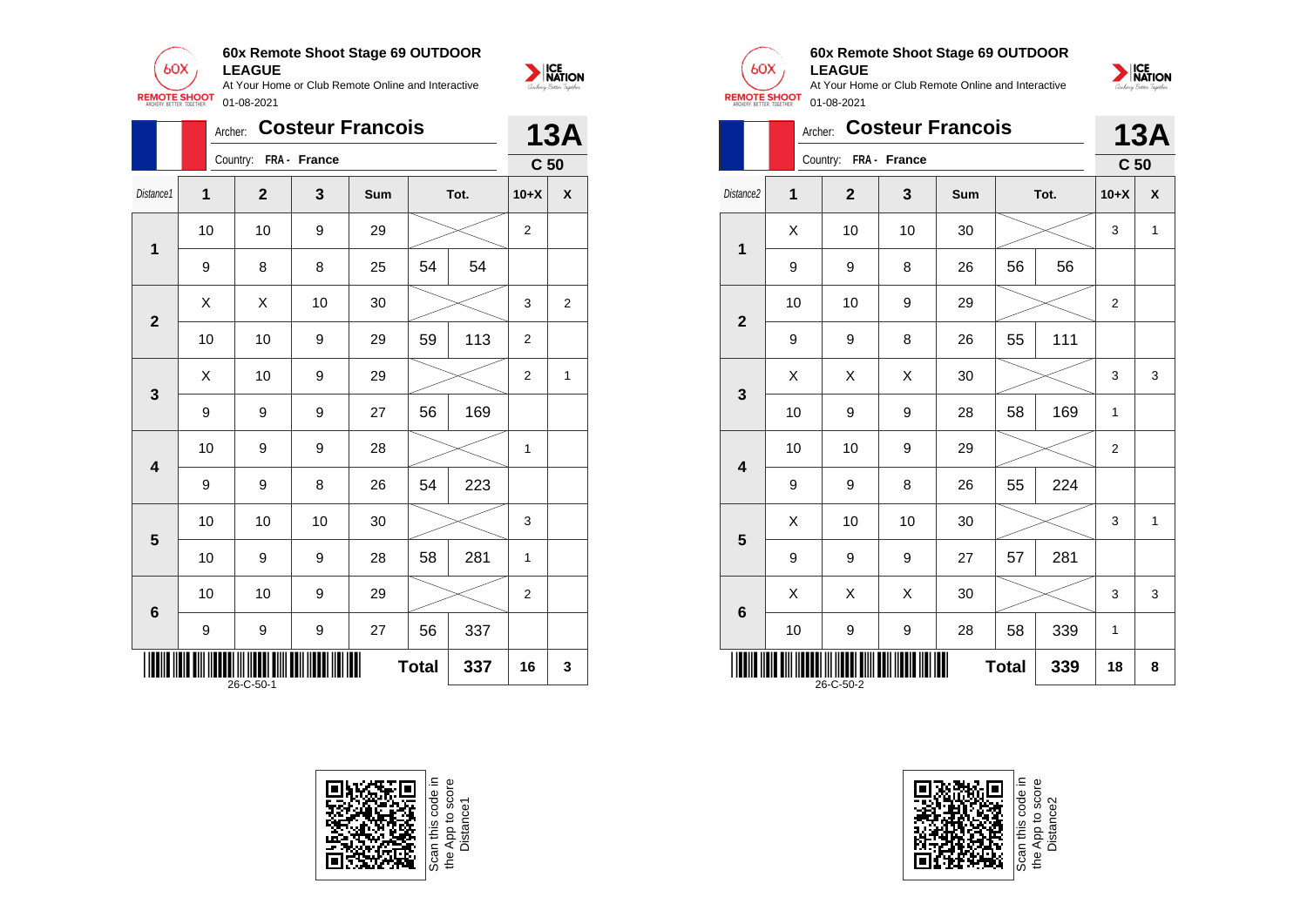![](_page_13_Picture_0.jpeg)

|                         | Archer:                 |                            | <b>Montecillo Alfredo Carlos</b> |                | <b>14A</b>   |      |             |                    |
|-------------------------|-------------------------|----------------------------|----------------------------------|----------------|--------------|------|-------------|--------------------|
|                         |                         | Country: PHI - Philippines |                                  |                |              |      | <b>B</b> 30 |                    |
| Distance1               | $\mathbf 1$             | $\overline{2}$             | 3                                | Sum            |              | Tot. | $10+X$      | $\pmb{\mathsf{X}}$ |
| $\mathbf{1}$            | $\overline{7}$          | 5                          | 5                                | 17             |              |      |             |                    |
|                         | 3                       | $\overline{c}$             | $\overline{c}$                   | $\overline{7}$ | 24           | 24   |             |                    |
|                         | 10                      | 8                          | $\overline{7}$                   | 25             |              |      | 1           |                    |
| $\mathbf{2}$            | $\overline{\mathbf{4}}$ | 1                          |                                  | 5              | 30           | 54   |             |                    |
| $\mathbf{3}$            | 10                      | 9                          | $\overline{\mathbf{4}}$          | 23             |              |      | 1           |                    |
|                         | $\overline{c}$          | M                          | M                                | $\overline{c}$ | 25           | 79   |             |                    |
| $\overline{\mathbf{4}}$ | 6                       | 5                          | 5                                | 16             |              |      |             |                    |
|                         | 4                       | 3                          | 1                                | 8              | 24           | 103  |             |                    |
| 5                       | 9                       | 8                          | $\overline{7}$                   | 24             |              |      |             |                    |
|                         | 5                       | M                          | M                                | 5              | 29           | 132  |             |                    |
| 6                       | 6                       | 6                          | 6                                | 18             |              |      |             |                    |
|                         | 4                       | 4                          | 3                                | 11             | 29           | 161  |             |                    |
|                         |                         | 27-B-30-1                  |                                  |                | <b>Total</b> | 161  | $\mathbf 2$ | 0                  |

![](_page_13_Picture_2.jpeg)

Scan this code i<br>the App to score<br>Distance1

![](_page_13_Picture_4.jpeg)

NATION

### **60x Remote Shoot Stage 69 OUTDOOR LEAGUE**

![](_page_13_Picture_7.jpeg)

|                                      | <b>Montecillo Alfredo Carlos</b><br>Archer: |                |                            |                |                |                |             |   |
|--------------------------------------|---------------------------------------------|----------------|----------------------------|----------------|----------------|----------------|-------------|---|
|                                      |                                             |                | Country: PHI - Philippines |                |                |                | <b>B</b> 30 |   |
| Distance2                            | 1                                           | $\overline{2}$ | 3                          | Sum            |                | Tot.           | $10+X$      | X |
| 1                                    | 4                                           | $\overline{2}$ | $\mathbf{1}$               | $\overline{7}$ |                |                |             |   |
|                                      | M                                           | M              | M                          | $\mathbf 0$    | $\overline{7}$ | $\overline{7}$ |             |   |
| $\overline{2}$                       | 9                                           | 4              | $\overline{4}$             | 17             |                |                |             |   |
|                                      | $\overline{2}$                              | M              | M                          | $\overline{2}$ | 19             | 26             |             |   |
| 3                                    | 8                                           | $\overline{c}$ | 1                          | 11             |                |                |             |   |
|                                      | M                                           | M              | M                          | $\mathbf 0$    | 11             | 37             |             |   |
| $\overline{\mathbf{4}}$              | 5                                           | $\overline{4}$ | 3                          | 12             |                |                |             |   |
|                                      | $\boldsymbol{2}$                            | M              | M                          | $\overline{c}$ | 14             | 51             |             |   |
| 5                                    | Χ                                           | 8              | $\overline{7}$             | 25             |                |                | 1           | 1 |
|                                      | $\overline{4}$                              | 3              | M                          | $\overline{7}$ | 32             | 83             |             |   |
| 6                                    | 8                                           | 3              | 3                          | 14             |                |                |             |   |
|                                      | $\mathbf{1}$                                | M              | M                          | $\mathbf 1$    | 15             | 98             |             |   |
| 98<br><b>Total</b><br>1<br>27-B-30-2 |                                             |                |                            |                |                |                |             | 1 |

![](_page_13_Picture_9.jpeg)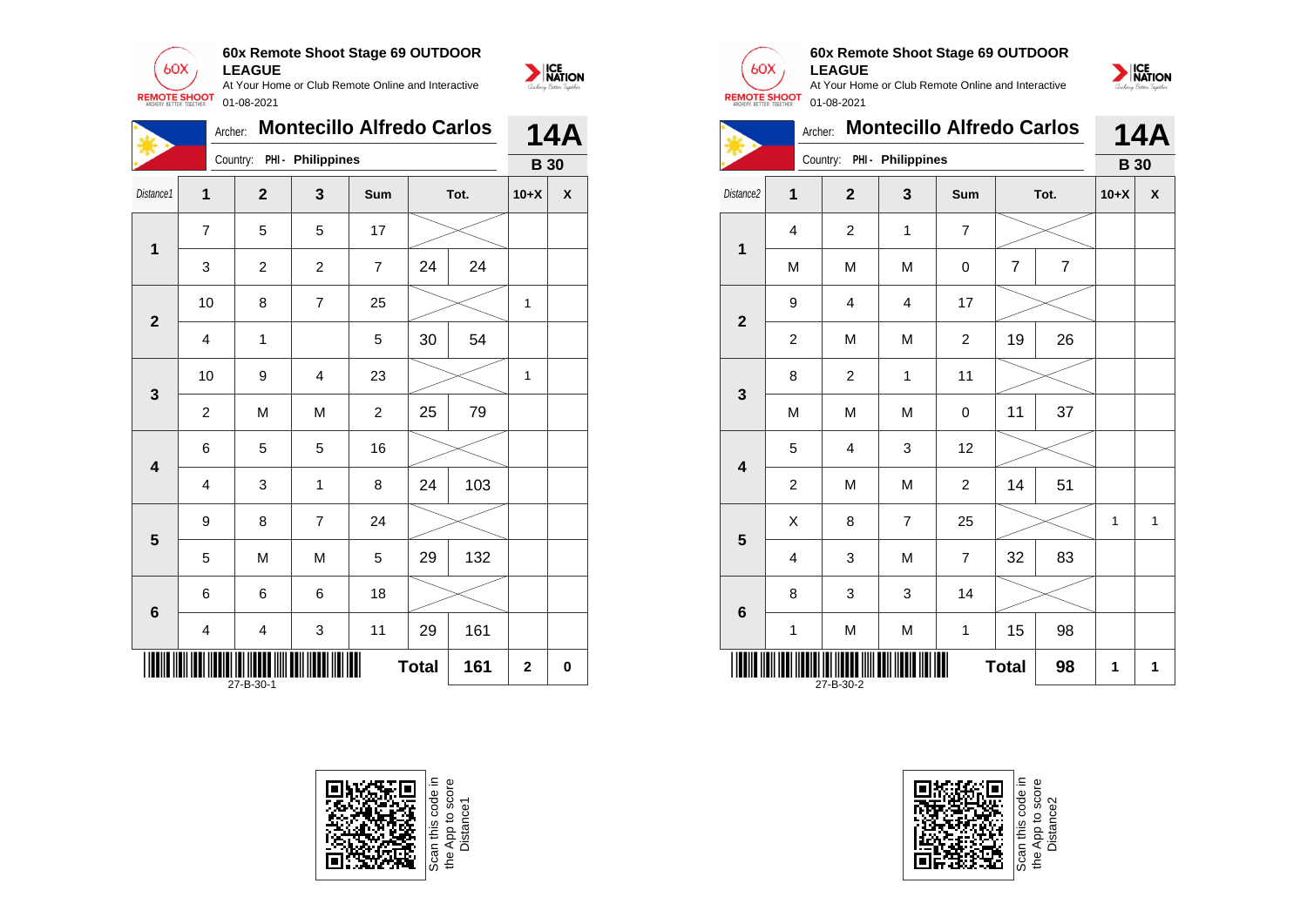![](_page_14_Picture_0.jpeg)

|                         | Archer: |                                                    |   | van Staden Michael |              |        | <b>15A</b> |
|-------------------------|---------|----------------------------------------------------|---|--------------------|--------------|--------|------------|
|                         |         | Country: RSA - South Africa                        |   |                    |              | R 30   |            |
| Distance1               | 1       | $\mathbf{2}$                                       | 3 | Sum                | Tot.         | $10+X$ | X          |
| $\mathbf{1}$            |         |                                                    |   |                    |              |        |            |
|                         |         |                                                    |   |                    |              |        |            |
| $\mathbf{2}$            |         |                                                    |   |                    |              |        |            |
|                         |         |                                                    |   |                    |              |        |            |
| $\mathbf 3$             |         |                                                    |   |                    |              |        |            |
|                         |         |                                                    |   |                    |              |        |            |
| $\overline{\mathbf{4}}$ |         |                                                    |   |                    |              |        |            |
|                         |         |                                                    |   |                    |              |        |            |
| $\overline{\mathbf{5}}$ |         |                                                    |   |                    |              |        |            |
|                         |         |                                                    |   |                    |              |        |            |
| $\bf 6$                 |         |                                                    |   |                    |              |        |            |
|                         |         |                                                    |   |                    |              |        |            |
|                         |         | III <b>I</b> II IIIIII IIIII IIII III<br>28-R-30-1 |   | $\blacksquare$     | <b>Total</b> |        |            |

![](_page_14_Picture_2.jpeg)

![](_page_14_Picture_3.jpeg)

![](_page_14_Picture_4.jpeg)

 $60X$ 

### **60x Remote Shoot Stage 69 OUTDOOR LEAGUE**

NATION

At Your Home or Club Remote Online and Interactive 01-08-2021

![](_page_14_Picture_7.jpeg)

![](_page_14_Picture_8.jpeg)

App to score<br>Distance2 the App to score Distance2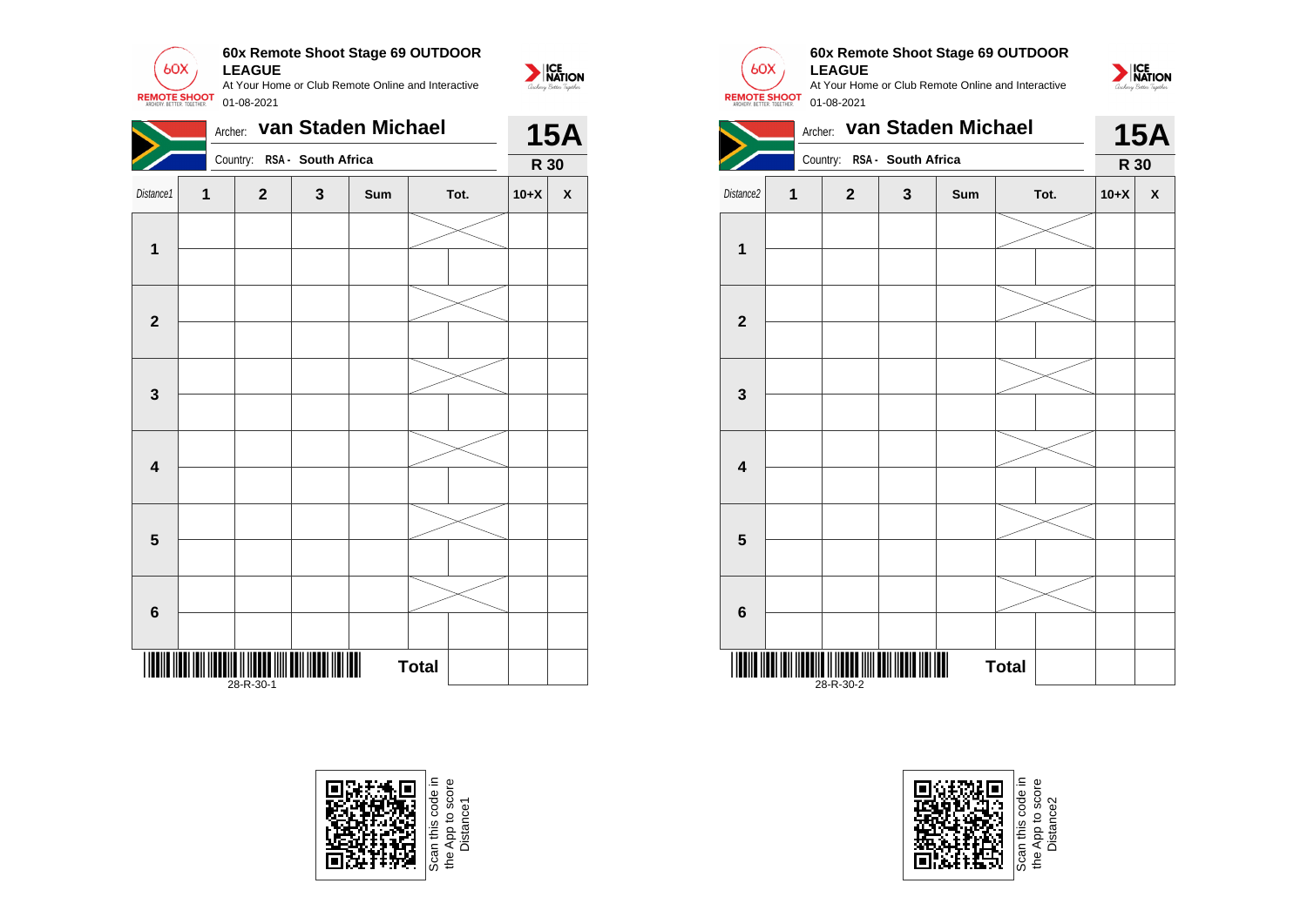![](_page_15_Picture_0.jpeg)

| <b>Irvine Russ</b><br>NZ<br>Archer:   |              |                          |                |             |    |      |                 | <b>16A</b>         |  |
|---------------------------------------|--------------|--------------------------|----------------|-------------|----|------|-----------------|--------------------|--|
|                                       |              | Country: AUS - Australia |                |             |    |      | C <sub>50</sub> |                    |  |
| Distance1                             | $\mathbf{1}$ | $\overline{\mathbf{2}}$  | $\mathbf{3}$   | Sum         |    | Tot. | $10+X$          | $\pmb{\mathsf{X}}$ |  |
| $\mathbf 1$                           | 9            | 8                        | 8              | 25          |    |      |                 |                    |  |
|                                       | 8            | $\overline{7}$           | 6              | 21          | 46 | 46   |                 |                    |  |
| $\mathbf{2}$                          | 10           | 10                       | 9              | 29          |    |      | 2               |                    |  |
|                                       | 8            | 8                        | $\overline{7}$ | 23          | 52 | 98   |                 |                    |  |
| 3                                     | 10           | 9                        | 8              | 27          |    |      | 1               |                    |  |
|                                       | 8            | 8                        | 6              | 22          | 49 | 147  |                 |                    |  |
| $\overline{\mathbf{4}}$               |              |                          |                | 0           |    |      |                 |                    |  |
|                                       |              |                          |                | 0           | 0  | 147  |                 |                    |  |
| 5                                     |              |                          |                | 0           |    |      |                 |                    |  |
|                                       |              |                          |                | $\mathbf 0$ | 0  | 147  |                 |                    |  |
| 6                                     |              |                          |                | 0           |    |      |                 |                    |  |
|                                       |              |                          |                | 0           | 0  | 147  |                 |                    |  |
| Ш<br><b>Total</b><br>147<br>29-C-50-1 |              |                          |                |             |    |      | 3               | 0                  |  |

![](_page_15_Picture_2.jpeg)

![](_page_15_Picture_3.jpeg)

#### **60x Remote Shoot Stage 69 OUTDOOR LEAGUE**

At Your Home or Club Remote Online and Interactive 01-08-2021

![](_page_15_Picture_6.jpeg)

![](_page_15_Figure_7.jpeg)

![](_page_15_Picture_8.jpeg)

Scan this code in<br>the App to score<br>Distance2 the App to score Distance2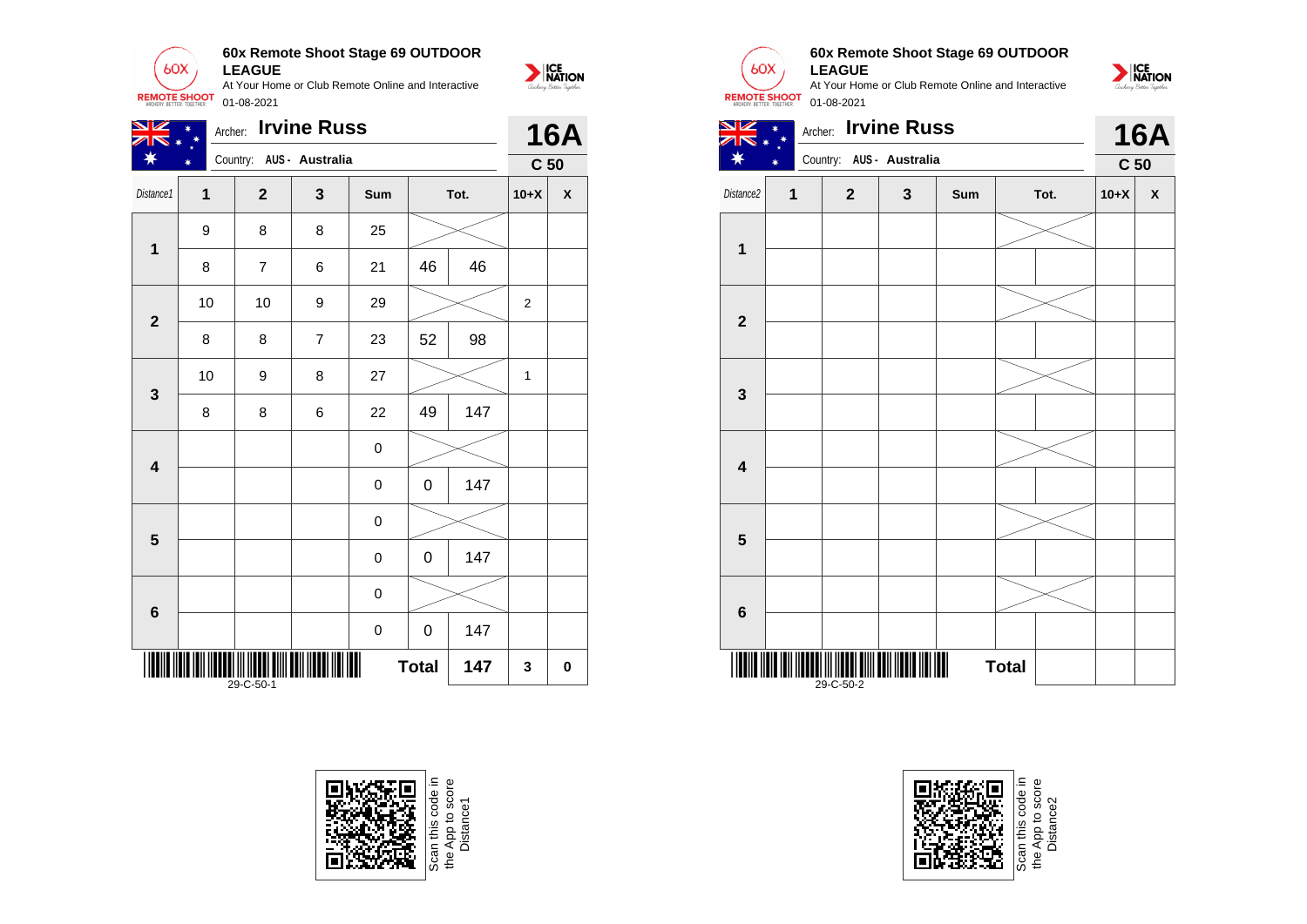**60x Remote Shoot Stage 69 OUTDOOR**  $60X$ **LEAGUE** At Your Home or Club Remote Online and Interactive

01-08-2021

**REMOTE SHOOT** 

![](_page_16_Picture_1.jpeg)

|                         | <b>Lynch Mark</b><br>Archer:          |                |                         |     |          |      |                  |   |
|-------------------------|---------------------------------------|----------------|-------------------------|-----|----------|------|------------------|---|
|                         |                                       | Country:       | RSA - South Africa      |     |          |      | R 30             |   |
| Distance1               | 1                                     | $\mathbf 2$    | 3                       | Sum |          | Tot. | $10+X$           | X |
| 1                       | 10                                    | 9              | 8                       | 27  |          |      | 1                |   |
|                         | 8                                     | 8              | $\overline{7}$          | 23  | 50<br>50 |      |                  |   |
| $\overline{\mathbf{2}}$ | 9                                     | 9              | 8                       | 26  |          |      |                  |   |
|                         | 8                                     | 8              | 6                       | 22  | 48       | 98   |                  |   |
| 3                       | 9                                     | 9              | 9                       | 27  |          |      |                  |   |
|                         | 9                                     | 8              | $\overline{7}$          | 24  | 51       | 149  |                  |   |
| $\overline{\mathbf{4}}$ | 10                                    | 10             | 9                       | 29  |          |      | $\boldsymbol{2}$ |   |
|                         | 9                                     | 8              | 8                       | 25  | 54       | 203  |                  |   |
| $\overline{\mathbf{5}}$ | 10                                    | 10             | 10                      | 30  |          |      | 3                |   |
|                         | 8                                     | $\overline{7}$ | 6                       | 21  | 51       | 254  |                  |   |
| 6                       | 9                                     | 8              | 8                       | 25  |          |      |                  |   |
|                         | 8                                     | 7              | $\overline{\mathbf{7}}$ | 22  | 47       | 301  |                  |   |
|                         | Ш<br><b>Total</b><br>301<br>32-R-30-1 |                |                         |     |          |      |                  | 0 |

![](_page_16_Picture_3.jpeg)

![](_page_16_Picture_4.jpeg)

#### **60x Remote Shoot Stage 69 OUTDOOR LEAGUE**

| <b>Lynch Mark</b><br>Archer:     |    |                |                    |     |    |      |                | <b>17A</b>         |  |
|----------------------------------|----|----------------|--------------------|-----|----|------|----------------|--------------------|--|
|                                  |    | Country:       | RSA - South Africa |     |    |      | R 30           |                    |  |
| Distance2                        | 1  | $\mathbf{2}$   | 3                  | Sum |    | Tot. | $10+X$         | $\pmb{\mathsf{X}}$ |  |
| 1                                | 10 | 10             | 9                  | 29  |    |      | $\overline{2}$ |                    |  |
|                                  | 8  | 8              | 8                  | 24  | 53 | 53   |                |                    |  |
| $\overline{\mathbf{2}}$          | 10 | 9              | 9                  | 28  |    |      | 1              |                    |  |
|                                  | 8  | 8              | $\overline{7}$     | 23  | 51 | 104  |                |                    |  |
| 3                                | 9  | 9              | 8                  | 26  |    |      |                |                    |  |
|                                  | 8  | $\overline{7}$ | $\overline{7}$     | 22  | 48 | 152  |                |                    |  |
| $\overline{\mathbf{4}}$          | 10 | 9              | 9                  | 28  |    |      | 1              |                    |  |
|                                  | 8  | 8              | $\overline{7}$     | 23  | 51 | 203  |                |                    |  |
| $5\phantom{1}$                   | 10 | 10             | 9                  | 29  |    |      | $\overline{2}$ |                    |  |
|                                  | 9  | 8              | 8                  | 25  | 54 | 257  |                |                    |  |
| $\bf 6$                          | 10 | 10             | 10                 | 30  |    |      | 3              |                    |  |
|                                  | 8  | 8              | 8                  | 24  | 54 | 311  |                |                    |  |
| 311<br><b>Total</b><br>32-R-30-2 |    |                |                    |     |    | 9    | 0              |                    |  |

![](_page_16_Picture_8.jpeg)

![](_page_16_Picture_9.jpeg)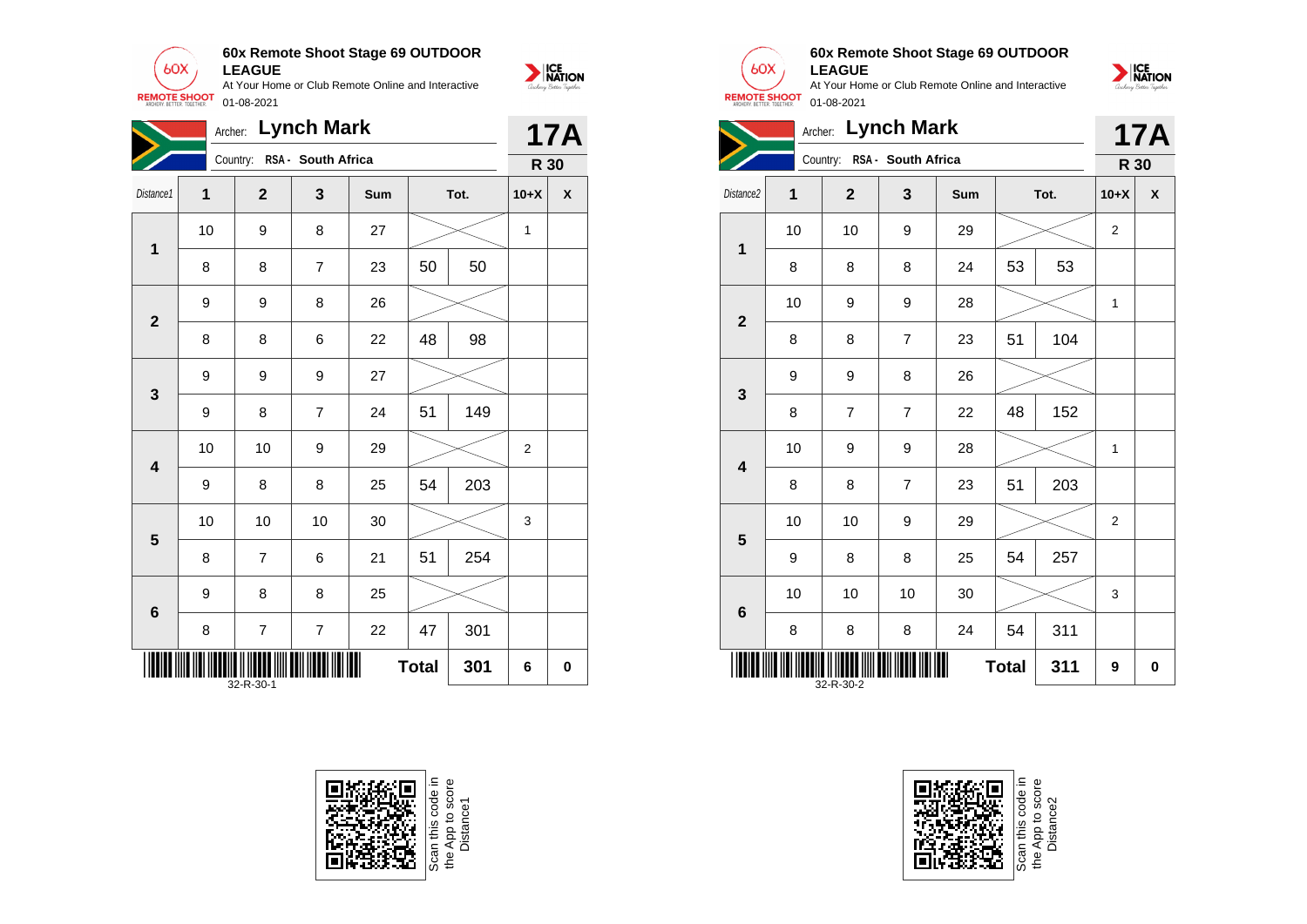![](_page_17_Picture_0.jpeg)

|                         | <b>Al-shatti Ahmed</b><br>Archer: |                |              |     |              |      |                 |                         |
|-------------------------|-----------------------------------|----------------|--------------|-----|--------------|------|-----------------|-------------------------|
|                         |                                   | Country:       | KUW - Kuwait |     |              |      | C <sub>50</sub> |                         |
| Distance1               | $\mathbf 1$                       | $\overline{2}$ | 3            | Sum |              | Tot. | $10+X$          | $\pmb{\mathsf{X}}$      |
| 1                       | X                                 | Χ              | 10           | 30  |              |      | 3               | $\overline{\mathbf{c}}$ |
|                         | 10                                | 9              | 9            | 28  | 58           | 58   | 1               |                         |
| $\mathbf{2}$            | X                                 | 10             | 10           | 30  |              |      | 3               | $\mathbf{1}$            |
|                         | 9                                 | 9              | 9            | 27  | 57           | 115  |                 |                         |
| $\mathbf{3}$            | 10                                | 10             | 9            | 29  |              |      | $\overline{2}$  |                         |
|                         | 8                                 | 8              | 6            | 22  | 51           | 166  |                 |                         |
| $\overline{\mathbf{4}}$ | X                                 | 10             | 10           | 30  |              |      | 3               | 1                       |
|                         | 10                                | 9              | 9            | 28  | 58           | 224  | 1               |                         |
| 5                       | 9                                 | 9              | 9            | 27  |              |      |                 |                         |
|                         | 9                                 | 9              | 9            | 27  | 54           | 278  |                 |                         |
| $\bf 6$                 | X                                 | X              | 10           | 30  |              |      | 3               | $\overline{2}$          |
|                         | 9                                 | 9              | 8            | 26  | 56           | 334  |                 |                         |
|                         |                                   | 17-C-50-1      |              |     | <b>Total</b> | 334  | 16              | 6                       |

![](_page_17_Picture_2.jpeg)

![](_page_17_Picture_3.jpeg)

 $60X$ 

NATION

![](_page_17_Picture_4.jpeg)

![](_page_17_Picture_5.jpeg)

**LEAGUE** At Your Home or Club Remote Online and Interactive **REMOTE SHOOT** 01-08-2021

**60x Remote Shoot Stage 69 OUTDOOR**

|                                  | <b>Al-shatti Ahmed</b><br>Archer: |                |                |     |    |      |                 |                    |
|----------------------------------|-----------------------------------|----------------|----------------|-----|----|------|-----------------|--------------------|
|                                  |                                   | Country:       | KUW - Kuwait   |     |    |      | C <sub>50</sub> |                    |
| Distance2                        | 1                                 | $\overline{2}$ | 3              | Sum |    | Tot. | $10+X$          | $\pmb{\mathsf{X}}$ |
| $\overline{1}$                   | 10                                | 10             | 10             | 30  |    |      |                 |                    |
|                                  | 10                                | 9              | 9              | 28  | 58 | 58   | 1               |                    |
| $\mathbf{2}$                     | X                                 | Χ              | 10             | 30  |    |      | 3               | $\overline{2}$     |
|                                  | 10                                | 10             | 9              | 29  | 59 | 117  | 2               |                    |
|                                  | 10                                | 10             | 10             | 30  |    |      | 3               |                    |
| 3                                | 9                                 | 9              | 9              | 27  | 57 | 174  |                 |                    |
| $\overline{\mathbf{4}}$          | Χ                                 | 10             | 10             | 30  |    |      | 3               | $\mathbf{1}$       |
|                                  | 9                                 | 9              | 9              | 27  | 57 | 231  |                 |                    |
| 5                                | 9                                 | 9              | 9              | 27  |    |      |                 |                    |
|                                  | 9                                 | 9              | $\overline{7}$ | 25  | 52 | 283  |                 |                    |
| $\bf 6$                          | X                                 | 9              | 9              | 28  |    |      | $\mathbf{1}$    | 1                  |
|                                  | 9                                 | 9              | 9              | 27  | 55 | 338  |                 |                    |
| 338<br><b>Total</b><br>17-C-50-2 |                                   |                |                |     |    |      | 16              | 4                  |

Scan this code in<br>the App to score<br>Distance2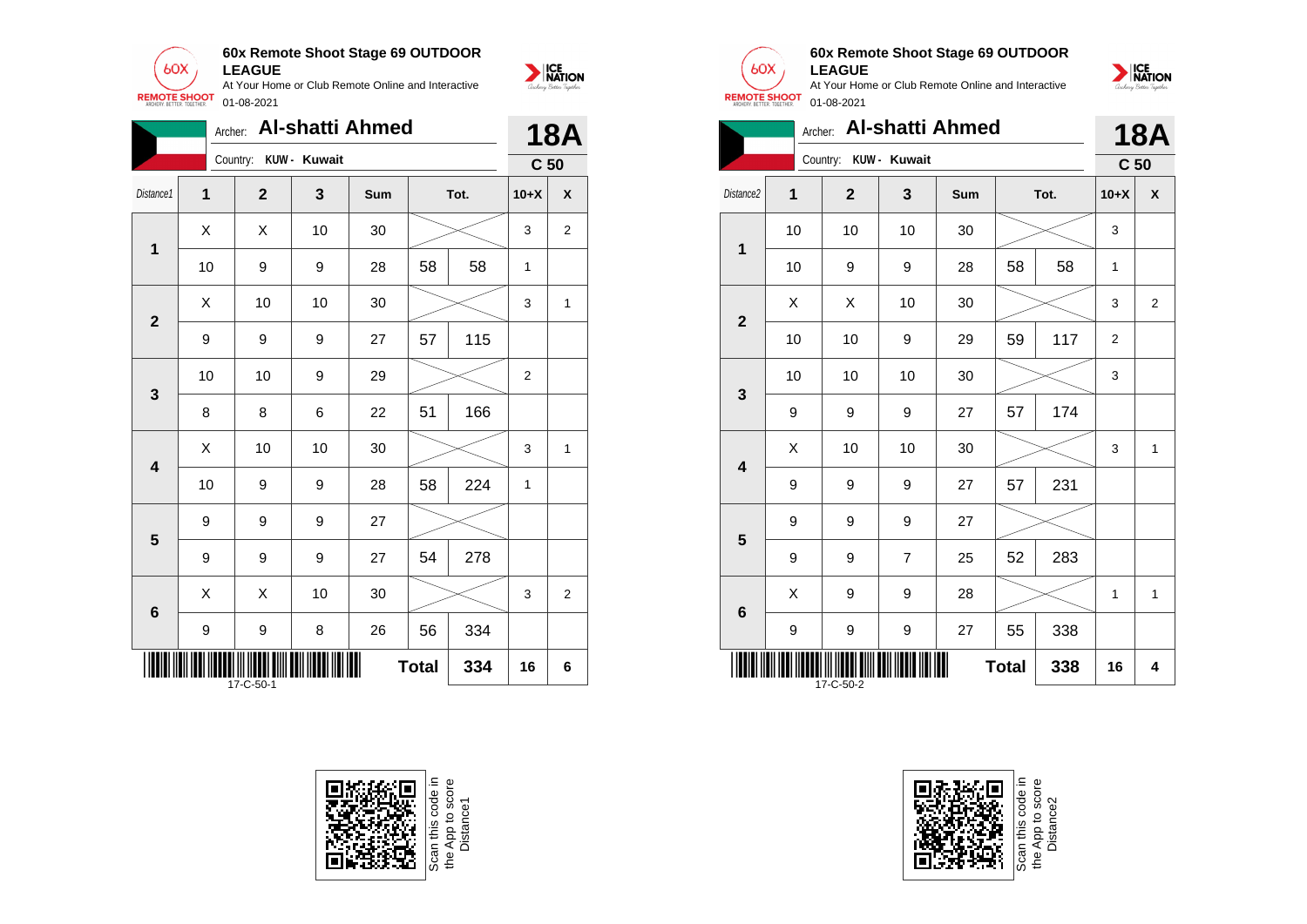![](_page_18_Picture_0.jpeg)

|                                  | <b>Mal-Allah Abdullah</b><br>Archer: |  |                                  |              |    |    |        |                 | <b>18B</b>              |
|----------------------------------|--------------------------------------|--|----------------------------------|--------------|----|----|--------|-----------------|-------------------------|
|                                  |                                      |  | Country:                         | KUW - Kuwait |    |    |        | C <sub>50</sub> |                         |
| Distance1                        | 1                                    |  | 3<br>Tot.<br>$\mathbf{2}$<br>Sum |              |    |    | $10+X$ | X               |                         |
| 1                                | X                                    |  | 10                               | 9            | 29 |    |        | $\overline{2}$  | $\mathbf{1}$            |
|                                  | 9                                    |  | 9                                | 9            | 27 | 56 | 56     |                 |                         |
| $\overline{2}$                   | Χ                                    |  | 10                               | 10           | 30 |    |        | 3               | 1                       |
|                                  | 10                                   |  | 9                                | 9            | 28 | 58 | 114    | $\mathbf{1}$    |                         |
| $\mathbf{3}$                     | 10                                   |  | 10                               | 10           | 30 |    |        | 3               |                         |
|                                  | 9                                    |  | 9                                | 9            | 27 | 57 | 171    |                 |                         |
| $\overline{\mathbf{4}}$          | X                                    |  | Χ                                | 10           | 30 |    |        | 3               | $\overline{2}$          |
|                                  | 10                                   |  | 10                               | 9            | 29 | 59 | 230    | $\overline{2}$  |                         |
| $\overline{\mathbf{5}}$          | Χ                                    |  | X                                | 10           | 30 |    |        | 3               | $\overline{\mathbf{c}}$ |
|                                  | 10                                   |  | 10                               | 8            | 28 | 58 | 288    | $\overline{2}$  |                         |
| $6\phantom{1}6$                  | Χ                                    |  | 10                               | 10           | 30 |    |        | 3               | 1                       |
|                                  | 10                                   |  | 9                                | 9            | 28 | 58 | 346    | 1               |                         |
| <b>Total</b><br>346<br>18-C-50-1 |                                      |  |                                  |              |    |    |        | 23              | $\overline{7}$          |

![](_page_18_Picture_2.jpeg)

![](_page_18_Picture_3.jpeg)

**1**

**2**

**3**

**4**

**5**

**6**

#### **60x Remote Shoot Stage 69 OUTDOOR LEAGUE**

At Your Home or Club Remote Online and Interactive 01-08-2021

![](_page_18_Picture_6.jpeg)

NATION

![](_page_18_Picture_7.jpeg)

9 | 9 | 7 | 25 | 55 | 279

9 | 8 | 7 | 24 | 54 | 333

**THE THE TELL THE TELL THE TELL THE TELL THE TELL** 

 $\begin{array}{|c|c|c|c|c|c|}\hline \hspace{.1cm}X & \hspace{.1cm} \text{ 10} & \hspace{.1cm} \text{ 10} & \hspace{.1cm} \text{ 30} & \hspace{.1cm} \end{array} \hspace{1.2cm} \begin{array}{|c|c|c|c|c|c|}\hline \hspace{.1cm}X & \hspace{.1cm} \text{ 3} & \hspace{.1cm} \text{ 1} & \hspace{.1cm} \text{ 4} & \hspace{.1cm} \end{array} \hspace{1.2cm}$ 

Scan this code in<br>the App to score<br>Distance2

**Total 333 16 3**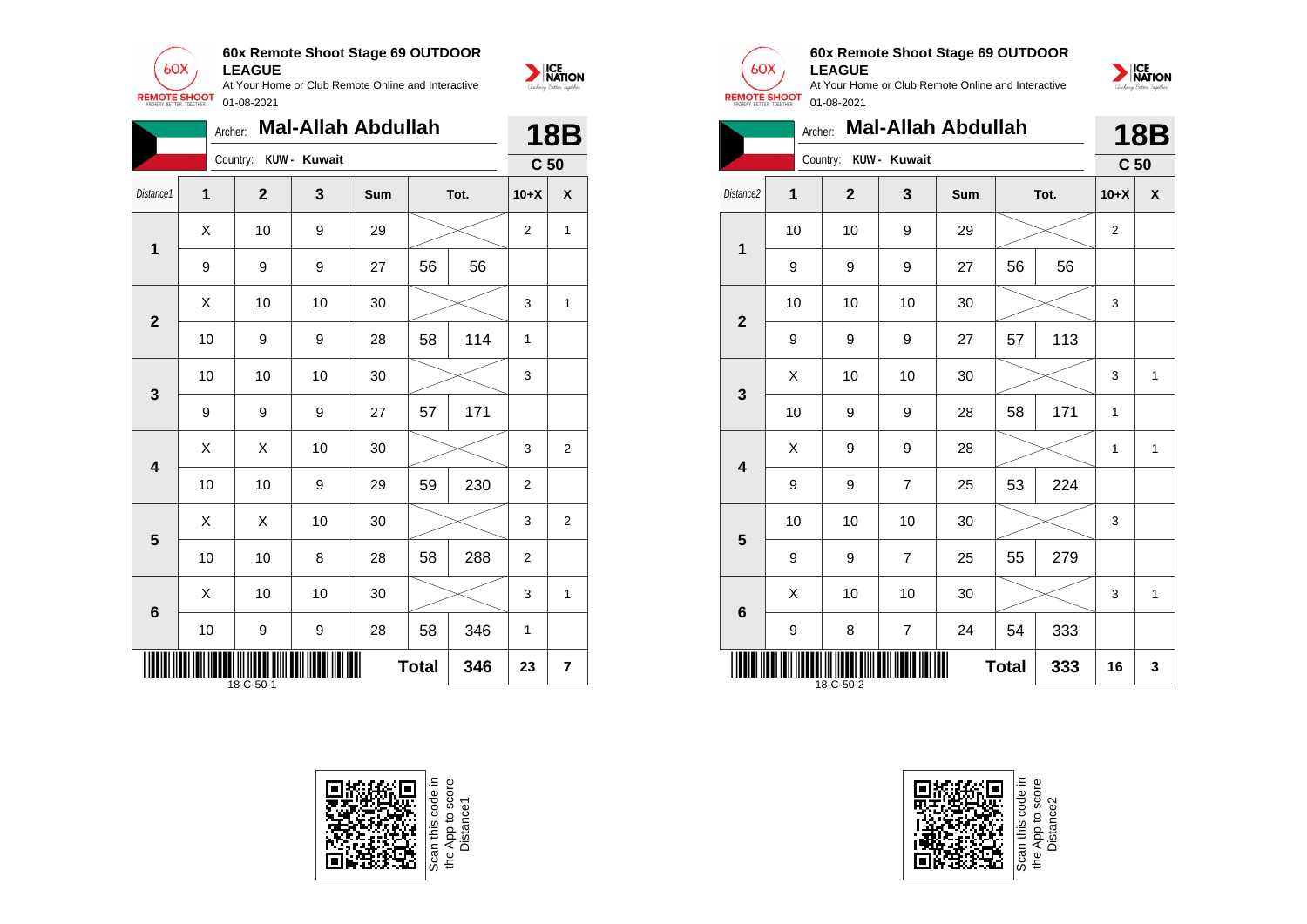![](_page_19_Picture_0.jpeg)

|                                  | Al-Hajri Amer<br>Archer: |                       |                |     |    |      |                 |                |
|----------------------------------|--------------------------|-----------------------|----------------|-----|----|------|-----------------|----------------|
|                                  |                          | Country: KUW - Kuwait |                |     |    |      | C <sub>50</sub> |                |
| Distance1                        | 1                        | $\mathbf{2}$          | 3              | Sum |    | Tot. | $10+X$          | X              |
| $\mathbf{1}$                     | 10                       | 9                     | 8              | 27  |    |      | 1               |                |
|                                  | 8                        | 8                     | 8              | 24  | 51 | 51   |                 |                |
| $\mathbf{2}$                     | Χ                        | X                     | 9              | 29  |    |      | $\overline{2}$  | $\overline{2}$ |
|                                  | 9                        | 9                     | 8              | 26  | 55 | 106  |                 |                |
| $\mathbf{3}$                     | Χ                        | 10                    | 9              | 29  |    |      | 2               | 1              |
|                                  | 9                        | 8                     | $\overline{7}$ | 24  | 53 | 159  |                 |                |
| $\overline{\mathbf{4}}$          | 9                        | 9                     | 9              | 27  |    |      |                 |                |
|                                  | 8                        | 8                     | $\overline{7}$ | 23  | 50 | 209  |                 |                |
| 5                                | 9                        | 9                     | 9              | 27  |    |      |                 |                |
|                                  | 9                        | 8                     | 8              | 25  | 52 | 261  |                 |                |
| $6\phantom{1}6$                  | 10                       | 9                     | 9              | 28  |    |      | 1               |                |
|                                  | 9                        | 8                     | 8              | 25  | 53 | 314  |                 |                |
| <b>Total</b><br>314<br>19-C-50-1 |                          |                       |                |     |    |      | 6               | 3              |

![](_page_19_Picture_2.jpeg)

![](_page_19_Picture_3.jpeg)

#### **60x Remote Shoot Stage 69 OUTDOOR LEAGUE**

At Your Home or Club Remote Online and Interactive 01-08-2021

![](_page_19_Picture_6.jpeg)

|                                  | Archer: Al-Hajri Amer |                |              |     |    |      |        |                      |  |
|----------------------------------|-----------------------|----------------|--------------|-----|----|------|--------|----------------------|--|
|                                  |                       | Country:       | KUW - Kuwait |     |    |      |        | C <sub>50</sub><br>X |  |
| Distance2                        | $\overline{1}$        | $\overline{2}$ | 3            | Sum |    | Tot. | $10+X$ |                      |  |
| $\overline{\mathbf{1}}$          | 9                     | 9              | 9            | 27  |    |      |        |                      |  |
|                                  | 8                     | 7              | M            | 15  | 42 | 42   |        |                      |  |
| $\overline{\mathbf{2}}$          | X                     | 9              | 9            | 28  |    |      | 1      | $\mathbf{1}$         |  |
|                                  | 8                     | 8              | 7            | 23  | 51 | 93   |        |                      |  |
| $\mathbf{3}$                     | Χ                     | 8              | 8            | 26  |    |      | 1      | $\mathbf{1}$         |  |
|                                  | 8                     | 8              | 8            | 24  | 50 | 143  |        |                      |  |
| $\overline{\mathbf{4}}$          | 10                    | 10             | 9            | 29  |    |      | 2      |                      |  |
|                                  | 9                     | 8              | 8            | 25  | 54 | 197  |        |                      |  |
| 5                                | 9                     | 8              | 8            | 25  |    |      |        |                      |  |
|                                  | 8                     | 8              | 6            | 22  | 47 | 244  |        |                      |  |
| $\bf 6$                          | 10                    | 8              | 8            | 26  |    |      | 1      |                      |  |
|                                  | 8                     | 6              | 6            | 20  | 46 | 290  |        |                      |  |
| <b>Total</b><br>290<br>19-C-50-2 |                       |                |              |     |    |      | 5      | $\mathbf 2$          |  |

![](_page_19_Picture_8.jpeg)

Scan this code in<br>the App to score<br>Distance2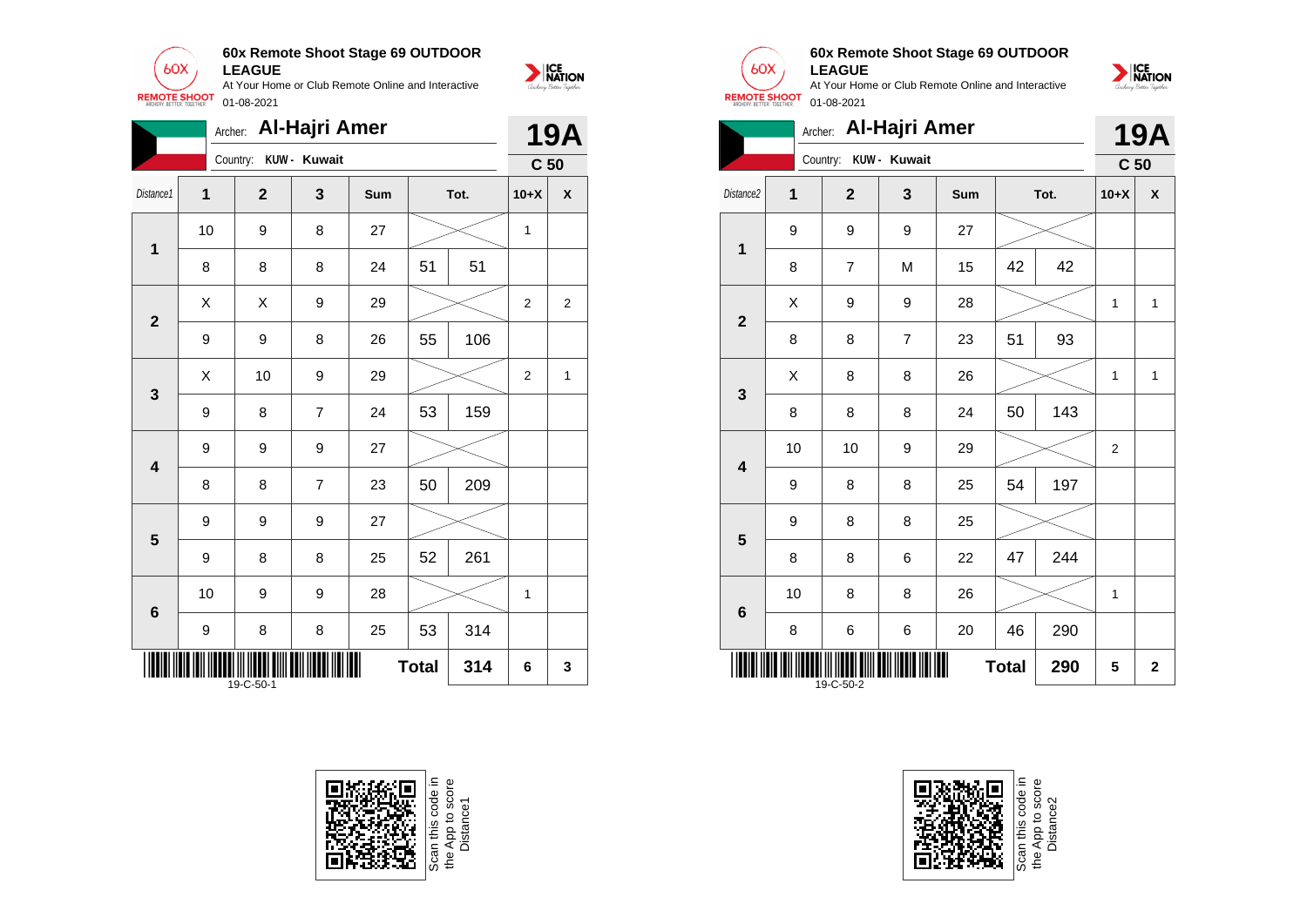![](_page_20_Picture_0.jpeg)

|                                  | <b>Al-Mutairi Bader</b><br>Archer: |                       |                  |     |    |      |                 | 19B          |
|----------------------------------|------------------------------------|-----------------------|------------------|-----|----|------|-----------------|--------------|
|                                  |                                    | Country: KUW - Kuwait |                  |     |    |      | C <sub>50</sub> |              |
| Distance1                        | 1                                  | $\mathbf{2}$          | 3                | Sum |    | Tot. | $10+X$          | χ            |
| 1                                | 9                                  | 9                     | 9                | 27  |    |      |                 |              |
|                                  | 9                                  | 8                     | 8                | 25  | 52 | 52   |                 |              |
| $\overline{2}$                   | X                                  | 10                    | 9                | 29  |    |      | $\overline{2}$  | 1            |
|                                  | 9                                  | 9                     | 8                | 26  | 55 | 107  |                 |              |
| 3                                | X                                  | 9                     | 9                | 28  |    |      | $\mathbf{1}$    | $\mathbf{1}$ |
|                                  | 8                                  | 8                     | 8                | 24  | 52 | 159  |                 |              |
| $\overline{\mathbf{4}}$          | 10                                 | 10                    | 10               | 30  |    |      | 3               |              |
|                                  | 9                                  | 9                     | 8                | 26  | 56 | 215  |                 |              |
| 5                                | 10                                 | 10                    | 10               | 30  |    |      | 3               |              |
|                                  | 10                                 | 9                     | 9                | 28  | 58 | 273  | 1               |              |
| $6\phantom{1}6$                  | X                                  | 9                     | 9                | 28  |    |      | 1               | 1            |
|                                  | 9                                  | 8                     | $\boldsymbol{7}$ | 24  | 52 | 325  |                 |              |
| <b>Total</b><br>325<br>20-C-50-1 |                                    |                       |                  |     |    |      | 11              | 3            |

![](_page_20_Picture_2.jpeg)

![](_page_20_Picture_3.jpeg)

![](_page_20_Picture_4.jpeg)

**1**

**2**

**3**

**4**

**5**

**6**

#### **60x Remote Shoot Stage 69 OUTDOOR LEAGUE**

At Your Home or Club Remote Online and Interactive 01-08-2021

![](_page_20_Picture_7.jpeg)

**THE THE REAL PROPERTY OF THE REAL PROPERTY AND REAL PROPERTY.** 

Scan this code in<br>the App to score<br>Distance2

 $Total | 320 | 9 | 3$ 

![](_page_20_Picture_10.jpeg)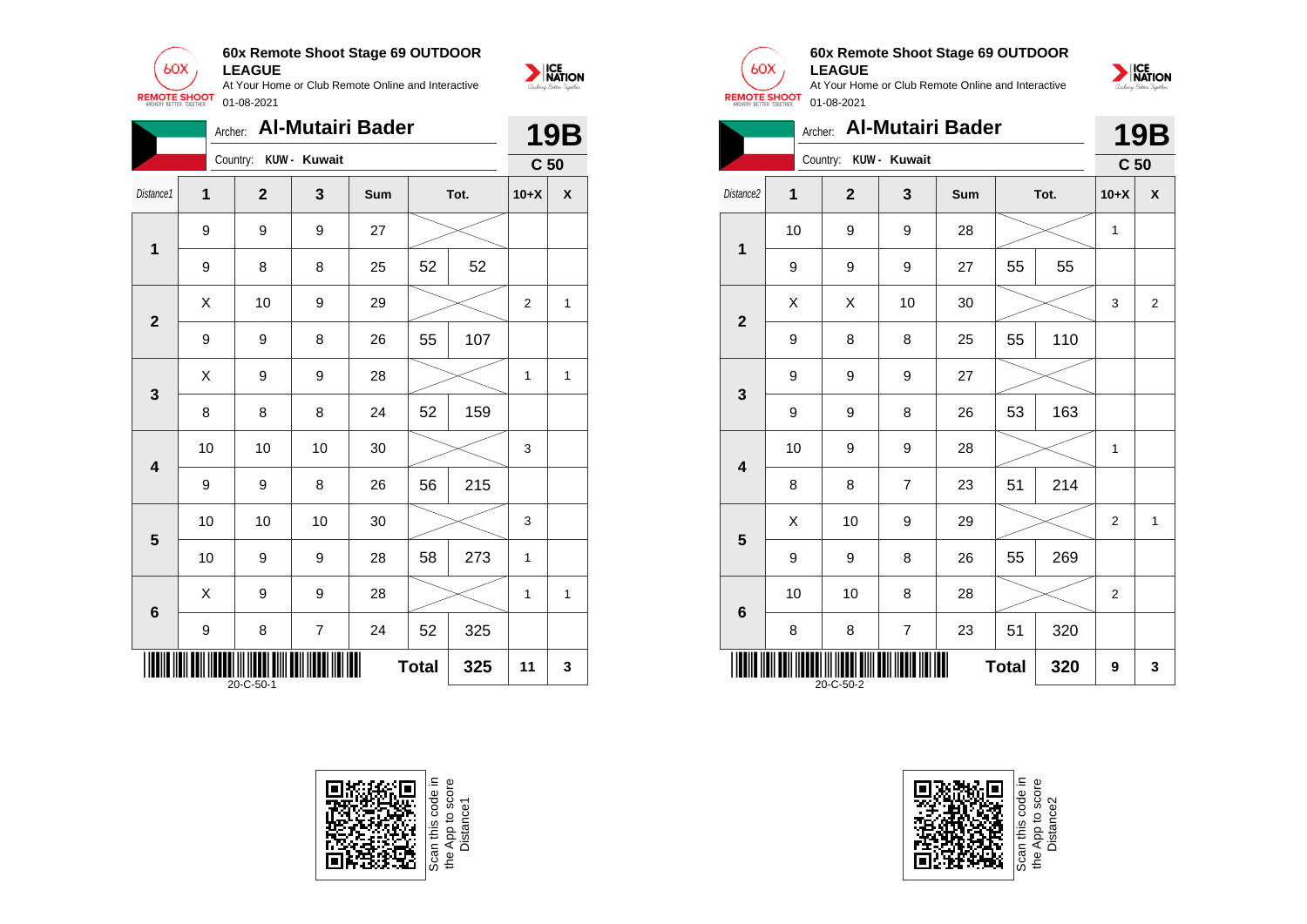**60x Remote Shoot Stage 69 OUTDOOR LEAGUE**

NATION

 $60X$ At Your Home or Club Remote Online and Interactive **REMOTE SHOOT** 01-08-2021

|                                  | <b>Gogel Jane</b><br>Archer: |                                    |                     |        |    |     |                 | <b>20A</b>     |
|----------------------------------|------------------------------|------------------------------------|---------------------|--------|----|-----|-----------------|----------------|
|                                  |                              | Country:                           | <b>BRA - Brazil</b> |        |    |     | C <sub>50</sub> |                |
| Distance1                        | 1                            | $\overline{2}$<br>3<br>Sum<br>Tot. |                     | $10+X$ | X  |     |                 |                |
| 1                                | Χ                            | 10                                 | 10                  | 30     |    |     | 3               | $\mathbf{1}$   |
|                                  | 10                           | 9                                  | 9                   | 28     | 58 | 58  | 1               |                |
| $\overline{2}$                   | 10                           | 10                                 | 10                  | 30     |    |     | 3               |                |
|                                  | 10                           | 9                                  | 9                   | 28     | 58 | 116 | 1               |                |
| $\mathbf{3}$                     | X                            | X                                  | 10                  | 30     |    |     | 3               | $\overline{2}$ |
|                                  | 9                            | 9                                  | 9                   | 27     | 57 | 173 |                 |                |
| $\overline{\mathbf{4}}$          | X                            | 10                                 | 10                  | 30     |    |     | 3               | 1              |
|                                  | 10                           | 10                                 | $\boldsymbol{9}$    | 29     | 59 | 232 | $\mathbf 2$     |                |
| 5                                | Χ                            | X                                  | X                   | 30     |    |     | 3               | 3              |
|                                  | 10                           | 10                                 | 10                  | 30     | 60 | 292 | 3               |                |
| $6\phantom{1}6$                  | Χ                            | X                                  | 10                  | 30     |    |     | 3               | $\overline{2}$ |
|                                  | 10                           | 10                                 | 9                   | 29     | 59 | 351 | $\overline{2}$  |                |
| <b>Total</b><br>351<br>31-C-50-1 |                              |                                    |                     |        |    | 27  | 9               |                |

![](_page_21_Picture_3.jpeg)

![](_page_21_Picture_4.jpeg)

#### **60x Remote Shoot Stage 69 OUTDOOR LEAGUE**

At Your Home or Club Remote Online and Interactive 01-08-2021

![](_page_21_Picture_7.jpeg)

![](_page_21_Picture_8.jpeg)

**20A**

|                         | Country.                               |                         | C <sub>50</sub> |     |      |     |                  |                |
|-------------------------|----------------------------------------|-------------------------|-----------------|-----|------|-----|------------------|----------------|
| Distance2               | 1                                      | $\overline{\mathbf{2}}$ | 3               | Sum | Tot. |     | $10+X$           | X              |
| $\mathbf 1$             | Χ                                      | 10                      | 10              | 30  |      |     | 3                | $\mathbf{1}$   |
|                         | 10                                     | 9                       | 9               | 28  | 58   | 58  | 1                |                |
| $\overline{\mathbf{2}}$ | 10                                     | 10                      | 9               | 29  |      |     | $\boldsymbol{2}$ |                |
|                         | 9                                      | 9                       | 9               | 27  | 56   | 114 |                  |                |
| $\mathbf{3}$            | Χ                                      | 10                      | 10              | 30  |      |     | 3                | 1              |
|                         | 9                                      | 9                       | 9               | 27  | 57   | 171 |                  |                |
| $\overline{\mathbf{4}}$ | Χ                                      | Χ                       | 10              | 30  |      |     | 3                | $\overline{c}$ |
|                         | 10                                     | 10                      | 9               | 29  | 59   | 230 | $\overline{2}$   |                |
| $5\phantom{1}$          | Χ                                      | 10                      | 10              | 30  |      |     | 3                | 1              |
|                         | 10                                     | 9                       | 9               | 28  | 58   | 288 | 1                |                |
| $6\phantom{1}$          | Χ                                      | Χ                       | 10              | 30  |      |     | 3                | 2              |
|                         | 10                                     | 10                      | 10              | 30  | 60   | 348 | 3                |                |
|                         | <b>Total</b><br>348<br>24<br>31-C-50-2 |                         |                 |     |      |     |                  | 7              |

![](_page_21_Picture_11.jpeg)

![](_page_21_Picture_12.jpeg)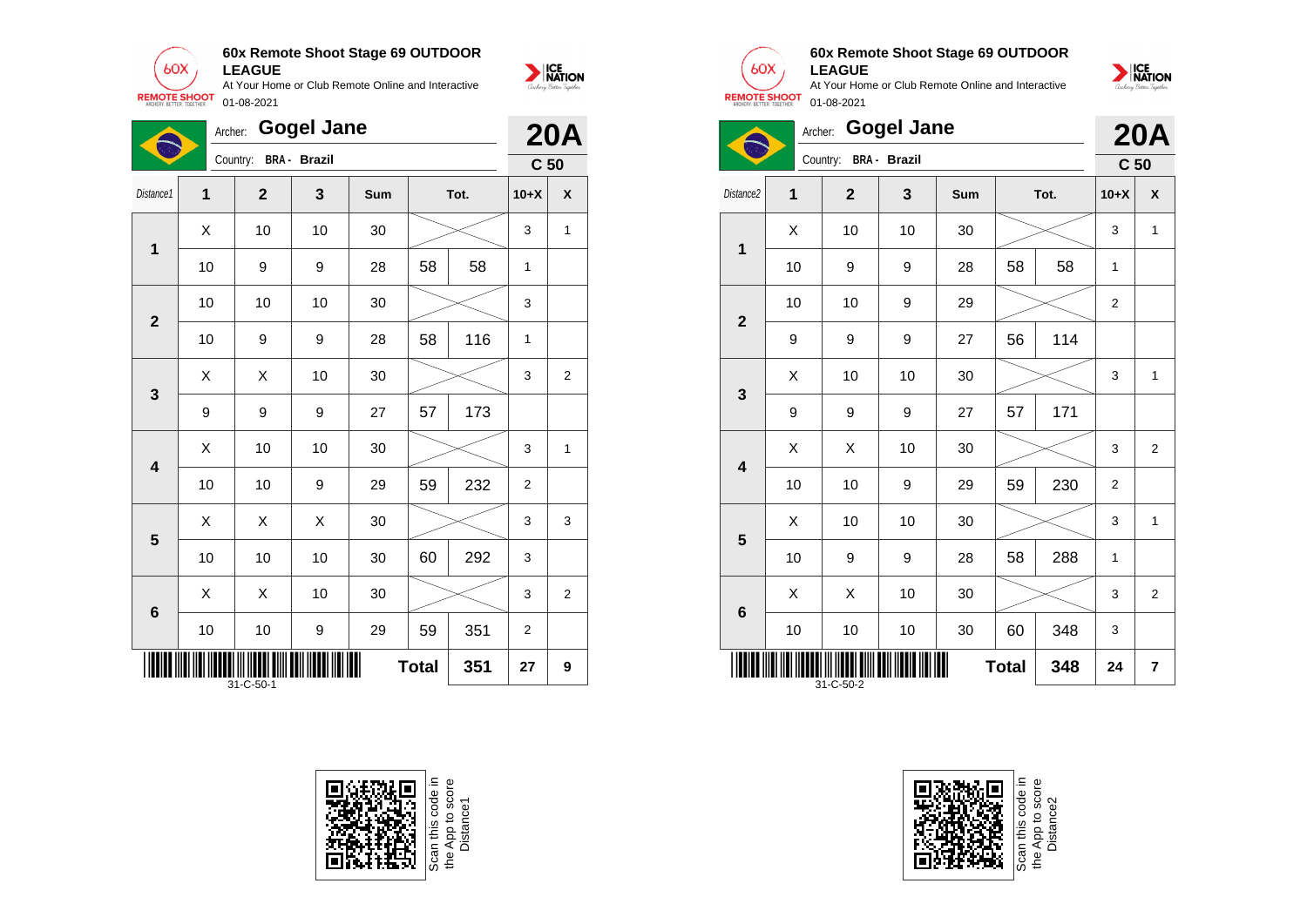![](_page_22_Picture_0.jpeg)

|                         | Gögel Joachim<br>Archer: |                                         |               |     |              |  |                 |   |  |  |
|-------------------------|--------------------------|-----------------------------------------|---------------|-----|--------------|--|-----------------|---|--|--|
|                         |                          | Country:                                | GER - Germany |     |              |  | C <sub>50</sub> |   |  |  |
| Distance1               | 1                        | $\mathbf{2}$                            | 3             | Sum | Tot.         |  |                 | χ |  |  |
|                         |                          |                                         |               |     |              |  |                 |   |  |  |
| $\mathbf{1}$            |                          |                                         |               |     |              |  |                 |   |  |  |
|                         |                          |                                         |               |     |              |  |                 |   |  |  |
| $\mathbf{2}$            |                          |                                         |               |     |              |  |                 |   |  |  |
|                         |                          |                                         |               |     |              |  |                 |   |  |  |
| $\mathbf{3}$            |                          |                                         |               |     |              |  |                 |   |  |  |
|                         |                          |                                         |               |     |              |  |                 |   |  |  |
| $\overline{\mathbf{4}}$ |                          |                                         |               |     |              |  |                 |   |  |  |
| $\overline{\mathbf{5}}$ |                          |                                         |               |     |              |  |                 |   |  |  |
|                         |                          |                                         |               |     |              |  |                 |   |  |  |
|                         |                          |                                         |               |     |              |  |                 |   |  |  |
| $\bf 6$                 |                          |                                         |               |     |              |  |                 |   |  |  |
| IIIII                   |                          | <b>ATITULI III III III</b><br>33-C-50-1 |               |     | <b>Total</b> |  |                 |   |  |  |

![](_page_22_Picture_2.jpeg)

e App to score<br>Distance 1

![](_page_22_Picture_4.jpeg)

#### **60x Remote Shoot Stage 69 OUTDOOR LEAGUE**

![](_page_22_Picture_7.jpeg)

![](_page_22_Picture_8.jpeg)

![](_page_22_Picture_9.jpeg)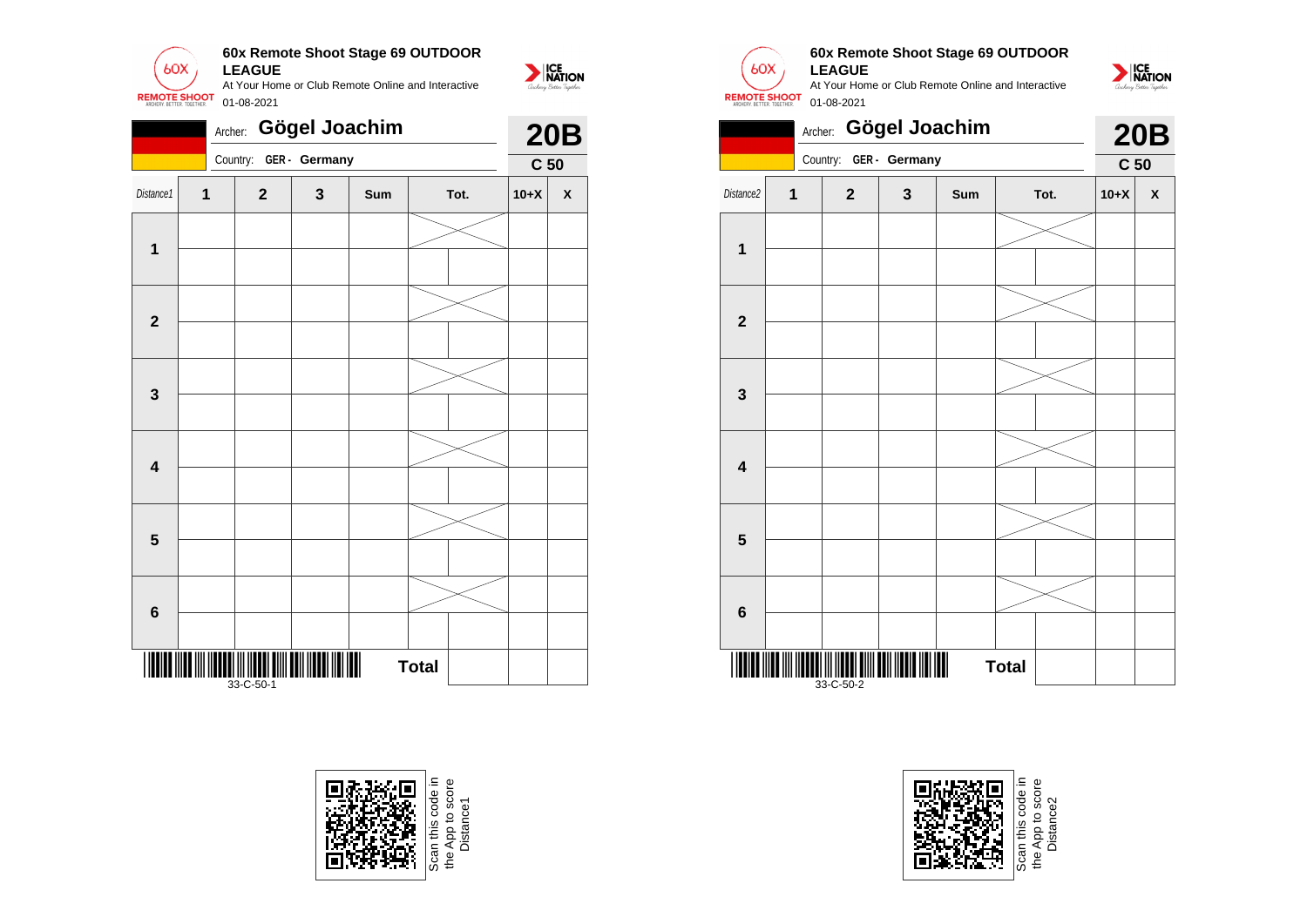![](_page_23_Picture_0.jpeg)

|                                                 | Archer: |                | <b>Al-Otaibi Sager</b> |             |             |             |        | 21A      |
|-------------------------------------------------|---------|----------------|------------------------|-------------|-------------|-------------|--------|----------|
|                                                 |         | Country:       | KUW - Kuwait           |             |             |             | R 60   |          |
| Distance1                                       | 1       | $\overline{2}$ | 3                      | Sum         |             | Tot.        | $10+X$ | X        |
| $\mathbf 1$                                     | M       | M              | M                      | 0           |             |             |        |          |
|                                                 | M       | M              | M                      | 0           | $\mathbf 0$ | $\mathbf 0$ |        |          |
| $\overline{\mathbf{2}}$                         | M       | M              | M                      | $\pmb{0}$   |             |             |        |          |
|                                                 | M       | M              | M                      | 0           | 0           | $\pmb{0}$   |        |          |
| 3                                               | M       | M              | M                      | 0           |             |             |        |          |
|                                                 | M       | M              | M                      | 0           | 0           | $\pmb{0}$   |        |          |
| $\overline{\mathbf{4}}$                         | M       | M              | M                      | 0           |             |             |        |          |
|                                                 | M       | M              | M                      | 0           | 0           | 0           |        |          |
| 5                                               | M       | M              | M                      | 0           |             |             |        |          |
|                                                 | M       | M              | M                      | 0           | 0           | $\pmb{0}$   |        |          |
| 6                                               | M       | M              | M                      | 0           |             |             |        |          |
|                                                 | M       | M              | M                      | $\mathbf 0$ | 0           | $\mathbf 0$ |        |          |
| Ⅲ<br><b>Total</b><br>$\bf{0}$<br>0<br>23-R-60-1 |         |                |                        |             |             |             |        | $\bf{0}$ |

![](_page_23_Picture_2.jpeg)

![](_page_23_Picture_3.jpeg)

![](_page_23_Picture_4.jpeg)

**1**

**2**

**3**

**4**

**5**

**6**

#### **60x Remote Shoot Stage 69 OUTDOOR LEAGUE**

NATION

At Your Home or Club Remote Online and Interactive 01-08-2021

![](_page_23_Picture_7.jpeg)

Scan this code in<br>the App to score<br>Distance2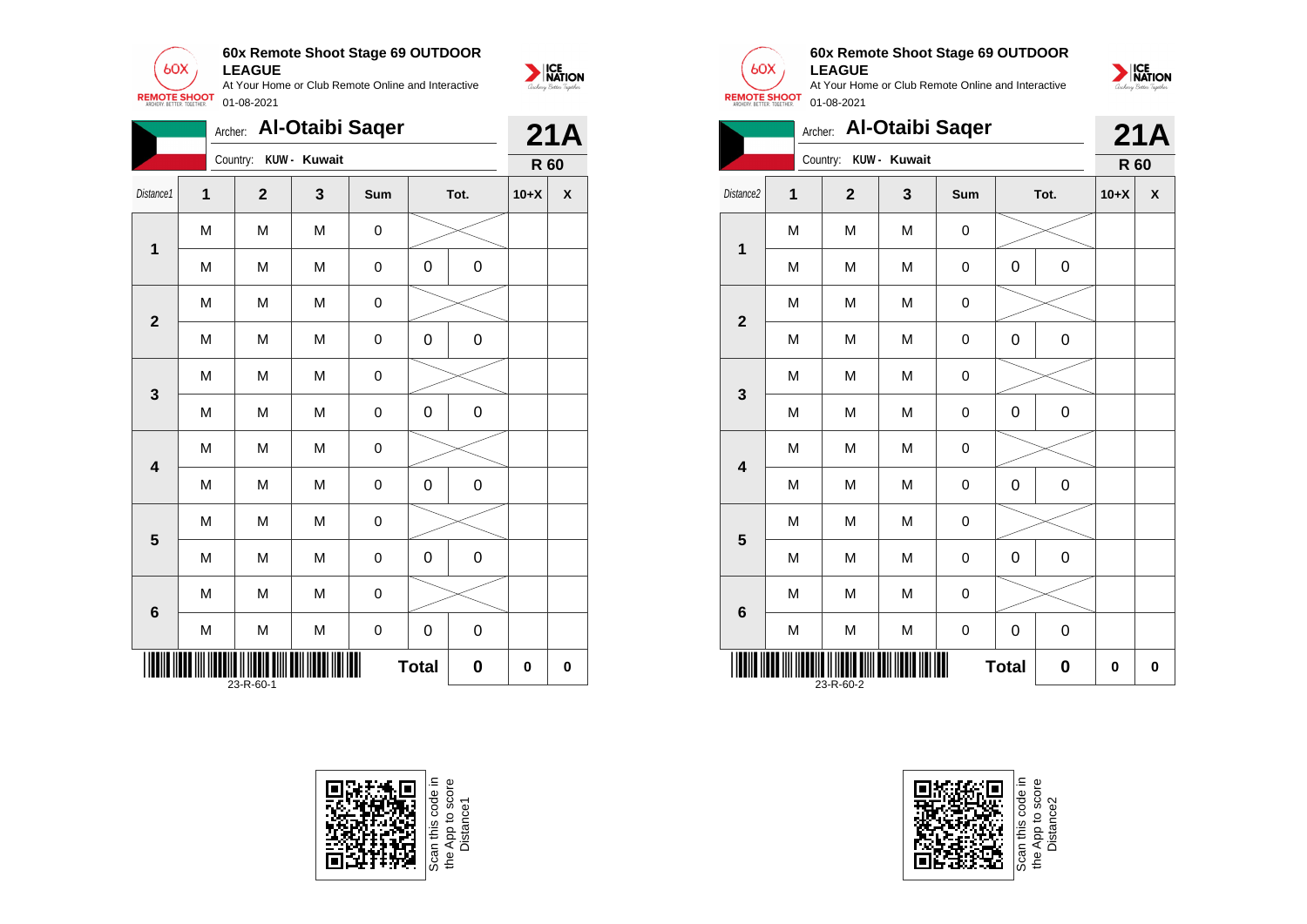![](_page_24_Picture_0.jpeg)

|                         |                                  | Archer:                 |                | <b>Al-Mutairi Mutlaq</b> |    |      |        | 21B                |
|-------------------------|----------------------------------|-------------------------|----------------|--------------------------|----|------|--------|--------------------|
|                         |                                  | Country: KUW - Kuwait   |                |                          |    |      | R 60   |                    |
| Distance1               | $\mathbf 1$                      | $\overline{2}$          | 3              | Sum                      |    | Tot. | $10+X$ | $\pmb{\mathsf{x}}$ |
| $\mathbf 1$             | $\boldsymbol{9}$                 | $\overline{\mathbf{7}}$ | 5              | 21                       |    |      |        |                    |
|                         | $\overline{4}$                   | 4                       | 1              | 9                        | 30 | 30   |        |                    |
| $\overline{2}$          | 9                                | 9                       | 4              | 22                       |    |      |        |                    |
|                         | 3                                | 3                       | $\mathbf{1}$   | $\overline{7}$           | 29 | 59   |        |                    |
| $\mathbf{3}$            | 9                                | 9                       | $\overline{7}$ | 25                       |    |      |        |                    |
|                         | $\overline{7}$                   | 6                       | 6              | 19                       | 44 | 103  |        |                    |
| $\overline{\mathbf{4}}$ | 9                                | 9                       | 9              | 27                       |    |      |        |                    |
|                         | $\overline{7}$                   | 6                       | 5              | 18                       | 45 | 148  |        |                    |
| 5                       | 10                               | 8                       | $\overline{7}$ | 25                       |    |      | 1      |                    |
|                         | 5                                | 5                       | 4              | 14                       | 39 | 187  |        |                    |
| 6                       | 8                                | 8                       | $\overline{7}$ | 23                       |    |      |        |                    |
|                         | 6                                | 6                       | 3              | 15                       | 38 | 225  |        |                    |
|                         | <b>Total</b><br>225<br>24-R-60-1 |                         |                |                          |    |      | 1      | 0                  |

![](_page_24_Picture_2.jpeg)

![](_page_24_Picture_3.jpeg)

![](_page_24_Picture_4.jpeg)

#### **60x Remote Shoot Stage 69 OUTDOOR LEAGUE**

At Your Home or Club Remote Online and Interactive **REMOTE SHOOT** 01-08-2021

![](_page_24_Picture_7.jpeg)

|                         |                                  |                       |                | Archer: Al-Mutairi Mutlaq |    |      |                         | 21B<br>R 60<br>X |  |
|-------------------------|----------------------------------|-----------------------|----------------|---------------------------|----|------|-------------------------|------------------|--|
|                         |                                  | Country: KUW - Kuwait |                |                           |    |      |                         |                  |  |
| Distance2               | 1                                | $\overline{2}$        | 3              | Sum                       |    | Tot. | $10+X$                  |                  |  |
| 1                       | 8                                | 8                     | 8              | 24                        |    |      |                         |                  |  |
|                         | $\overline{7}$                   | 5                     | 5              | 17                        | 41 | 41   |                         |                  |  |
| $\overline{\mathbf{2}}$ | 9                                | 8                     | 8              | 25                        |    |      |                         |                  |  |
|                         | $\overline{7}$                   | 6                     | 6              | 19                        | 44 | 85   |                         |                  |  |
| 3                       | 9                                | $\overline{7}$        | 6              | 22                        |    |      |                         |                  |  |
|                         | 6                                | 6                     | $\overline{c}$ | 14                        | 36 | 121  |                         |                  |  |
| $\overline{\mathbf{4}}$ | 9                                | 8                     | 6              | 23                        |    |      |                         |                  |  |
|                         | 6                                | 6                     | 3              | 15                        | 38 | 159  |                         |                  |  |
| 5                       | 10                               | 9                     | $\overline{7}$ | 26                        |    |      | $\mathbf{1}$            |                  |  |
|                         | 6                                | 6                     | 3              | 15                        | 41 | 200  |                         |                  |  |
| 6                       | 10                               | 9                     | 8              | 27                        |    |      | 1                       |                  |  |
|                         | $\overline{7}$                   | $\overline{7}$        | $\overline{7}$ | 21                        | 48 | 248  |                         |                  |  |
|                         | 248<br><b>Total</b><br>24-R-60-2 |                       |                |                           |    |      | $\overline{\mathbf{2}}$ | 0                |  |

![](_page_24_Picture_9.jpeg)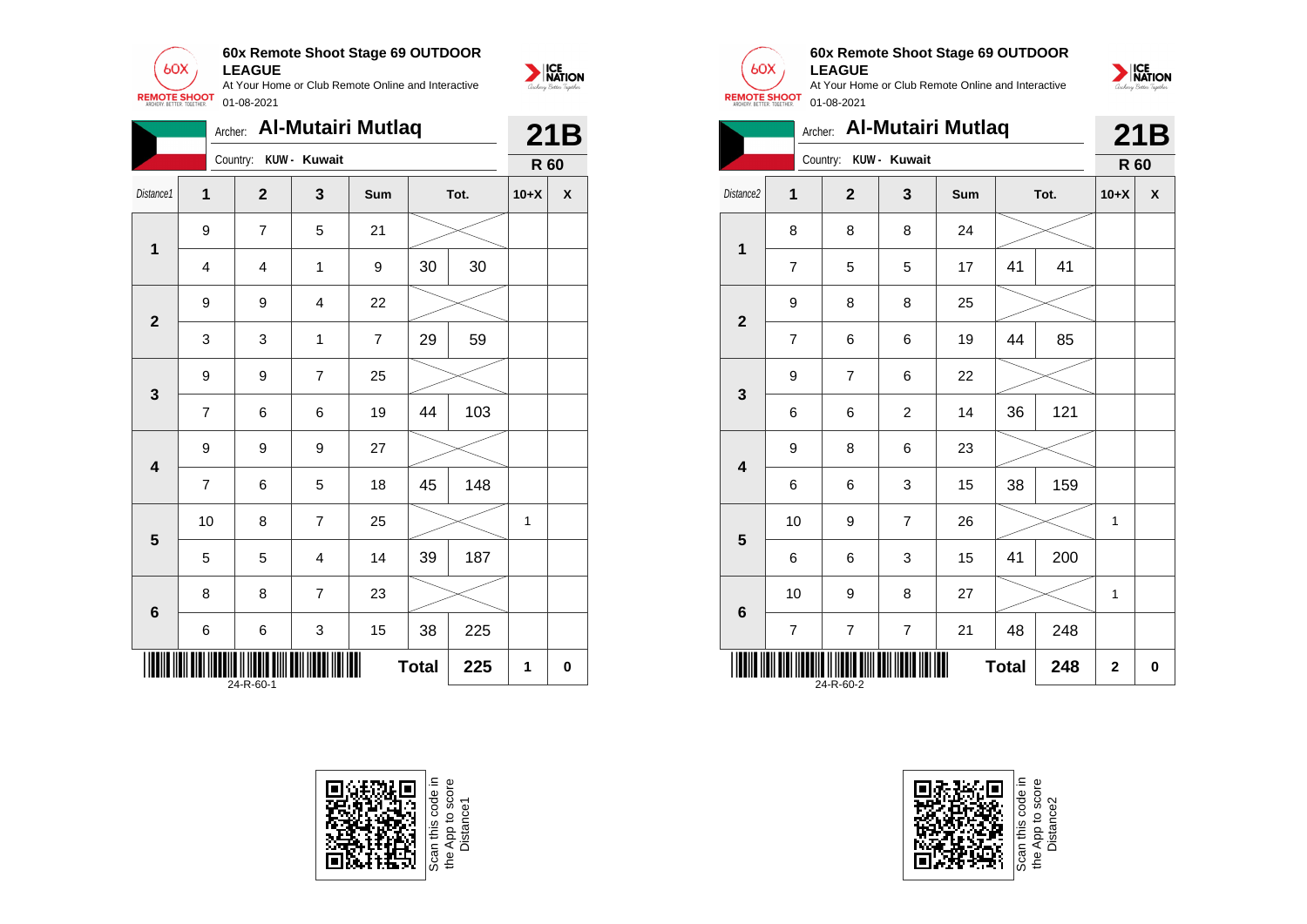![](_page_25_Picture_0.jpeg)

|                         | Archer:                                |                       | Taha Abdullah  |     |    |      |                | <b>22A</b>         |  |
|-------------------------|----------------------------------------|-----------------------|----------------|-----|----|------|----------------|--------------------|--|
|                         |                                        | Country: KUW - Kuwait |                |     |    |      | R 60           |                    |  |
| Distance1               | 1                                      | $\mathbf{2}$          | 3              | Sum |    | Tot. | $10+X$         | $\pmb{\mathsf{X}}$ |  |
| $\mathbf{1}$            | 10                                     | 9                     | 9              | 28  |    |      | $\mathbf{1}$   |                    |  |
|                         | 8                                      | 8                     | 8              | 24  | 52 | 52   |                |                    |  |
| $\mathbf{2}$            | Χ                                      | 10                    | 10             | 30  |    |      | 3              | 1                  |  |
|                         | 9                                      | 8                     | 8              | 25  | 55 | 107  |                |                    |  |
| 3                       | 9                                      | 9                     | 9              | 27  |    |      |                |                    |  |
|                         | 9                                      | 9                     | $\overline{7}$ | 25  | 52 | 159  |                |                    |  |
| $\overline{\mathbf{4}}$ | 10                                     | 9                     | 8              | 27  |    |      | 1              |                    |  |
|                         | 8                                      | 8                     | $\overline{7}$ | 23  | 50 | 209  |                |                    |  |
| 5                       | 10                                     | 10                    | 9              | 29  |    |      | $\overline{2}$ |                    |  |
|                         | 9                                      | 9                     | 8              | 26  | 55 | 264  |                |                    |  |
| 6                       | X                                      | X                     | 10             | 30  |    |      | 3              | $\overline{2}$     |  |
|                         | 10                                     | 9                     | 9              | 28  | 58 | 322  | 1              |                    |  |
|                         | 322<br><b>Total</b><br>11<br>21-R-60-1 |                       |                |     |    |      |                | 3                  |  |

![](_page_25_Picture_2.jpeg)

![](_page_25_Picture_3.jpeg)

#### **60x Remote Shoot Stage 69 OUTDOOR LEAGUE**

![](_page_25_Picture_6.jpeg)

|                                            | <b>Taha Abdullah</b><br>Archer: |                |                |     |    |      |                |                    |  |
|--------------------------------------------|---------------------------------|----------------|----------------|-----|----|------|----------------|--------------------|--|
|                                            |                                 | Country:       | KUW - Kuwait   |     |    |      | R 60           | 22A                |  |
| Distance2                                  | $\overline{1}$                  | $\overline{2}$ | 3              | Sum |    | Tot. | $10+X$         | $\pmb{\mathsf{X}}$ |  |
| 1                                          | X                               | 9              | 9              | 28  |    |      |                | 1                  |  |
|                                            | 8                               | 8              | $\overline{7}$ | 23  | 51 | 51   |                |                    |  |
| $\overline{\mathbf{2}}$                    | 10                              | 9              | 9              | 28  |    |      | 1              |                    |  |
|                                            | 8                               | 8              | 7              | 23  | 51 | 102  |                |                    |  |
| 3                                          | 10                              | 9              | 9              | 28  |    |      | $\mathbf{1}$   |                    |  |
|                                            | 8                               | $\overline{7}$ | 6              | 21  | 49 | 151  |                |                    |  |
| $\overline{\mathbf{4}}$                    | 10                              | 10             | 9              | 29  |    |      | 2              |                    |  |
|                                            | 9                               | 9              | 8              | 26  | 55 | 206  |                |                    |  |
| 5                                          | 9                               | 9              | 9              | 27  |    |      |                |                    |  |
|                                            | 9                               | 8              | 8              | 25  | 52 | 258  |                |                    |  |
| 6                                          | X                               | 10             | 9              | 29  |    |      | $\overline{2}$ | $\mathbf{1}$       |  |
|                                            | 8                               | 8              | 6              | 22  | 51 | 309  |                |                    |  |
| Ш<br><b>Total</b><br>309<br>7<br>21-R-60-2 |                                 |                |                |     |    |      |                | $\mathbf 2$        |  |

![](_page_25_Picture_8.jpeg)

Scan this code<br>the App to sco<br>Distance2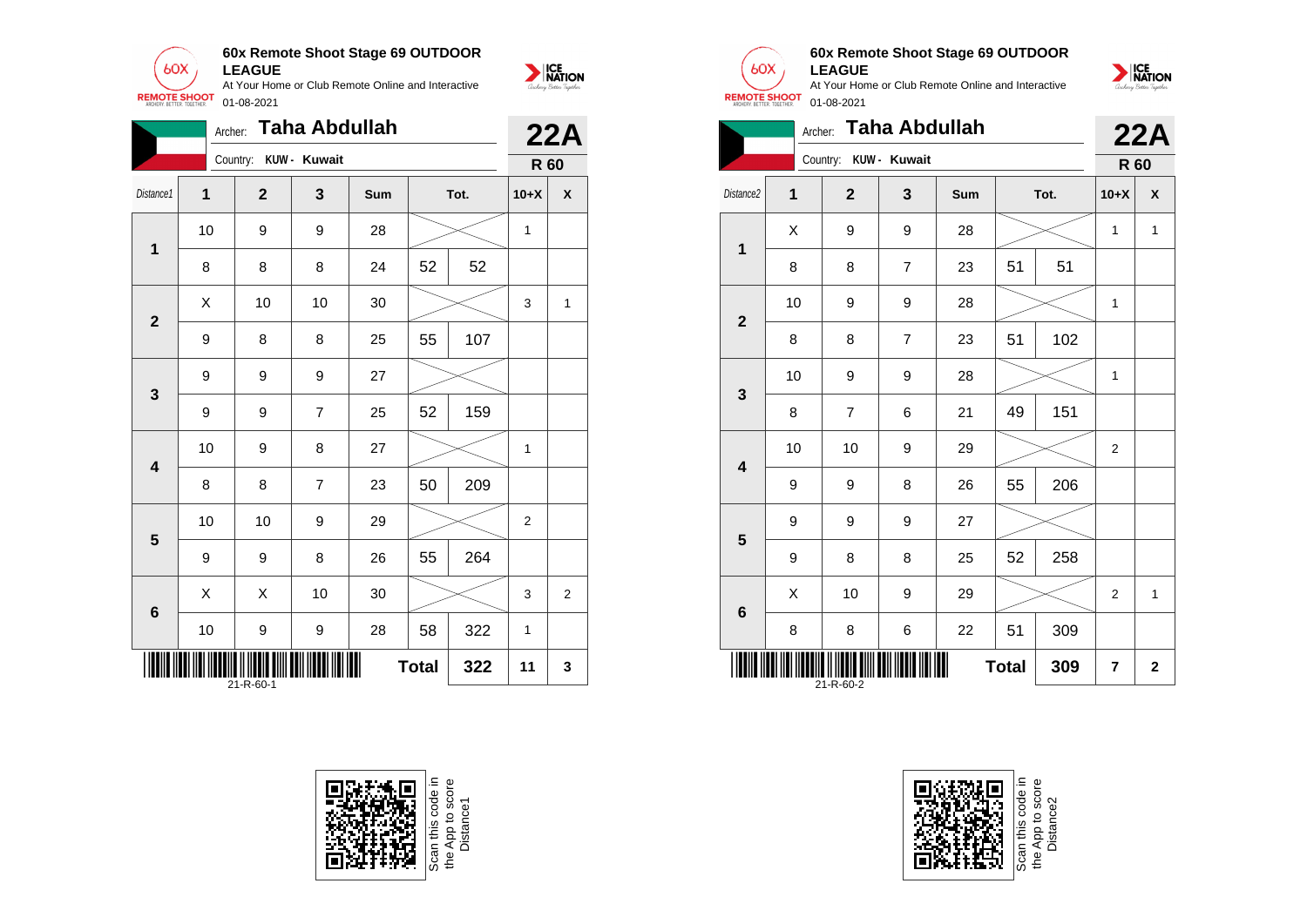![](_page_26_Picture_0.jpeg)

|                         |                  | Archer:        |                | <b>Al Rashidy Faisal</b> |              |      |                | <b>22B</b>         |
|-------------------------|------------------|----------------|----------------|--------------------------|--------------|------|----------------|--------------------|
|                         |                  | Country:       | KUW - Kuwait   |                          |              |      | R 60           |                    |
| Distance1               | $\mathbf{1}$     | $\mathbf{2}$   | 3              | Sum                      |              | Tot. | $10+X$         | $\pmb{\mathsf{X}}$ |
| $\mathbf 1$             | Χ                | 10             | 9              | 29                       |              |      | $\mathbf{2}$   | 1                  |
|                         | 8                | 8              | 6              | 22                       | 51           | 51   |                |                    |
| $\mathbf{2}$            | X                | 9              | 9              | 28                       |              |      | 1              | 1                  |
|                         | 9                | $\overline{7}$ | 6              | 22                       | 50           | 101  |                |                    |
| $\mathbf{3}$            | 10               | 9              | 9              | 28                       |              |      | 1              |                    |
|                         | 8                | 8              | $\overline{7}$ | 23                       | 51           | 152  |                |                    |
| $\overline{\mathbf{4}}$ | 9                | 8              | 8              | 25                       |              |      |                |                    |
|                         | 8                | $\overline{7}$ | $\overline{7}$ | 22                       | 47           | 199  |                |                    |
| $5\phantom{1}$          | 10               | 10             | 9              | 29                       |              |      | $\overline{2}$ |                    |
|                         | 8                | 8              | 6              | 22                       | 51           | 250  |                |                    |
| $\bf 6$                 | 10               | 9              | 9              | 28                       |              |      | 1              |                    |
|                         | $\boldsymbol{9}$ | 8              | $\overline{7}$ | 24                       | 52           | 302  |                |                    |
|                         |                  | 22-R-60-1      |                |                          | <b>Total</b> | 302  | 7              | $\overline{2}$     |

![](_page_26_Picture_2.jpeg)

![](_page_26_Picture_3.jpeg)

 $60X$ 

NATION

### **60x Remote Shoot Stage 69 OUTDOOR LEAGUE**

![](_page_26_Picture_6.jpeg)

|                         | Archer: Al Rashidy Faisal        |                       |                |     |    |      |      |              |
|-------------------------|----------------------------------|-----------------------|----------------|-----|----|------|------|--------------|
|                         |                                  | Country: KUW - Kuwait |                |     |    |      | R 60 |              |
| Distance <sub>2</sub>   | $\overline{1}$                   | $\overline{2}$        | 3              | Sum |    | Tot. |      | X            |
| $\mathbf 1$             | 10                               | 9                     | $\overline{7}$ | 26  |    |      |      |              |
|                         | 7                                | 6                     | 6              | 19  | 45 | 45   |      |              |
| $\overline{2}$          | Χ                                | 10                    | 10             | 30  |    |      | 3    | $\mathbf{1}$ |
|                         | 9                                | 8                     | $\overline{7}$ | 24  | 54 | 99   |      |              |
| 3                       | 10                               | 8                     | 8              | 26  |    |      | 1    |              |
|                         | 8                                | 7                     | 5              | 20  | 46 | 145  |      |              |
| $\overline{\mathbf{4}}$ | 10                               | 9                     | 9              | 28  |    |      | 1    |              |
|                         | 8                                | 8                     | 5              | 21  | 49 | 194  |      |              |
| 5                       | 9                                | 9                     | 8              | 26  |    |      |      |              |
|                         | 8                                | 7                     | 6              | 21  | 47 | 241  |      |              |
| $6\phantom{1}$          | 8                                | 7                     | $\overline{7}$ | 22  |    |      |      |              |
|                         | 7                                | 6                     | 6              | 19  | 41 | 282  |      |              |
|                         | 282<br><b>Total</b><br>22-R-60-2 |                       |                |     |    |      |      | 1            |

![](_page_26_Picture_8.jpeg)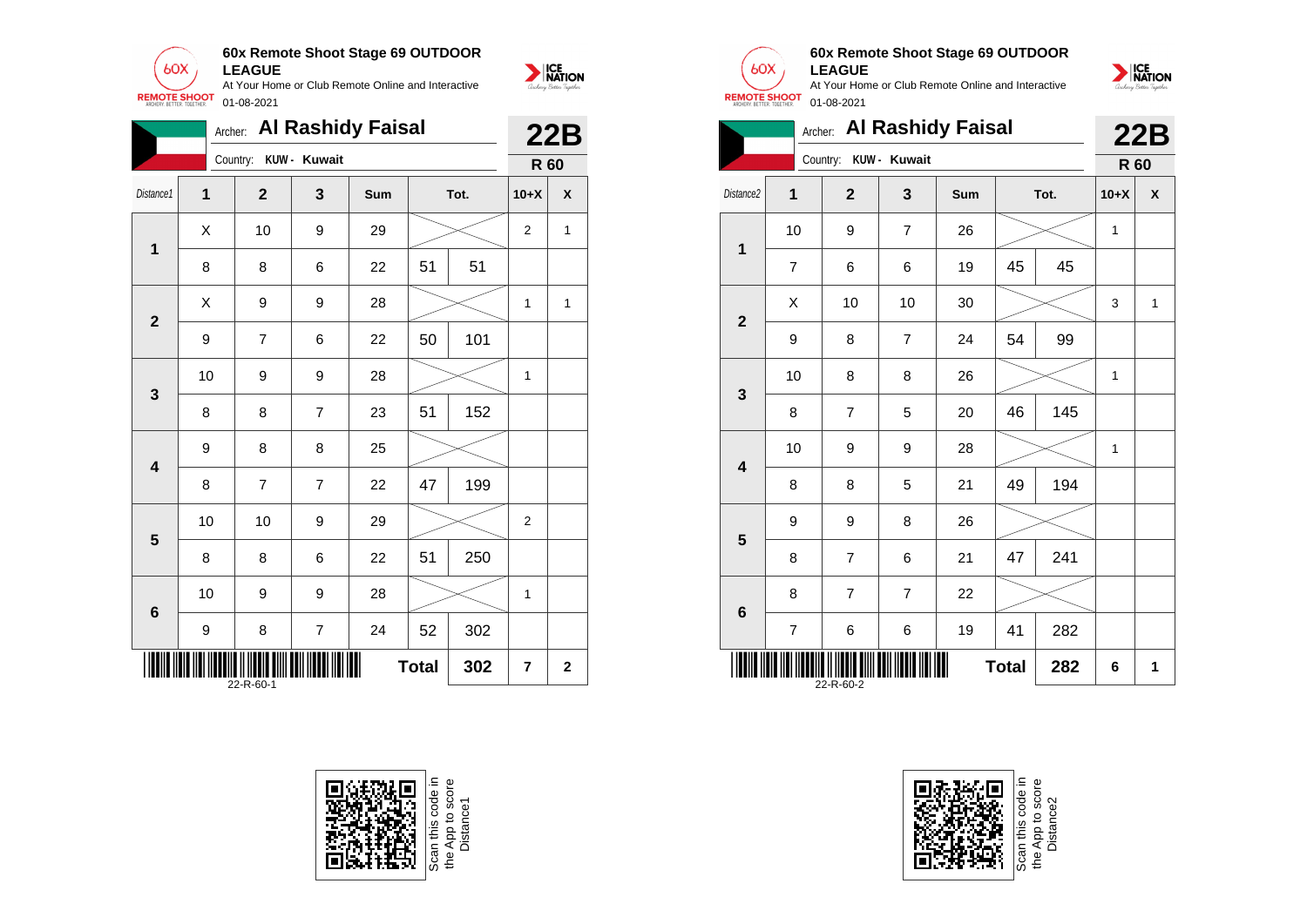![](_page_27_Picture_0.jpeg)

|                         | Archer:                                 |                | <b>Wee Pepito</b>       |     |    |      |              | <b>23A</b> |
|-------------------------|-----------------------------------------|----------------|-------------------------|-----|----|------|--------------|------------|
|                         |                                         | Country:       | PHI - Philippines       |     |    |      | R 30         |            |
| Distance1               | 1                                       | $\mathbf{2}$   | 3                       | Sum |    | Tot. | $10+X$       | X          |
| $\mathbf 1$             | 9                                       | 8              | 7                       | 24  |    |      |              |            |
|                         | 6                                       | 4              | 1                       | 11  | 35 | 35   |              |            |
| $\overline{2}$          | 9                                       | 8              | $\overline{7}$          | 24  |    |      |              |            |
|                         | 4                                       | 4              | $\overline{c}$          | 10  | 34 | 69   |              |            |
| $\mathbf{3}$            | 9                                       | 8              | 7                       | 24  |    |      |              |            |
|                         | 6                                       | 5              | $\overline{\mathbf{4}}$ | 15  | 39 | 108  |              |            |
| 4                       | 10                                      | 9              | 8                       | 27  |    |      | 1            |            |
|                         | $\overline{7}$                          | 6              | M                       | 13  | 40 | 148  |              |            |
| $\overline{\mathbf{5}}$ | X                                       | 8              | 8                       | 26  |    |      | $\mathbf{1}$ | 1          |
|                         | $\overline{7}$                          | 6              | 6                       | 19  | 45 | 193  |              |            |
| $\bf 6$                 | 9                                       | $\overline{7}$ | $\overline{7}$          | 23  |    |      |              |            |
|                         | 6                                       | 6              | 5                       | 17  | 40 | 233  |              |            |
|                         | <b>Total</b><br>233<br>$9 - R - 30 - 1$ |                |                         |     |    |      |              | 1          |

![](_page_27_Picture_2.jpeg)

![](_page_27_Picture_3.jpeg)

![](_page_27_Picture_4.jpeg)

#### **60x Remote Shoot Stage 69 OUTDOOR LEAGUE**

![](_page_27_Picture_7.jpeg)

![](_page_27_Picture_8.jpeg)

![](_page_27_Picture_9.jpeg)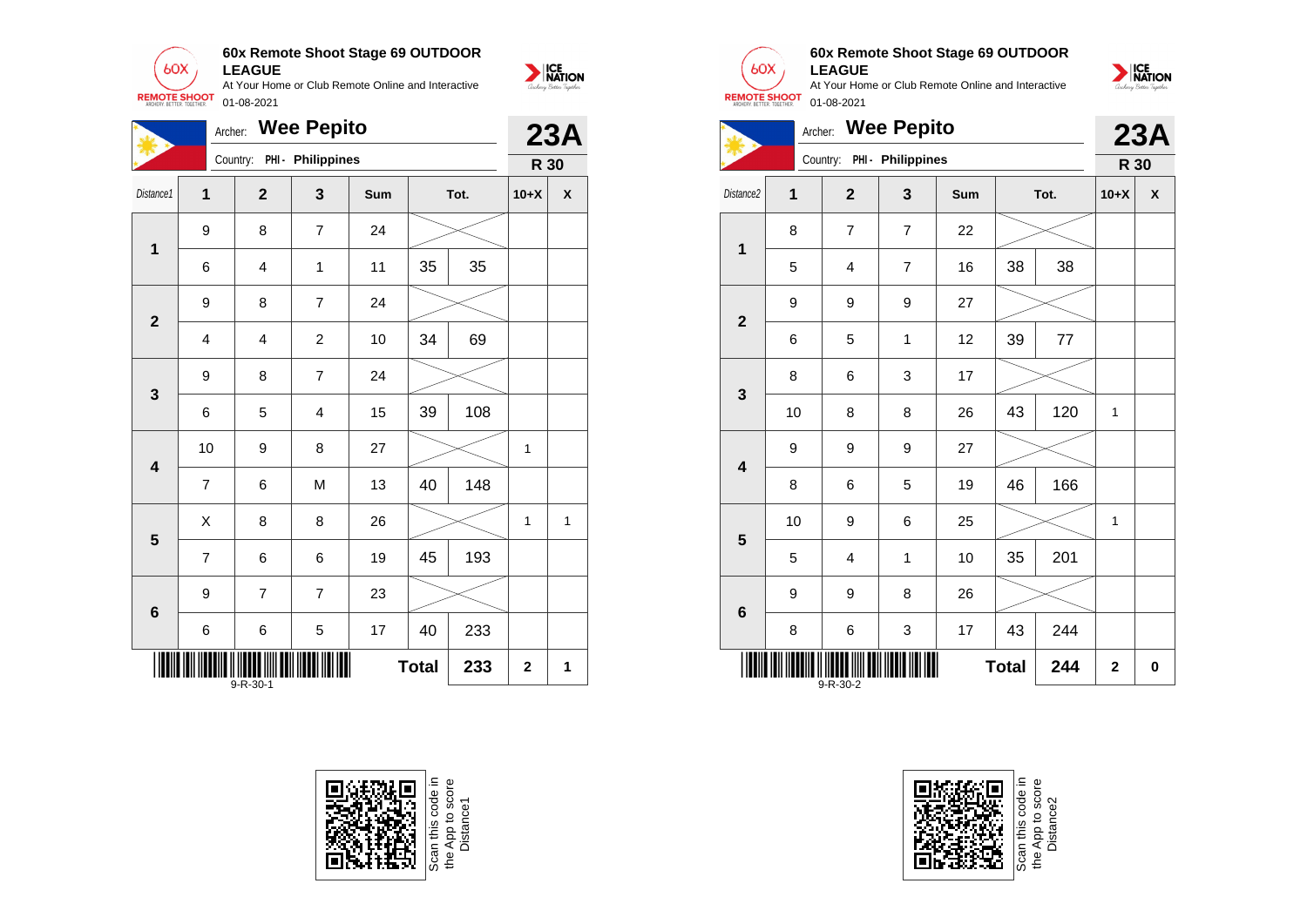**60x Remote Shoot Stage 69 OUTDOOR**  $60X$ **LEAGUE** At Your Home or Club Remote Online and Interactive

01-08-2021

**REMOTE SHOOT** 

![](_page_28_Picture_1.jpeg)

|                         | Archer:                               |                | <b>Wee Mark</b>   |     |    |      |              | 23B         |
|-------------------------|---------------------------------------|----------------|-------------------|-----|----|------|--------------|-------------|
|                         |                                       | Country:       | PHI - Philippines |     |    |      | <b>B</b> 30  |             |
| Distance1               | $\overline{1}$                        | $\mathbf{2}$   | 3                 | Sum |    | Tot. | $10+X$       | X           |
| $\mathbf 1$             | 10                                    | 8              | 8                 | 26  |    |      | $\mathbf{1}$ |             |
|                         | $\overline{7}$                        | $\overline{7}$ | 6                 | 20  | 46 | 46   |              |             |
| $\overline{\mathbf{2}}$ | 10                                    | 8              | 8                 | 26  |    |      | 1            |             |
|                         | $\overline{7}$                        | $\overline{7}$ | 6                 | 20  | 46 | 92   |              |             |
|                         | 9                                     | 8              | 8                 | 25  |    |      |              |             |
| $\mathbf{3}$            | 8                                     | $\overline{7}$ | $\overline{7}$    | 22  | 47 | 139  |              |             |
| $\overline{\mathbf{4}}$ | 9                                     | 9              | 8                 | 26  |    |      |              |             |
|                         | 7                                     | $\overline{7}$ | 6                 | 20  | 46 | 185  |              |             |
| $\overline{\mathbf{5}}$ | 9                                     | 8              | $\overline{7}$    | 24  |    |      |              |             |
|                         | $\overline{7}$                        | $\overline{7}$ | 6                 | 20  | 44 | 229  |              |             |
| $\bf 6$                 | 9                                     | 9              | 9                 | 27  |    |      |              |             |
|                         | $\overline{7}$                        | $\overline{7}$ | 6                 | 20  | 47 | 276  |              |             |
|                         | Ш<br><b>Total</b><br>276<br>11-B-30-1 |                |                   |     |    |      | $\mathbf 2$  | $\mathbf 0$ |

![](_page_28_Picture_3.jpeg)

![](_page_28_Picture_4.jpeg)

![](_page_28_Picture_6.jpeg)

# **60x Remote Shoot Stage 69 OUTDOOR**

**LEAGUE** At Your Home or Club Remote Online and Interactive 01-08-2021

![](_page_28_Picture_9.jpeg)

|                         | Archer: Wee Mark |                            |                |     |              |      |                |              |
|-------------------------|------------------|----------------------------|----------------|-----|--------------|------|----------------|--------------|
|                         |                  | Country: PHI - Philippines |                |     |              |      | <b>B</b> 30    | <b>23B</b>   |
| Distance2               | $\overline{1}$   | $\overline{2}$             | 3              | Sum |              | Tot. | $10+X$         | X            |
| 1                       | X                | 10                         | 9              | 29  |              |      | $\overline{2}$ | $\mathbf{1}$ |
|                         | 8                | 8                          | $\overline{7}$ | 23  | 52           | 52   |                |              |
| $\overline{2}$          | 10               | 8                          | 8              | 26  |              |      | 1              |              |
|                         | 6                | 6                          | 5              | 17  | 43           | 95   |                |              |
| 3                       | X                | 8                          | 8              | 26  |              |      | 1              | $\mathbf{1}$ |
|                         | 6                | 6                          | 6              | 18  | 44           | 139  |                |              |
| $\overline{\mathbf{4}}$ | 9                | 9                          | 9              | 27  |              |      |                |              |
|                         | 8                | 6                          | 5              | 19  | 46           | 185  |                |              |
| $5\phantom{1}$          | 9                | 8                          | 8              | 25  |              |      |                |              |
|                         | 7                | 6                          | 5              | 18  | 43           | 228  |                |              |
|                         | 8                | 8                          | $\overline{7}$ | 23  |              |      |                |              |
| $6\phantom{1}$          | $\overline{7}$   | 6                          | 5              | 18  | 41           | 269  |                |              |
|                         |                  | $11 - B - 30 - 2$          |                |     | <b>Total</b> | 269  | 4              | $\mathbf 2$  |

![](_page_28_Picture_11.jpeg)

Scan this code<br>the App to scor<br>Distance2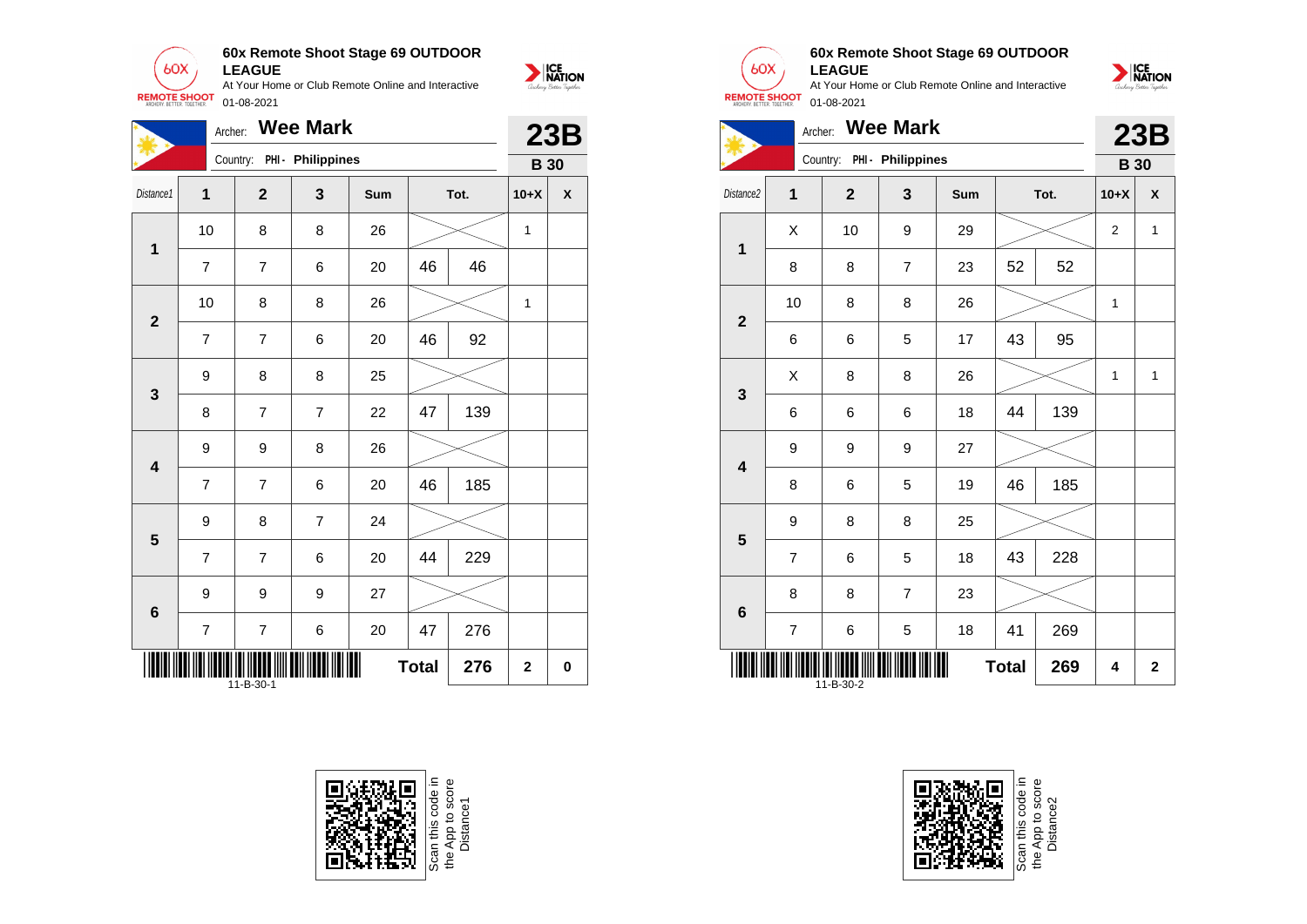![](_page_29_Picture_0.jpeg)

|                | Archer:          |                  | <b>Rittiner Sandra</b> |     |              |      |                 | 1Α                 |  |
|----------------|------------------|------------------|------------------------|-----|--------------|------|-----------------|--------------------|--|
|                |                  | Country:         | SUI - Switzerland      |     |              |      | C <sub>50</sub> |                    |  |
| Distance1      | 1                | $\mathbf{2}$     | 3                      | Sum |              | Tot. | $10+X$          | $\pmb{\mathsf{X}}$ |  |
| $\mathbf 1$    | 9                | 9                | 9                      | 27  |              |      |                 |                    |  |
|                | 9                | 9                | 8                      | 26  | 53           | 53   |                 |                    |  |
| $\overline{2}$ | 10               | 9                | 9                      | 28  |              |      | 1               |                    |  |
|                | 9                | 9                | 9                      | 27  | 55           | 108  |                 |                    |  |
| $\mathbf{3}$   | Χ                | 10               | 9                      | 29  |              |      | $\overline{c}$  | $\mathbf{1}$       |  |
|                | $\boldsymbol{9}$ | 9                | 9                      | 27  | 56           | 164  |                 |                    |  |
| 4              | Χ                | 9                | 9                      | 28  |              |      | 1               | $\mathbf{1}$       |  |
|                | 9                | 9                | 8                      | 26  | 54           | 218  |                 |                    |  |
| 5              | Χ                | 10               | 9                      | 29  |              |      | $\overline{2}$  | $\mathbf{1}$       |  |
|                | 8                | $\overline{7}$   | 6                      | 21  | 50           | 268  |                 |                    |  |
| 6              | X                | 10               | 9                      | 29  |              |      | $\overline{2}$  | 1                  |  |
|                | 9                | 9                | $\overline{7}$         | 25  | 54           | 322  |                 |                    |  |
|                |                  | $8 - C - 50 - 1$ |                        |     | <b>Total</b> | 322  | 8               | 4                  |  |

![](_page_29_Picture_2.jpeg)

![](_page_29_Picture_3.jpeg)

#### **60x Remote Shoot Stage 69 OUTDOOR LEAGUE**

NATION

![](_page_29_Picture_6.jpeg)

![](_page_29_Picture_9.jpeg)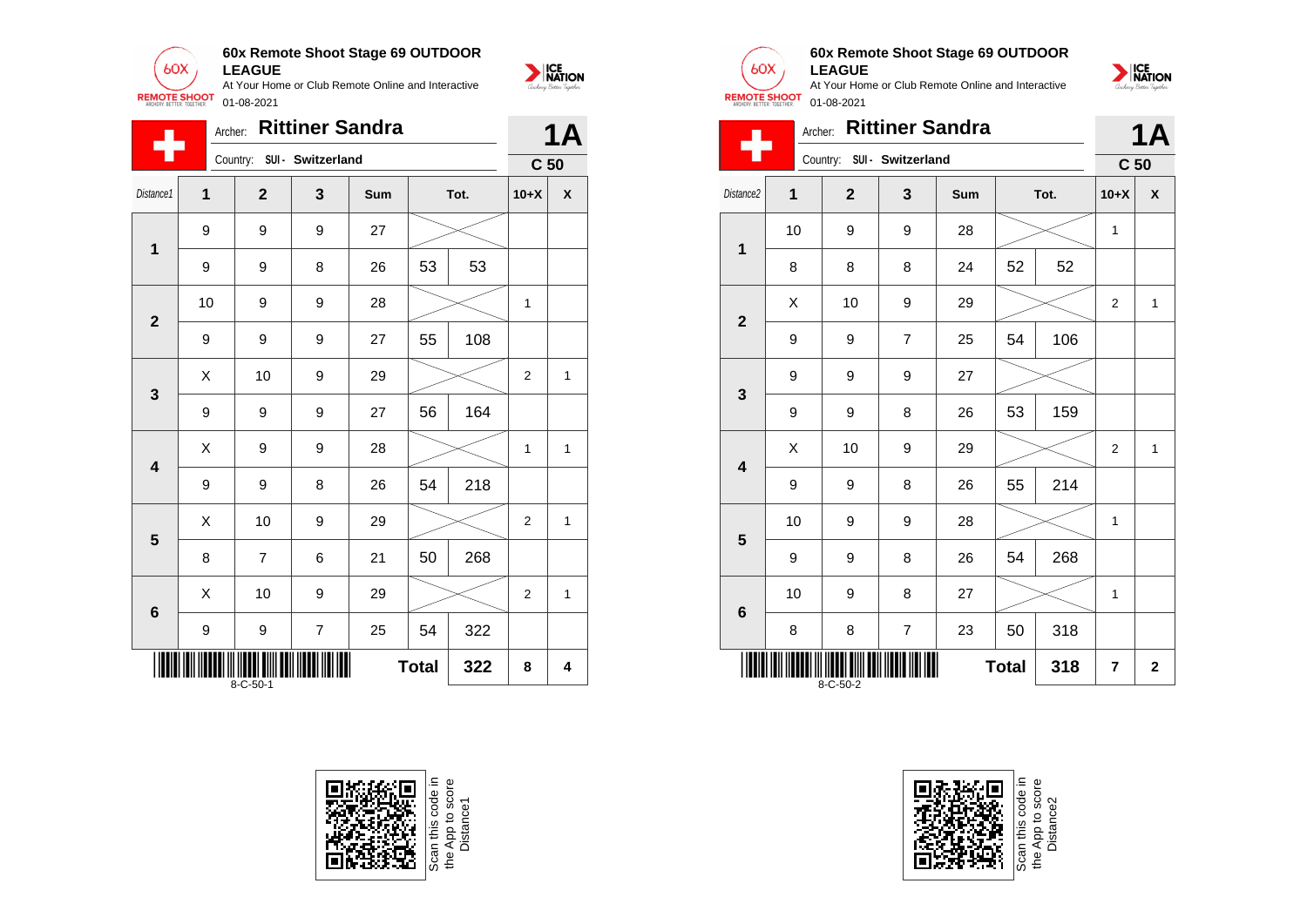![](_page_30_Picture_0.jpeg)

| NZ                                    | <b>Irvine Russ</b><br>Archer: |                          |                         |     |    |      |                |                    |
|---------------------------------------|-------------------------------|--------------------------|-------------------------|-----|----|------|----------------|--------------------|
|                                       |                               | Country: AUS - Australia |                         |     |    |      | C ST           | 2A                 |
| Distance1                             | 1                             | $\mathbf{2}$             | 3                       | Sum |    | Tot. | $10+X$         | $\pmb{\mathsf{x}}$ |
| 1                                     | 9                             | 9                        | 9                       | 27  |    |      |                |                    |
|                                       | 9                             | 6                        | 5                       | 20  | 47 | 47   |                |                    |
| $\overline{2}$                        | X                             | 10                       | 10                      | 30  |    |      | 3              | 1                  |
|                                       | 9                             | 7                        | $\overline{7}$          | 23  | 53 | 100  |                |                    |
| $\overline{\mathbf{3}}$               | 10                            | 10                       | 9                       | 29  |    |      | $\mathbf{2}$   |                    |
|                                       | 8                             | 8                        | $\overline{7}$          | 23  | 52 | 152  |                |                    |
| $\overline{\mathbf{4}}$               | 10                            | 10                       | 9                       | 29  |    |      | $\overline{2}$ |                    |
|                                       | 9                             | 8                        | $\overline{7}$          | 24  | 53 | 205  |                |                    |
| 5                                     | 9                             | 9                        | 8                       | 26  |    |      |                |                    |
|                                       | $\overline{7}$                | $\overline{7}$           | $\overline{7}$          | 21  | 47 | 252  |                |                    |
| $6\phantom{1}$                        | X                             | X                        | 9                       | 29  |    |      | $\overline{2}$ | $\overline{2}$     |
|                                       | 9                             | 8                        | $\overline{\mathbf{7}}$ | 24  | 53 | 305  |                |                    |
| ∥<br><b>Total</b><br>305<br>30-C-ST-1 |                               |                          |                         |     |    |      | 9              | 3                  |

![](_page_30_Picture_2.jpeg)

![](_page_30_Picture_3.jpeg)

Т

NATION

### **60x Remote Shoot Stage 69 OUTDOOR**

![](_page_30_Picture_6.jpeg)

| TN +                  | ☀      | Archer: Irvine Russ      |   |     |    |      |        | 2A |
|-----------------------|--------|--------------------------|---|-----|----|------|--------|----|
|                       | $\ast$ | Country: AUS - Australia |   |     |    |      | C ST   |    |
| Distance <sub>2</sub> |        | 2                        | 3 | Sum |    | Tot. | $10+X$ | X  |
|                       | 9      | 9                        | 9 | 27  |    |      |        |    |
|                       | 9      | 9                        | 8 | 26  | 53 | 53   |        |    |
|                       |        |                          |   |     |    |      |        |    |

| $\overline{2}$                        | 10 | 10               | 10                       | 30 |    |     | 3 |   |
|---------------------------------------|----|------------------|--------------------------|----|----|-----|---|---|
|                                       | 8  | 8                | $\overline{7}$           | 23 | 53 | 106 |   |   |
| $\mathbf{3}$                          | 9  | 8                | 8                        | 25 |    |     |   |   |
|                                       | 8  | 8                | $\overline{\mathcal{I}}$ | 23 | 48 | 154 |   |   |
| $\overline{\mathbf{4}}$               | X  | 9                | 8                        | 27 |    |     | 1 | 1 |
|                                       | 8  | 8                | 8                        | 24 | 51 | 205 |   |   |
| $5\phantom{1}$                        | 10 | $\boldsymbol{9}$ | 9                        | 28 |    |     | 1 |   |
|                                       | 8  | 8                | 7                        | 23 | 51 | 256 |   |   |
| $6\phantom{1}$                        | 10 | $\boldsymbol{9}$ | 8                        | 27 |    |     | 1 |   |
|                                       | 8  | 6                | M                        | 14 | 41 | 297 |   |   |
| 297<br><b>Total</b><br>6<br>30-C-ST-2 |    |                  |                          |    |    |     |   | 1 |

![](_page_30_Picture_9.jpeg)

Scan this code<br>the App to sco<br>Distance2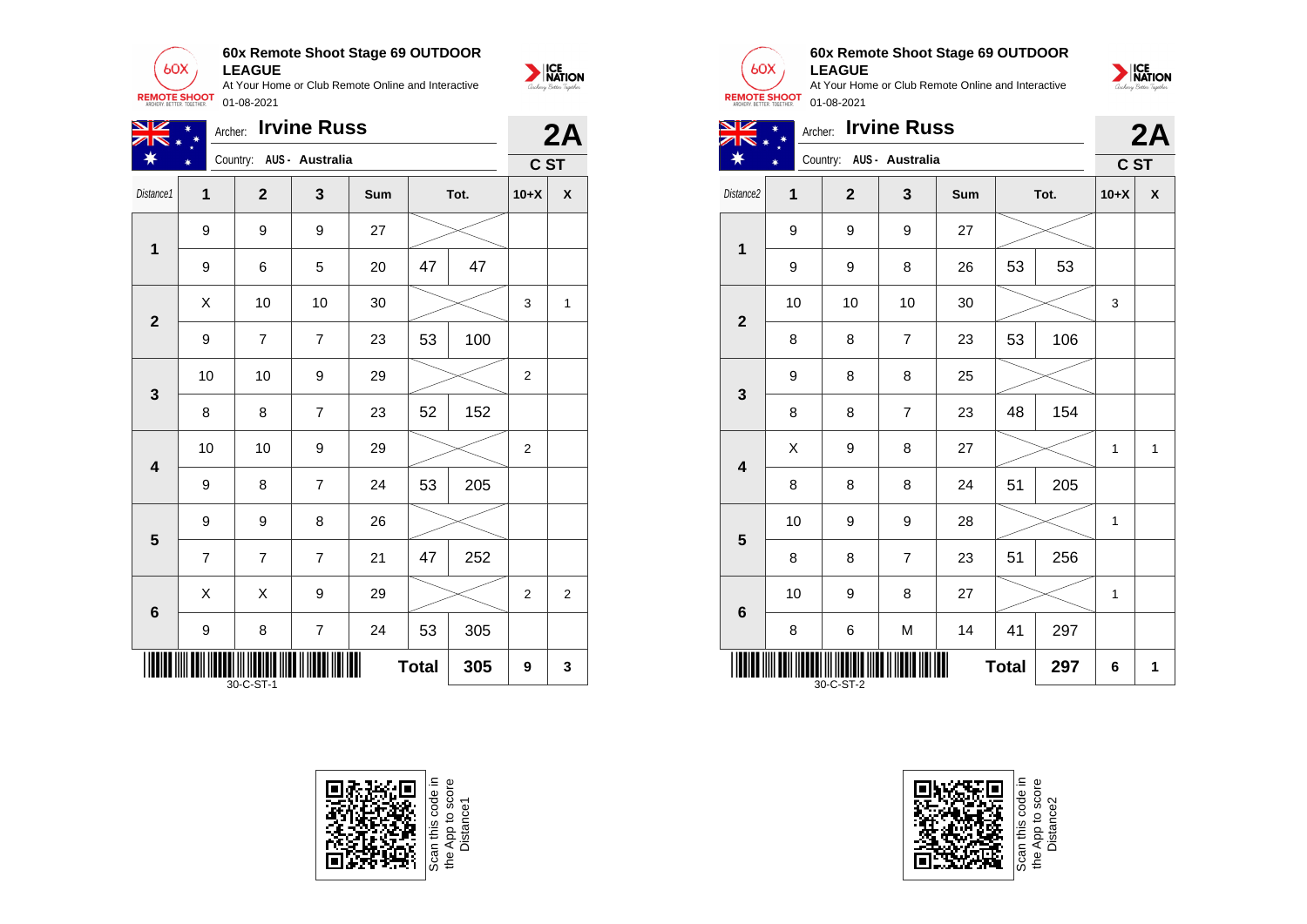![](_page_31_Picture_0.jpeg)

| ψ                       | Archer: |                | <b>Annel John</b> |     |              |      |                 | 3A                 |
|-------------------------|---------|----------------|-------------------|-----|--------------|------|-----------------|--------------------|
|                         |         | Country:       | BAR - Barbados    |     |              |      | C <sub>30</sub> |                    |
| Distance1               | 1       | $\overline{2}$ | 3                 | Sum |              | Tot. | $10+X$          | $\pmb{\mathsf{X}}$ |
| $\mathbf 1$             | 10      | 9              | 9                 | 28  |              |      | $\mathbf{1}$    |                    |
|                         | 9       | 9              | 9                 | 27  | 55           | 55   |                 |                    |
| $\mathbf{2}$            | 10      | 10             | 9                 | 29  |              |      | $\overline{2}$  |                    |
|                         | 9       | 8              | 8                 | 25  | 54           | 109  |                 |                    |
| $\mathbf{3}$            | 10      | 10             | 9                 | 29  |              |      | 2               |                    |
|                         | 9       | 8              | 8                 | 25  | 54           | 163  |                 |                    |
| $\overline{\mathbf{4}}$ | 10      | 10             | 9                 | 29  |              |      | 2               |                    |
|                         | 9       | 8              | 8                 | 25  | 54           | 217  |                 |                    |
| $\overline{\mathbf{5}}$ | 9       | 9              | 8                 | 26  |              |      |                 |                    |
|                         | 8       | 7              | $\overline{7}$    | 22  | 48           | 265  |                 |                    |
| $6\phantom{1}6$         | 9       | 9              | 9                 | 27  |              |      |                 |                    |
|                         | 8       | 8              | 8                 | 24  | 51           | 316  |                 |                    |
|                         |         | 14-C-30-1      |                   |     | <b>Total</b> | 316  | 7               | 0                  |

![](_page_31_Picture_2.jpeg)

![](_page_31_Picture_3.jpeg)

![](_page_31_Picture_4.jpeg)

#### **60x Remote Shoot Stage 69 OUTDOOR LEAGUE**

At Your Home or Club Remote Online and Interactive 01-08-2021

| Ŵ                       | Archer:        |                         | <b>Annel John</b>        |     |              |      |                 | 3A                 |
|-------------------------|----------------|-------------------------|--------------------------|-----|--------------|------|-----------------|--------------------|
|                         |                | Country: BAR - Barbados |                          |     |              |      | C <sub>30</sub> |                    |
| Distance2               | 1              | $\mathbf{2}$            | 3                        | Sum |              | Tot. | $10+X$          | $\pmb{\mathsf{X}}$ |
| $\overline{\mathbf{1}}$ | X              | 10                      | 10                       | 30  |              |      | 3               | $\mathbf{1}$       |
|                         | 10             | 8                       | 8                        | 26  | 56           | 56   | 1               |                    |
| $\overline{2}$          | 9              | 8                       | 8                        | 25  |              |      |                 |                    |
|                         | $\overline{7}$ | $\overline{7}$          | $\overline{7}$           | 21  | 46           | 102  |                 |                    |
| 3                       | Χ              | 10                      | 9                        | 29  |              |      | $\overline{2}$  | 1                  |
|                         | 8              | 8                       | $\overline{7}$           | 23  | 52           | 154  |                 |                    |
| 4                       | 10             | 10                      | 9                        | 29  |              |      | $\overline{c}$  |                    |
|                         | $\overline{7}$ | $\overline{7}$          | $\overline{7}$           | 21  | 50           | 204  |                 |                    |
| 5                       | 10             | 9                       | 8                        | 27  |              |      | 1               |                    |
|                         | 8              | 8                       | $\overline{7}$           | 23  | 50           | 254  |                 |                    |
| 6                       | 9              | 8                       | 8                        | 25  |              |      |                 |                    |
|                         | $\overline{7}$ | 7                       | $\overline{\mathcal{I}}$ | 21  | 46           | 300  |                 |                    |
|                         |                | 14-C-30-2               |                          |     | <b>Total</b> | 300  | 9               | $\mathbf{2}$       |

![](_page_31_Picture_8.jpeg)

![](_page_31_Picture_9.jpeg)

Scan this code i<br>the App to score<br>Distance2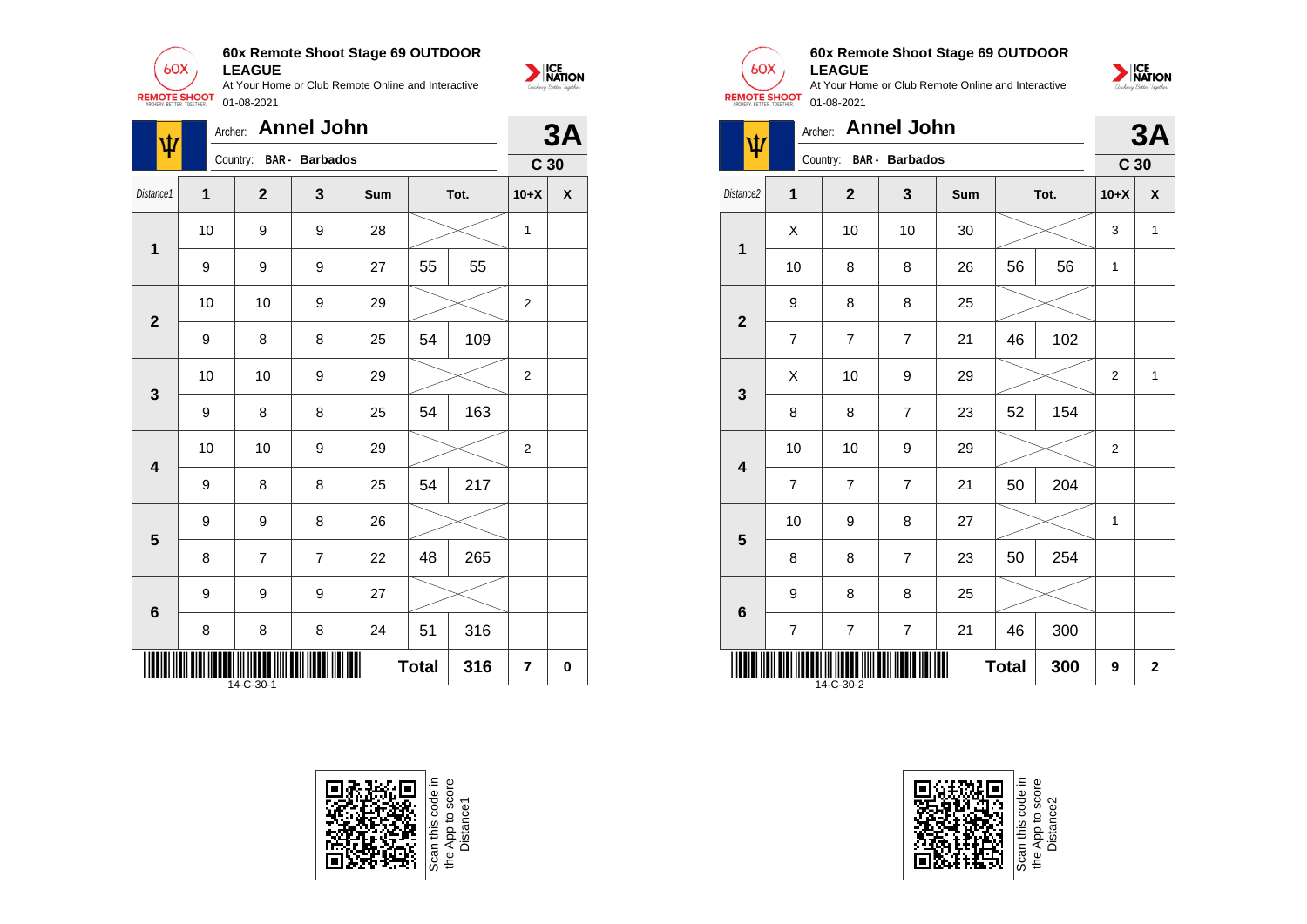![](_page_32_Picture_0.jpeg)

|                         |   | Archer:                  |   | Hasan Supriyadi |                |           | <b>1A</b>          |
|-------------------------|---|--------------------------|---|-----------------|----------------|-----------|--------------------|
|                         |   | Country: INA - Indonesia |   |                 |                | <b>BB</b> |                    |
| Distance1               | 1 | $\mathbf{2}$             | 3 | Sum             | Tot.<br>$10+X$ |           | $\pmb{\mathsf{X}}$ |
|                         |   |                          |   |                 |                |           |                    |
| $\mathbf{1}$            |   |                          |   |                 |                |           |                    |
| $\overline{\mathbf{2}}$ |   |                          |   |                 |                |           |                    |
|                         |   |                          |   |                 |                |           |                    |
| 3                       |   |                          |   |                 |                |           |                    |
| $\overline{\mathbf{4}}$ |   |                          |   |                 |                |           |                    |
|                         |   |                          |   |                 |                |           |                    |
| 5                       |   |                          |   |                 |                |           |                    |
|                         |   |                          |   |                 |                |           |                    |
| 6                       |   |                          |   |                 |                |           |                    |
|                         |   |                          |   |                 |                |           |                    |
| IÑ                      |   |                          |   |                 | <b>Total</b>   |           |                    |

![](_page_32_Picture_2.jpeg)

![](_page_32_Picture_3.jpeg)

 $60X$ 

**REMOTE SHOOT** 

NATION

![](_page_32_Picture_4.jpeg)

At Your Home or Club Remote Online and Interactive 01-08-2021

NATION

![](_page_32_Picture_6.jpeg)

![](_page_32_Picture_7.jpeg)

Scan this code in<br>the App to score<br>Distance2 the App to score Distance2e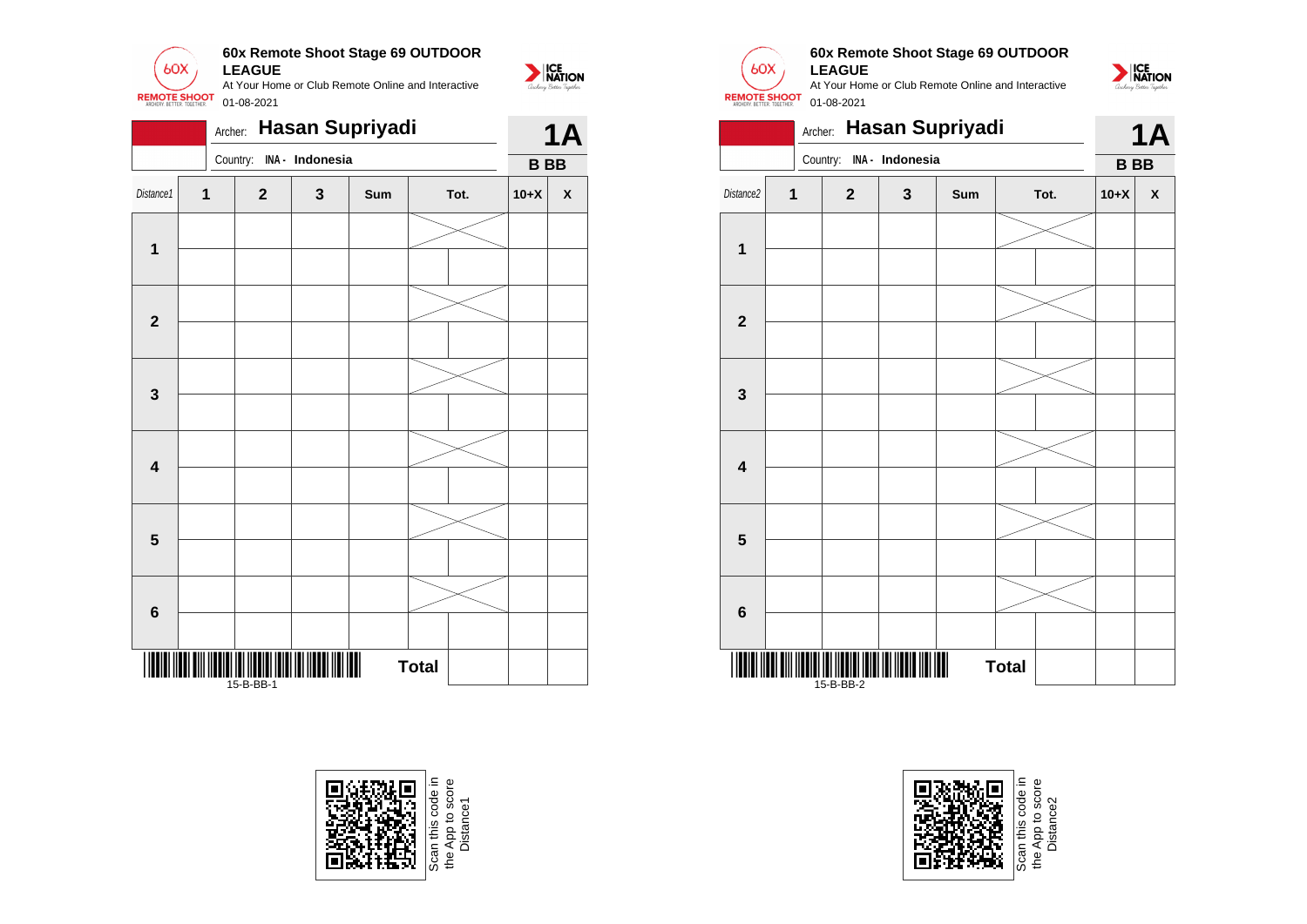![](_page_33_Picture_0.jpeg)

|                         | Archer:        |                            |                | <b>Schmid Michèle</b> |              |      |           | 2A           |
|-------------------------|----------------|----------------------------|----------------|-----------------------|--------------|------|-----------|--------------|
|                         |                | Country: SUI - Switzerland |                |                       |              |      |           |              |
| Distance1               | $\mathbf 1$    | $\overline{2}$             | 3              | Sum                   |              | Tot. | $10+X$    | $\mathsf{X}$ |
| $\mathbf 1$             | 9              | 9                          | 9              | 27                    |              |      |           |              |
|                         | 9              | 8                          | 6              | 23                    | 50           | 50   | R 60<br>0 |              |
| $\mathbf{2}$            | 9              | $\overline{7}$             | $\overline{7}$ | 23                    |              |      |           |              |
|                         | 6              | 6                          | 6              | 18                    | 41           | 91   |           |              |
| 3                       | 9              | 8                          | 8              | 25                    |              |      |           |              |
|                         | 8              | 8                          | 6              | 22                    | 47           | 138  |           |              |
| $\overline{\mathbf{4}}$ | 9              | 8                          | 8              | 25                    |              |      |           |              |
|                         | 8              | 8                          | 5              | 21                    | 46           | 184  |           |              |
| 5                       | 9              | 9                          | 9              | 27                    |              |      |           |              |
|                         | $\overline{7}$ | 5                          | 5              | 17                    | 44           | 228  |           |              |
| $\boldsymbol{6}$        | 9              | 8                          | 8              | 25                    |              |      |           |              |
|                         | 8              | $\overline{7}$             | 4              | 19                    | 44           | 272  |           |              |
|                         |                | 35-R-60-1                  |                |                       | <b>Total</b> | 272  |           | 0            |

![](_page_33_Picture_2.jpeg)

![](_page_33_Picture_3.jpeg)

#### **60x Remote Shoot Stage 69 OUTDOOR LEAGUE**

![](_page_33_Picture_6.jpeg)

|                         |    |                |                            | Archer: Schmid Michèle |              |      |              | 2A |
|-------------------------|----|----------------|----------------------------|------------------------|--------------|------|--------------|----|
|                         |    |                | Country: SUI - Switzerland |                        |              |      | R 60         |    |
| Distance2               | 1  | $\overline{2}$ | 3                          | Sum                    |              | Tot. | $10+X$       | X  |
| 1                       | 8  | 8              | 8                          | 24                     |              |      |              |    |
|                         | 8  | 8              | $\overline{7}$             | 23                     | 47           | 47   |              |    |
| $\overline{2}$          | 10 | 9              | 9                          | 28                     |              |      | $\mathbf{1}$ |    |
|                         | 9  | 8              | 6                          | 23                     | 51           | 98   |              |    |
| 3                       | 10 | 9              | 8                          | 27                     |              |      | $\mathbf{1}$ |    |
|                         | 8  | $\overline{7}$ | 5                          | 20                     | 47           | 145  |              |    |
| $\overline{\mathbf{4}}$ | 8  | 8              | 8                          | 24                     |              |      |              |    |
|                         | 6  | 5              | $\overline{4}$             | 15                     | 39           | 184  |              |    |
| 5                       | 10 | 8              | $\overline{7}$             | 25                     |              |      | $\mathbf{1}$ |    |
|                         | 6  | 5              | 5                          | 16                     | 41           | 225  |              |    |
| 6                       | 10 | 10             | 9                          | 29                     |              |      | 2            |    |
|                         | 9  | 8              | $\overline{\mathcal{I}}$   | 24                     | 53           | 278  |              |    |
|                         |    | 35-R-60-2      |                            |                        | <b>Total</b> | 278  | 5            | 0  |

![](_page_33_Picture_8.jpeg)

Scan this code<br>the App to scor<br>Distance2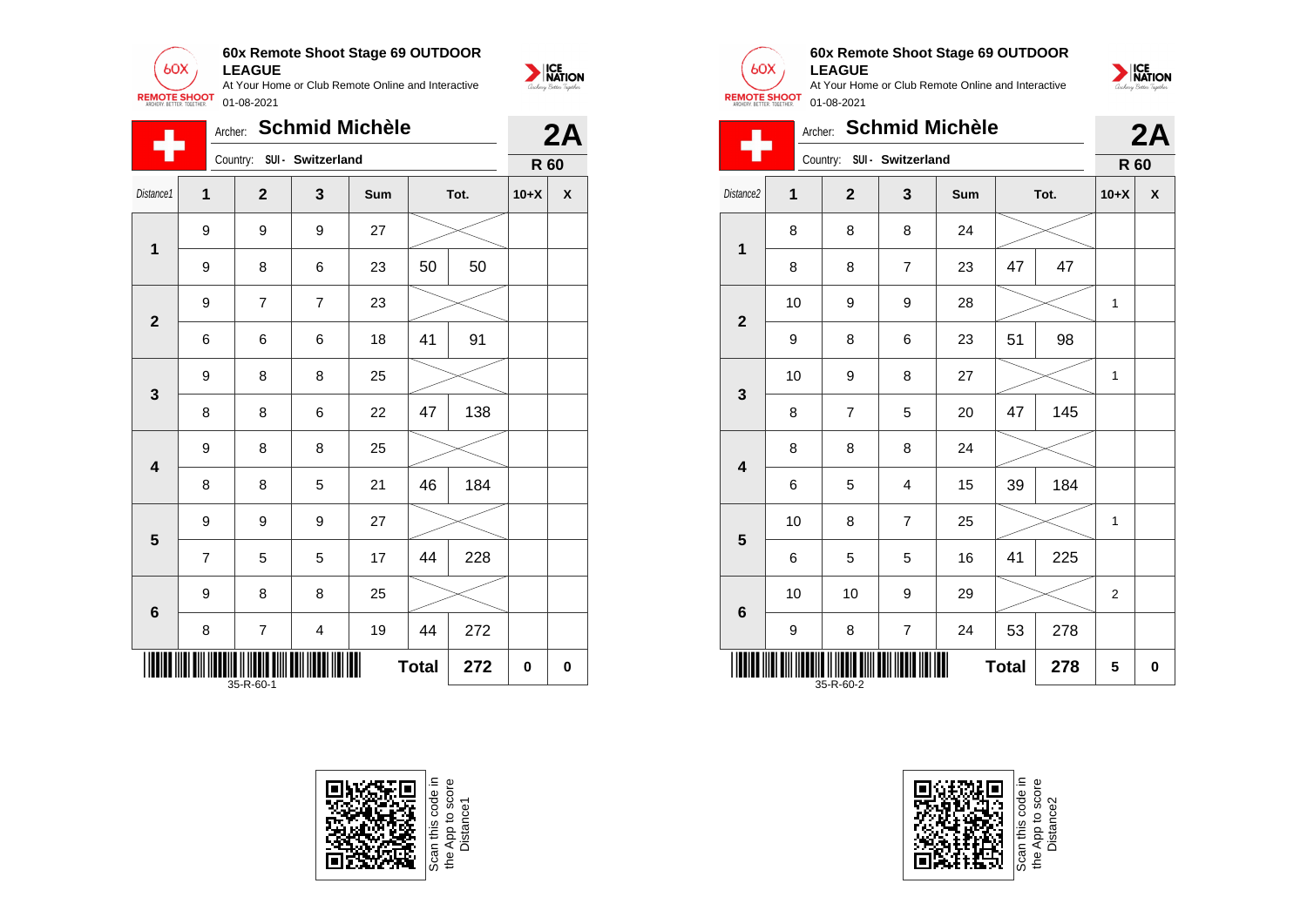![](_page_34_Picture_0.jpeg)

|              | Archer:          |                            |                | <b>Dielen Nathalie</b> |              |      |                 | 2B           |
|--------------|------------------|----------------------------|----------------|------------------------|--------------|------|-----------------|--------------|
|              |                  | Country: SUI - Switzerland |                |                        |              |      | C <sub>50</sub> |              |
| Distance1    | 1                | $\overline{2}$             | 3              | Sum                    |              | Tot. | $10+X$          | $\mathsf{x}$ |
| $\mathbf 1$  | 10               | 10                         | 9              | 29                     |              |      | 2               |              |
|              | 9                | 9                          | 8              | 26                     | 55           | 55   |                 |              |
| $\mathbf{2}$ | 10               | 10                         | 9              | 29                     |              |      | $\overline{2}$  |              |
|              | 9                | $\overline{7}$             | $\overline{7}$ | 23                     | 52           | 107  |                 |              |
| 3            | 10               | 10                         | 9              | 29                     |              |      | $\overline{2}$  |              |
|              | 9                | 8                          | 8              | 25                     | 54           | 161  |                 |              |
| 4            | 10               | 9                          | 9              | 28                     |              |      | 1               |              |
|              | 9                | 9                          | $\overline{7}$ | 25                     | 53           | 214  |                 |              |
| 5            | 10               | 9                          | 9              | 28                     |              |      | 1               |              |
|              | 9                | 9                          | 8              | 26                     | 54           | 268  |                 |              |
| 6            | 9                | 9                          | 9              | 27                     |              |      |                 |              |
|              | $\boldsymbol{9}$ | 9                          | $\overline{7}$ | 25                     | 52           | 320  |                 |              |
|              |                  | 36-C-50-1                  |                |                        | <b>Total</b> | 320  | 8               | 0            |

![](_page_34_Picture_2.jpeg)

![](_page_34_Picture_3.jpeg)

#### **60x Remote Shoot Stage 69 OUTDOOR LEAGUE**

At Your Home or Club Remote Online and Interactive 01-08-2021

![](_page_34_Picture_6.jpeg)

| <b>REMOTE SHOOT</b>     |                | 01-08-2021     |                        |     |              |      |                                                                       |                |
|-------------------------|----------------|----------------|------------------------|-----|--------------|------|-----------------------------------------------------------------------|----------------|
|                         | Archer:        |                | <b>Dielen Nathalie</b> |     |              |      |                                                                       | 2B             |
|                         |                | Country:       | SUI - Switzerland      |     |              |      |                                                                       |                |
| Distance <sub>2</sub>   | $\overline{1}$ | $\overline{2}$ | $\mathbf{3}$           | Sum |              | Tot. | $10+X$                                                                | X              |
| 1                       | 10             | 9              | 9                      | 28  |              |      | $\mathbf{1}$                                                          |                |
|                         | 8              | 7              | 6                      | 21  | 49           | 49   | C <sub>50</sub><br>3<br>3<br>1<br>3<br>1<br>3<br>$\overline{2}$<br>17 |                |
| $\overline{2}$          | X              | 10             | 10                     | 30  |              |      |                                                                       | $\mathbf{1}$   |
|                         | 9              | 9              | 8                      | 26  | 56           | 105  |                                                                       |                |
| 3                       | X              | X              | 10                     | 30  |              |      |                                                                       | $\overline{2}$ |
|                         | 10             | 9              | 9                      | 28  | 58           | 163  |                                                                       |                |
| $\overline{\mathbf{A}}$ | X              | X              | 10                     | 30  |              |      |                                                                       | $\overline{2}$ |
|                         | 10             | 9              | 9                      | 28  | 58           | 221  |                                                                       |                |
| 5                       | X              | 10             | 10                     | 30  |              |      |                                                                       | 1              |
|                         | 9              | 9              | 8                      | 26  | 56           | 277  |                                                                       |                |
| $6\phantom{1}6$         | X              | 10             | 9                      | 29  |              |      |                                                                       | $\mathbf{1}$   |
|                         | 9              | 9              | 8                      | 26  | 55           | 332  |                                                                       |                |
|                         |                | 36-C-50-2      |                        |     | <b>Total</b> | 332  |                                                                       | 7              |

Scan this code<br>the App to sco<br>Distance2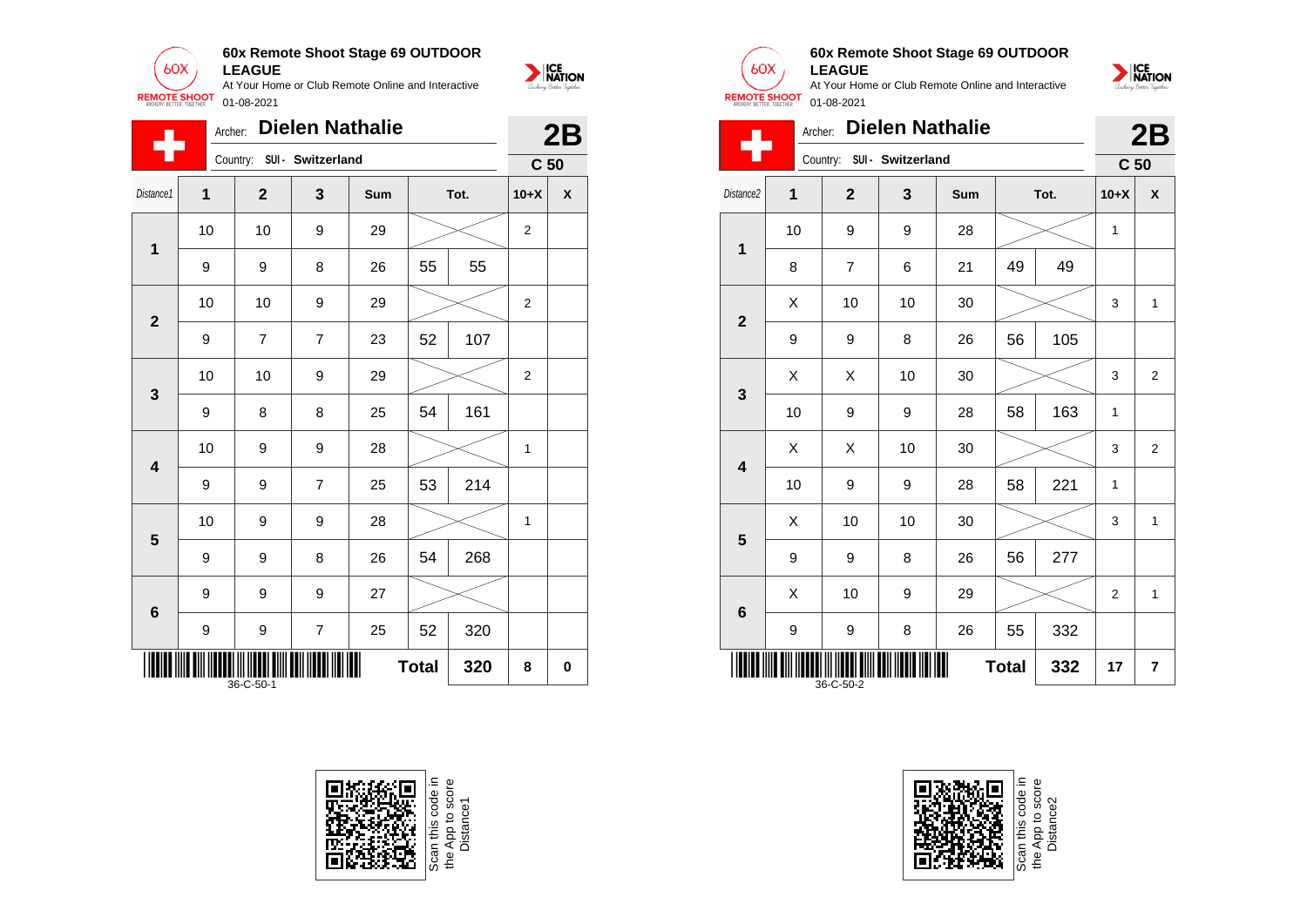![](_page_35_Picture_0.jpeg)

|                         | Archer:        |                | <b>Daniel Alain</b>     |     |              |      |                | 2C                 |
|-------------------------|----------------|----------------|-------------------------|-----|--------------|------|----------------|--------------------|
|                         |                | Country:       | SUI - Switzerland       |     |              |      | R 60           |                    |
| Distance1               | $\overline{1}$ | $\mathbf{2}$   | 3                       | Sum |              | Tot. | $10+X$         | $\pmb{\mathsf{X}}$ |
| 1                       | 8              | 8              | 8                       | 24  |              |      |                |                    |
|                         | 7              | 6              | 5                       | 18  | 42           | 42   |                |                    |
| $\overline{2}$          | 10             | 9              | 9                       | 28  |              |      | 1              |                    |
|                         | 8              | 8              | $\overline{7}$          | 23  | 51           | 93   |                |                    |
| $\mathbf{3}$            | 9              | 9              | 8                       | 26  |              |      |                |                    |
|                         | $\overline{7}$ | $\overline{7}$ | 3                       | 17  | 43           | 136  |                |                    |
| $\overline{\mathbf{4}}$ | 10             | 9              | 8                       | 27  |              |      | 1              |                    |
|                         | $\overline{7}$ | 6              | 6                       | 19  | 46           | 182  |                |                    |
| 5                       | 9              | 8              | 8                       | 25  |              |      |                |                    |
|                         | $\overline{7}$ | 6              | 6                       | 19  | 44           | 226  |                |                    |
| $\bf 6$                 | 10             | 10             | 9                       | 29  |              |      | $\overline{2}$ |                    |
|                         | 9              | 8              | $\overline{\mathbf{7}}$ | 24  | 53           | 279  |                |                    |
|                         |                | 37-R-60-1      |                         | ║   | <b>Total</b> | 279  | 4              | $\bf{0}$           |

![](_page_35_Picture_2.jpeg)

![](_page_35_Picture_3.jpeg)

#### **60x Remote Shoot Stage 69 OUTDOOR LEAGUE**

At Your Home or Club Remote Online and Interactive 01-08-2021

![](_page_35_Picture_6.jpeg)

| <b>REMOTE SHOOT</b>     |                                  | 01-08-2021     |                     |     |    |      |                                    |    |
|-------------------------|----------------------------------|----------------|---------------------|-----|----|------|------------------------------------|----|
|                         | Archer:                          |                | <b>Daniel Alain</b> |     |    |      |                                    | 2C |
|                         |                                  | Country:       | SUI - Switzerland   |     |    |      |                                    |    |
| Distance2               | 1                                | $\mathbf{2}$   | 3                   | Sum |    | Tot. | $10+X$                             | X  |
| 1                       | 9                                | 9              | 9                   | 27  |    |      |                                    |    |
|                         | 8                                | 8              | 6                   | 22  | 49 | 49   | 1<br>1<br>1<br>$\overline{2}$<br>5 |    |
|                         | 10                               | 9              | 9                   | 28  |    |      |                                    |    |
| $\overline{2}$          | 9                                | 8              | $\overline{7}$      | 24  | 52 | 101  |                                    |    |
| 3                       | 10                               | 9              | 8                   | 27  |    |      | R 60                               |    |
|                         | 8                                | 8              | $\overline{7}$      | 23  | 50 | 151  |                                    |    |
|                         | 10                               | 9              | 9                   | 28  |    |      |                                    |    |
| $\overline{\mathbf{4}}$ | 8                                | $\overline{7}$ | 6                   | 21  | 49 | 200  |                                    |    |
|                         | 10                               | 10             | 9                   | 29  |    |      |                                    |    |
| 5                       | 9                                | 9              | 6                   | 24  | 53 | 253  |                                    |    |
|                         | 9                                | 9              | 9                   | 27  |    |      |                                    |    |
| 6                       | 7                                | 6              | 5                   | 18  | 45 | 298  |                                    |    |
|                         | <b>Total</b><br>298<br>37-R-60-2 |                |                     |     |    |      |                                    | 0  |

Scan this code<br>the App to sco<br>Distance2